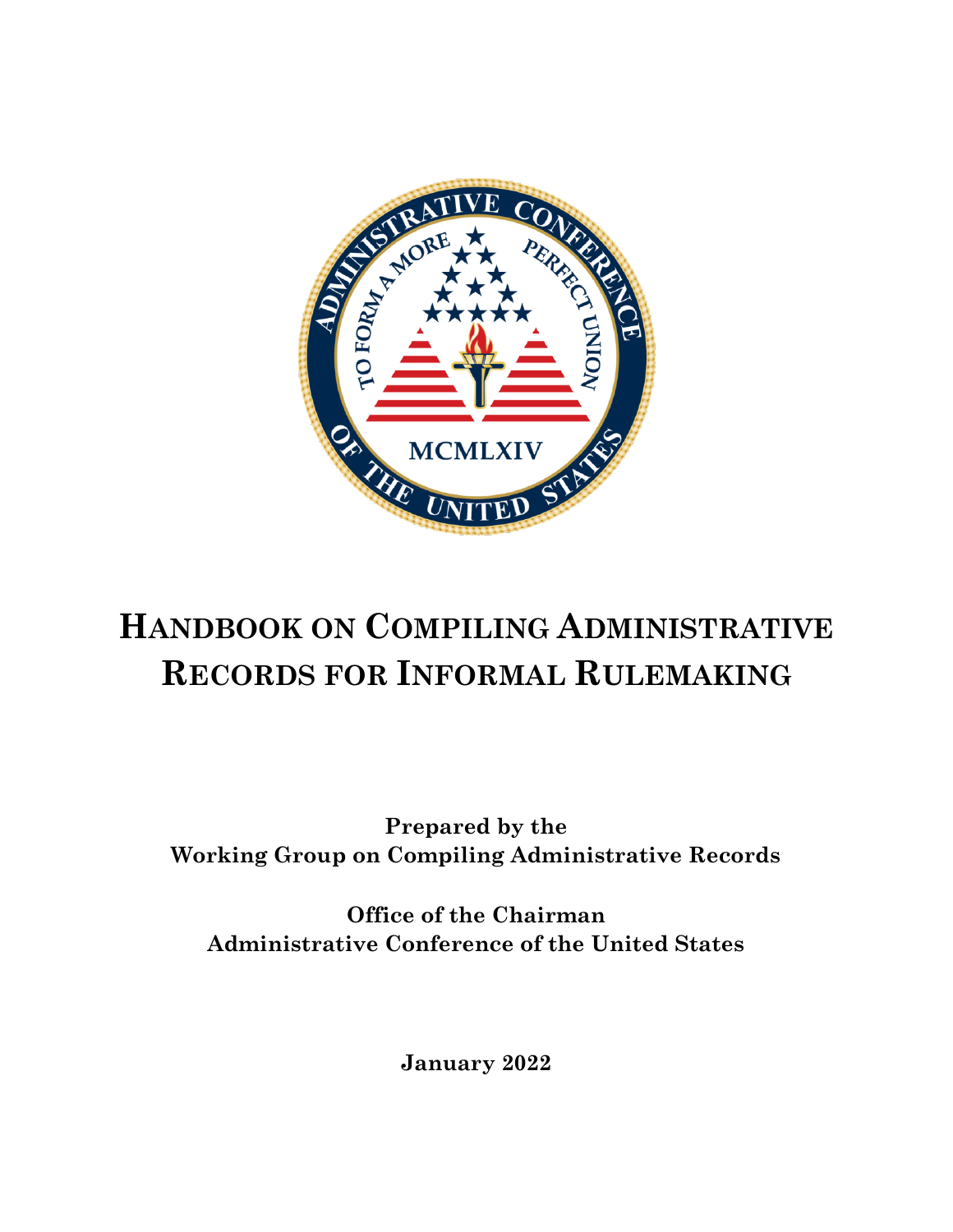#### **ABOUT THE ADMINISTRATIVE CONFERENCE OF THE UNITED STATES**

The Administrative Conference of the United States (ACUS) is an independent federal agency within the executive branch whose statutory mission is to study the efficiency, adequacy, and fairness of federal administrative processes. ACUS is charged with promoting effective public participation in the rulemaking process and making improvements to the regulatory process by reducing unnecessary litigation and improving the use of science and the effectiveness of applicable laws.

ACUS has issued more than 200 recommendations to improve rulemaking, adjudication, and other administrative processes since its inception in 1968. Many have resulted in reforms by federal agencies, the President, Congress, and the Judicial Conference of the United States. Recommendations are issued by the Assembly, whose members include a Chairman appointed by the President and confirmed by the Senate; ten presidential appointees who, together with the Chairman, comprise the Council; 50 senior federal officials; and 40 academics, practitioners, and other private-sector experts.

The work of ACUS is supported by a small, full-time staff in the Office of the Chairman. In addition to supporting the consideration and adoption of recommendations, the Office of the Chairman conducts and commissions research, publishes reference guides, organizes public events and interagency roundtables, provides nonpartisan advice to agencies and Congress, and undertakes other activities to arrange for the interchange of information useful in improving administrative procedure.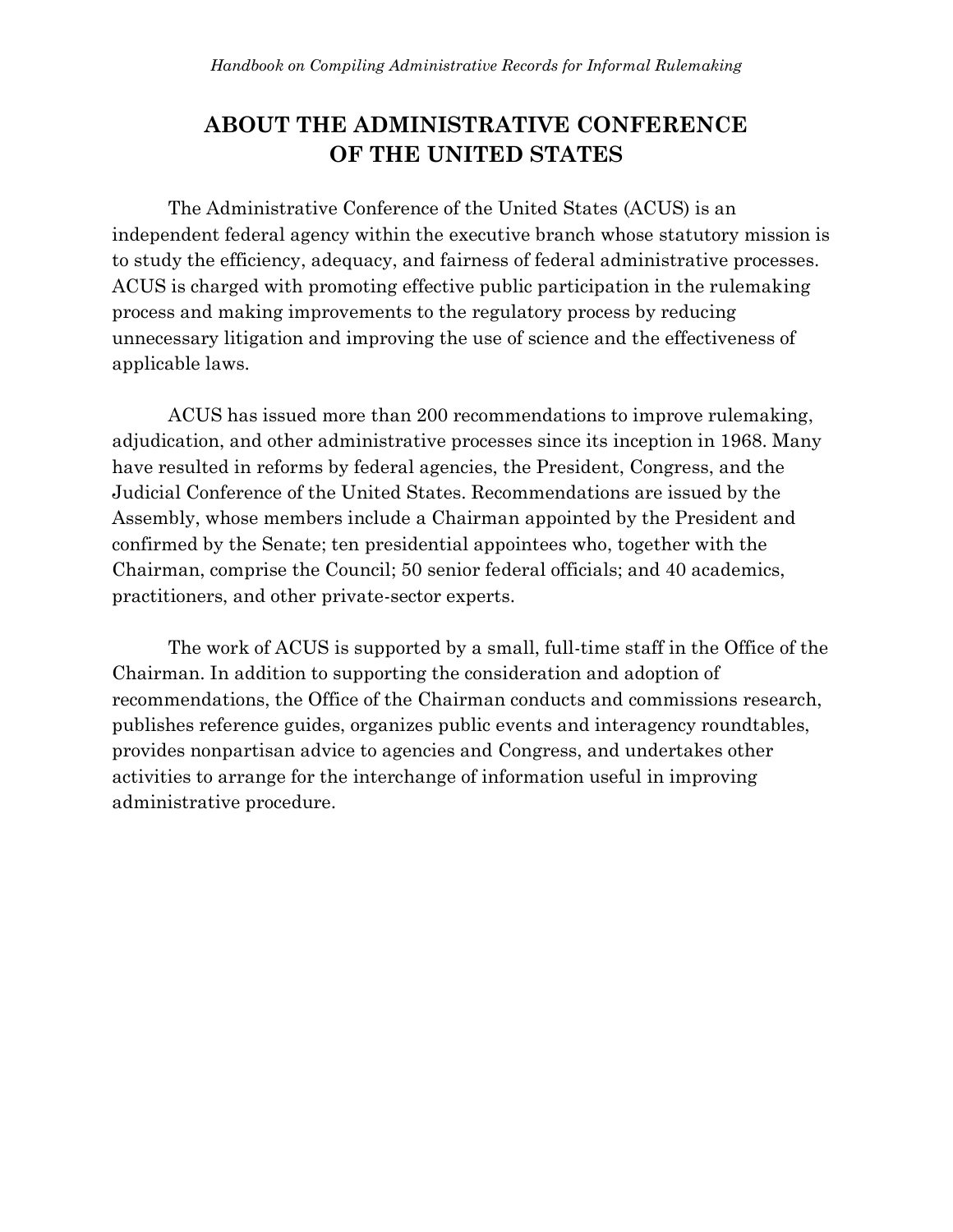# **CONTENTS**

| Foreword                                          |                                                                           | $\overline{\mathbf{u}}$ |
|---------------------------------------------------|---------------------------------------------------------------------------|-------------------------|
| Working Group on Compiling Administrative Records |                                                                           | $\overline{\text{iii}}$ |
| Preface                                           |                                                                           | iv                      |
| Acronyms                                          |                                                                           | $\rm{vi}$               |
| Chapter 1:                                        | Drafting Guidelines for Personnel                                         | 1                       |
| Chapter 2:                                        | Rulemaking Fundamentals                                                   | $\overline{5}$          |
| Chapter 3:                                        | Internal Rulemaking Record                                                | 14                      |
| Chapter 4:                                        | <b>Public Rulemaking Docket</b>                                           | 20                      |
| Chapter 5:                                        | Administrative Record for Judicial Review                                 | 33                      |
| Appendix A:                                       | Recommendation 2013-4<br>The Administrative Record in Informal Rulemaking | 42                      |
| Appendix B:                                       | Selected ACUS Recommendations                                             | 52                      |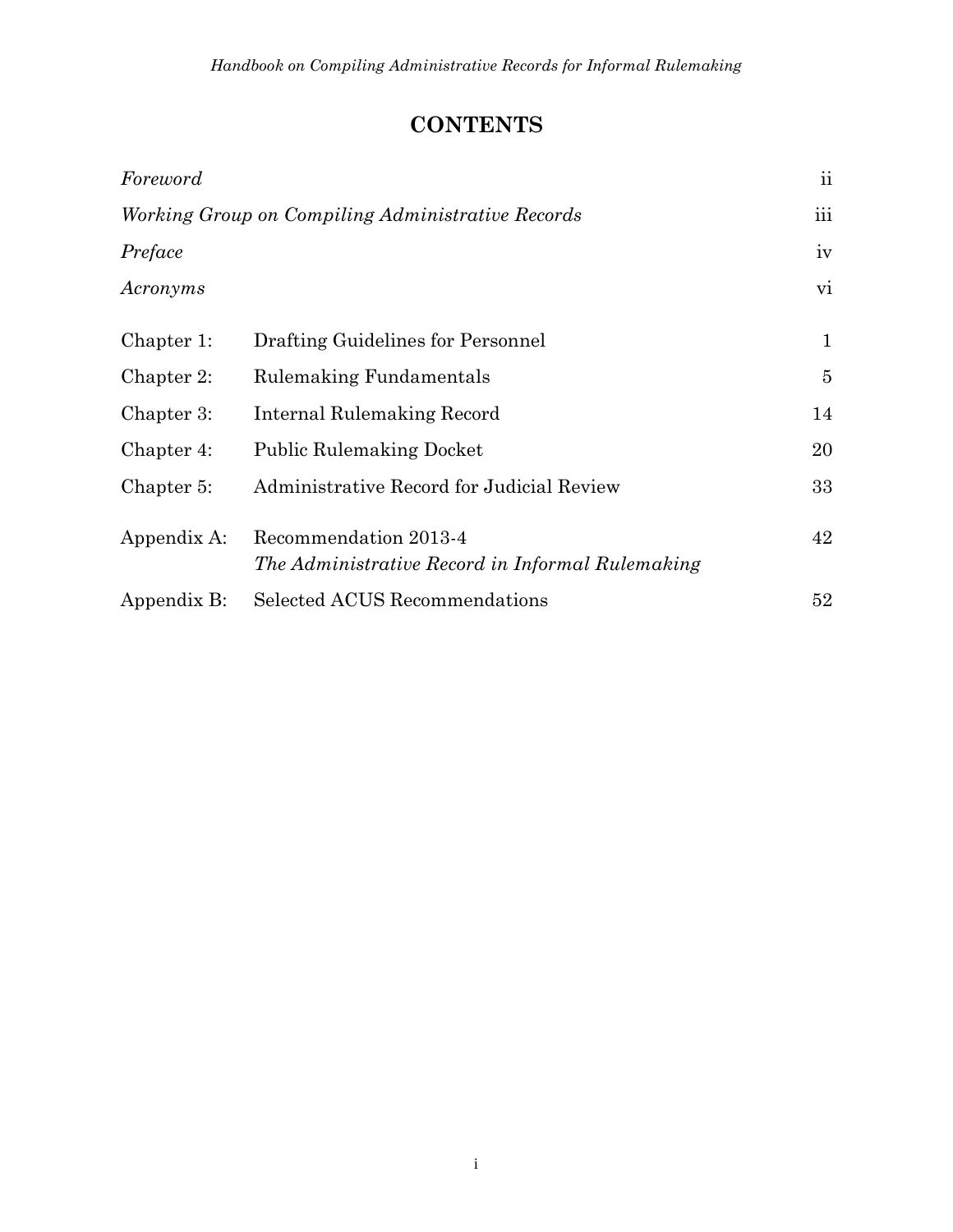#### **FOREWORD**

<span id="page-3-0"></span>In Recommendation 2013-4, *The Administrative Record in Informal Rulemaking*, 78 Fed. Reg. 41358 (July 10, 2013), the Administrative Conference of the United States (ACUS) advised federal agencies to provide their employees with practical guidance on compiling and preserving the administrative record in informal (notice-and-comment) rulemakings. ACUS is pleased to offer agencies this *Handbook* to assist them in preparing such guidance. Many of its best practices are drawn from Recommendation 2013-4.

This *Handbook* was prepared by a working group of esteemed government and private lawyers (some ACUS members) whose names are listed on page iii and its reporter, Jeremy Graboyes of the ACUS staff, over many months. Their hard work, formidable expertise, and good judgment are evident on every page. It is my honor to thank them on behalf of ACUS.

Although this *Handbook* draws from Recommendation 2013-4 and other ACUS recommendations, any views it expresses not reflected in those recommendation are the working group's alone. Only formal recommendations adopted by the ACUS Assembly—that is, ACUS's members sitting together in plenary session—reflect ACUS's official views. Numerous such recommendations are cited throughout this *Handbook*. We encourage agencies to consult them.

January 25, 2022

MATTHEW LEE WIENER *Acting Chairman, Vice Chairman, and Executive Director*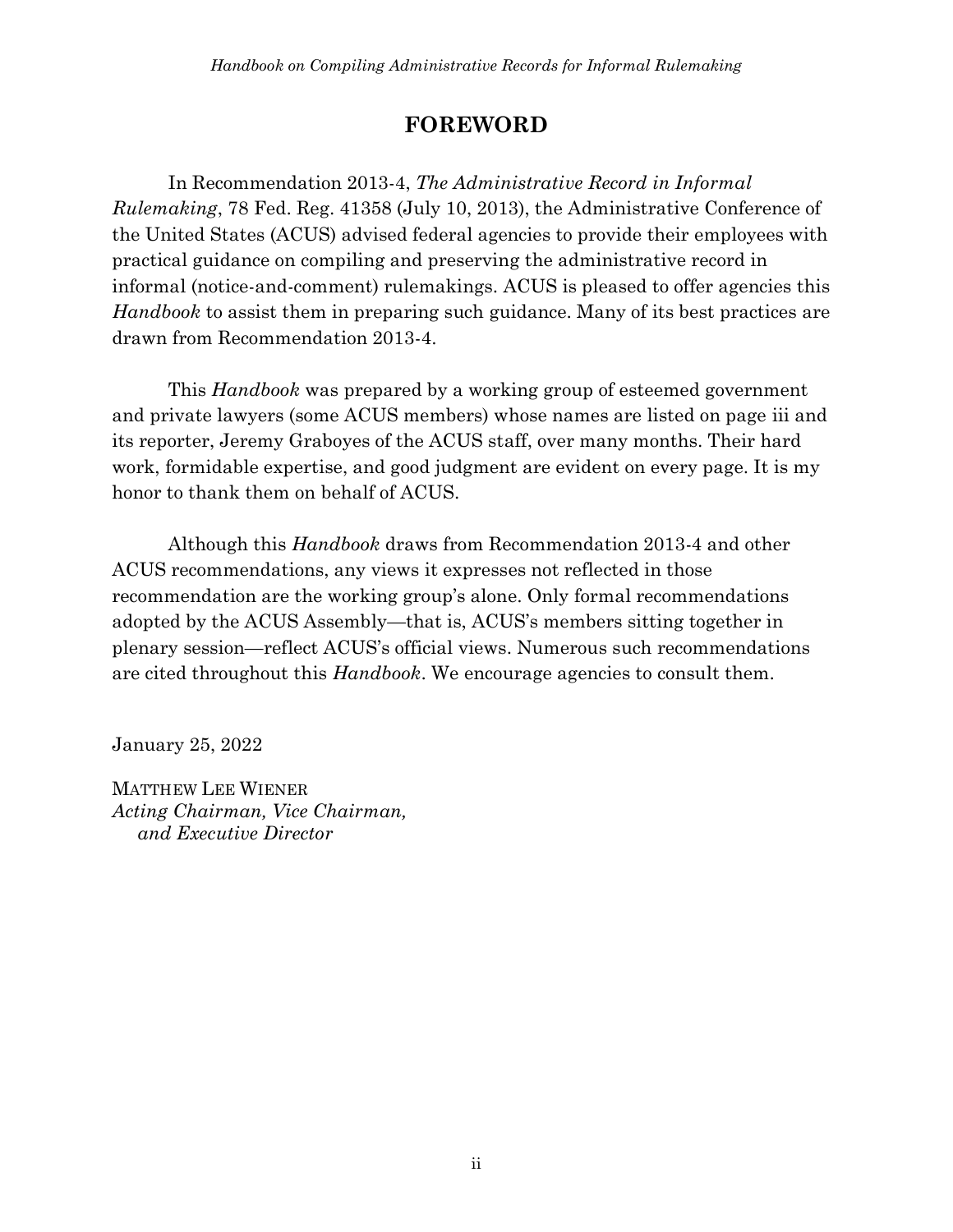#### <span id="page-4-0"></span>**WORKING GROUP ON COMPILING ADMINISTRATIVE RECORDS**

James Barton Senior Associate WilmerHale

Reeve T. Bull Research Director Administrative Conference of the U.S.

Daniel Cohen Assistant General Counsel for Regulation Department of Transportation

> Peter Constantine Associate Solicitor Department of Labor

> > Kelly P. Dunbar Partner WilmerHale

Andrew Emery President The Regulatory Group

> Claire J. Evans Partner Wiley Rein

Cynthia R. Farina William G. McRoberts Researcher Professor in Administration of the Law, Emerita Cornell Law School

> Noelle Green Attorney-Advisor Environmental Protection Agency

Allyson N. Ho Partner Gibson, Dunn & Crutcher

Lane Nemirow Attorney-Advisor Department of the Interior

Connor Raso Senior Counsel Securities & Exchange Commission

Melissa Rifkin Attorney Pension Benefit Guaranty Corporation

> Peter Robbins Attorney Department of Commerce

Adina Rosenbaum Attorney Public Citizen Litigation Group

Adam J. White Senior Fellow Antonin Scalia Law School

Matthew L. Wiener Acting Chairman, Vice Chairman, and Executive Director Administrative Conference of the U.S.

Eric Womack Assistant Director Federal Programs Branch, Civil Division Department of Justice

#### **STAFF COUNSEL AND REPORTER**

Jeremy S. Graboyes Principal Deputy Research Director Administrative Conference of the United States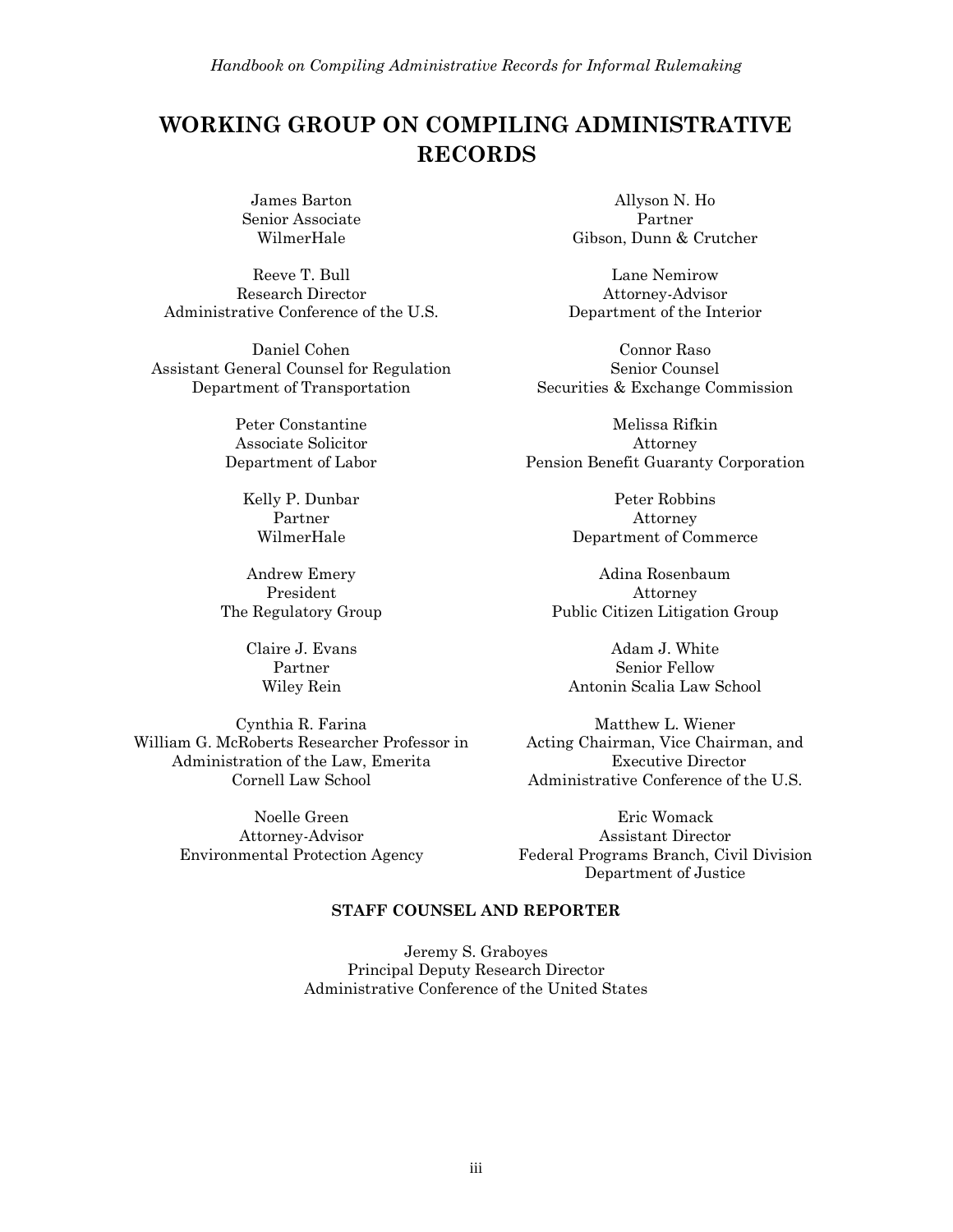#### **PREFACE**

#### **Jeremy S. Graboyes Principal Deputy Research Director, ACUS Working Group Staff Counsel & Reporter**

<span id="page-5-0"></span>In 2013, the Assembly of the Administrative Conference of the United States (ACUS) issued Recommendation 2013-4, *The Administrative Record in Informal Rulemaking*, 78 Fed. Reg. 41358 (July 10, 2013). That Recommendation offers agencies best practices for compiling, preserving, and certifying records in informal (often called notice-and-comment) rulemaking and generally supports the judicial presumption of regularity for agency administrative records. Recommendation 2013-4 also encourages agencies that engage in informal rulemaking to issue guidance to aid personnel in implementing these best practices and make that guidance publicly available.

Several agencies have published such guidance over the years: the Department of the Interior in 2006, the Environmental Protection Agency in 2011, and the National Oceanic and Atmospheric Administration in 2012. But many others have not. Recognizing a need for additional advice to help agencies develop such guidance, in 2019, the ACUS Office of the Chairman convened a new Working Group on Compiling Administrative Records to prepare materials that agencies could use to develop the guidance called for in Recommendation 2013-4.

The ACUS Office of the Chairman invited representatives from the public and private sectors to join the new Working Group. Its members—all experts in administrative law and procedure—are listed on page iii. It was a true pleasure to work with and learn from them, and I appreciate their engagement and willingness to share their expertise.

The Working Group met on seven occasions between October 2019 and November 2021. All meetings were open to the public, and several academics, nonmember agency officials, and others participated. Records of Working Group meetings are available online at www.acus.gov/research-projects/working-groupcompiling-administrative-records.

Early in its deliberations, the Working Group determined that the most useful resource for agencies would be a handbook on compiling administrative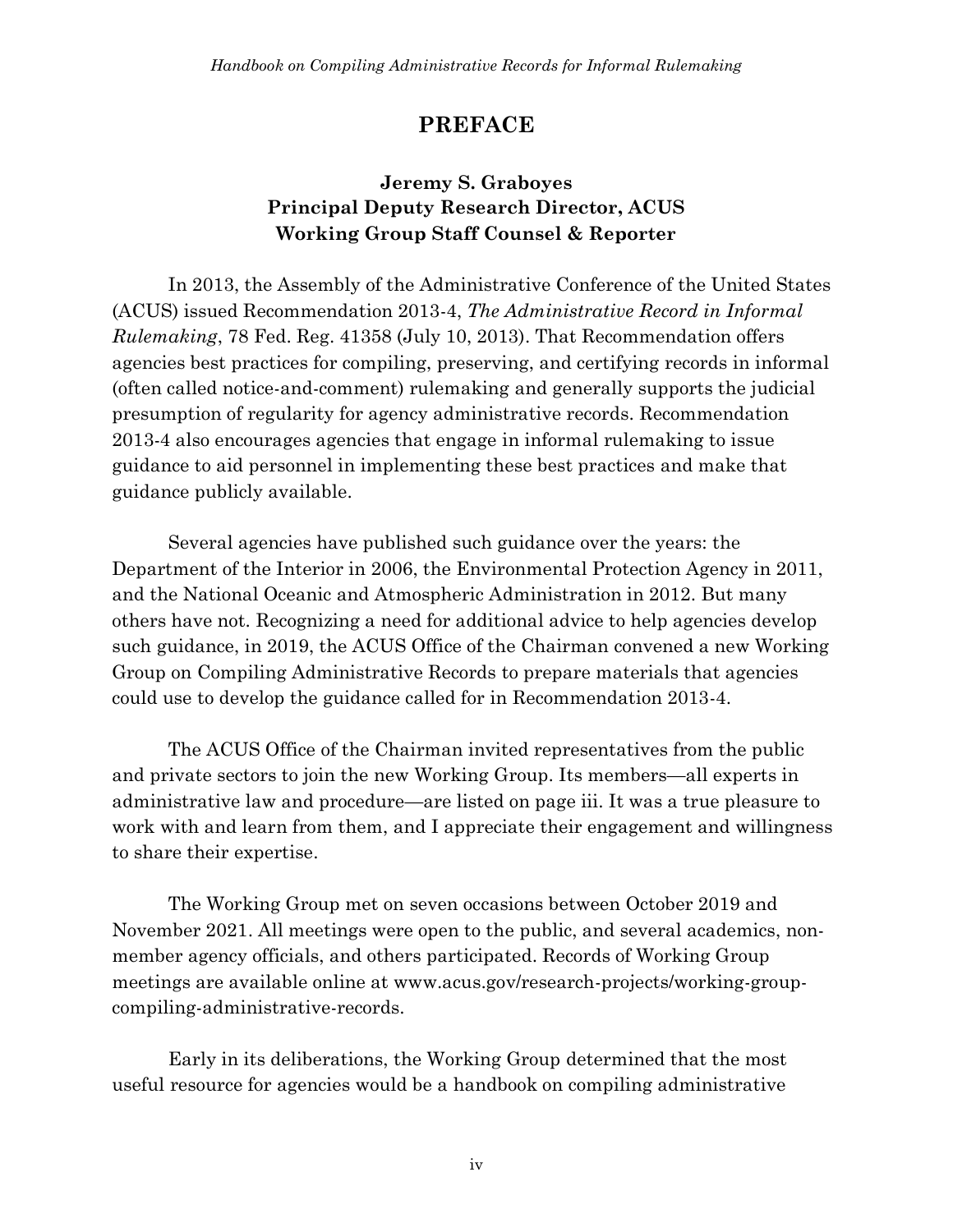records for informal rulemaking. This *Handbook* is the result. It was developed through a collaborative effort based on the Working Group's discussions. Although this *Handbook* represents the work product of the Working Group collectively, its contents do not necessarily represent the views or opinions of individual members, the organizations with which they are affiliated, the federal government, or ACUS.

This *Handbook* is not intended to serve as an authoritative compendium of the many laws, judicial opinions, and executive-branch policies governing administrative recordkeeping for informal rulemaking. It was not the Working Group's mission to relitigate administrative law principles, recommend best practices, or provide substantive advice to agencies.

Instead, the *Handbook* provides practical advice that agencies can use to draft guidelines that explain applicable legal requirements, policies, and best practices to agency personnel. It will also help agencies explain these complicated requirements, policies, and practices in a manner that is clear, accessible, and directed toward the personnel charged with implementing them.

This *Handbook* is intended only to help agencies develop their own guidelines on administrative recordkeeping for informal rulemaking. Readers should not rely on it as a legal document. Agency personnel and members of the public who have questions about administrative records generally or about particular rulemakings should direct them to rulemaking agencies or the Department of Justice.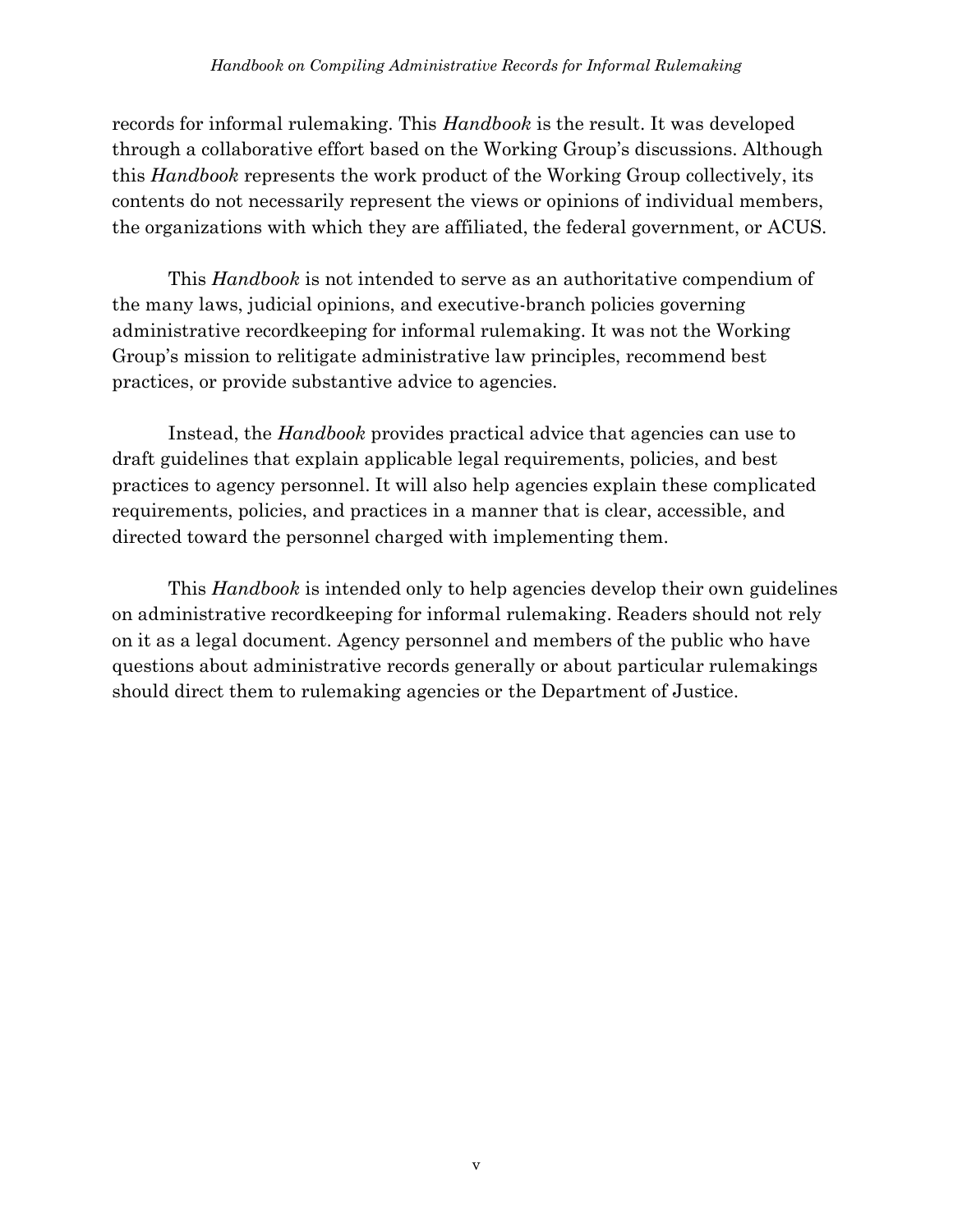# **ACRONYMS**

<span id="page-7-0"></span>

| $\operatorname{ACUS}$            | Administrative Conference of the United States  |
|----------------------------------|-------------------------------------------------|
| APA                              | Administrative Procedure Act                    |
| <b>ANPRM</b>                     | Advance Notice of Proposed Rulemaking           |
| AR                               | Administrative Record                           |
| DOI                              | Department of the Interior                      |
| $\mathbf{D}\mathbf{O}\mathbf{J}$ | Department of Justice                           |
| EPA                              | <b>Environmental Protection Agency</b>          |
| <b>FDMS</b>                      | Federal Docket Management System                |
| FOIA                             | Freedom of Information Act                      |
| <b>NOAA</b>                      | National Oceanic and Atmospheric Administration |
| <b>NPRM</b>                      | Notice of Proposed Rulemaking                   |
| OIRA                             | Office of Information and Regulatory Affairs    |
| OFR                              | Office of the Federal Register                  |
| RFI                              | Request for Information                         |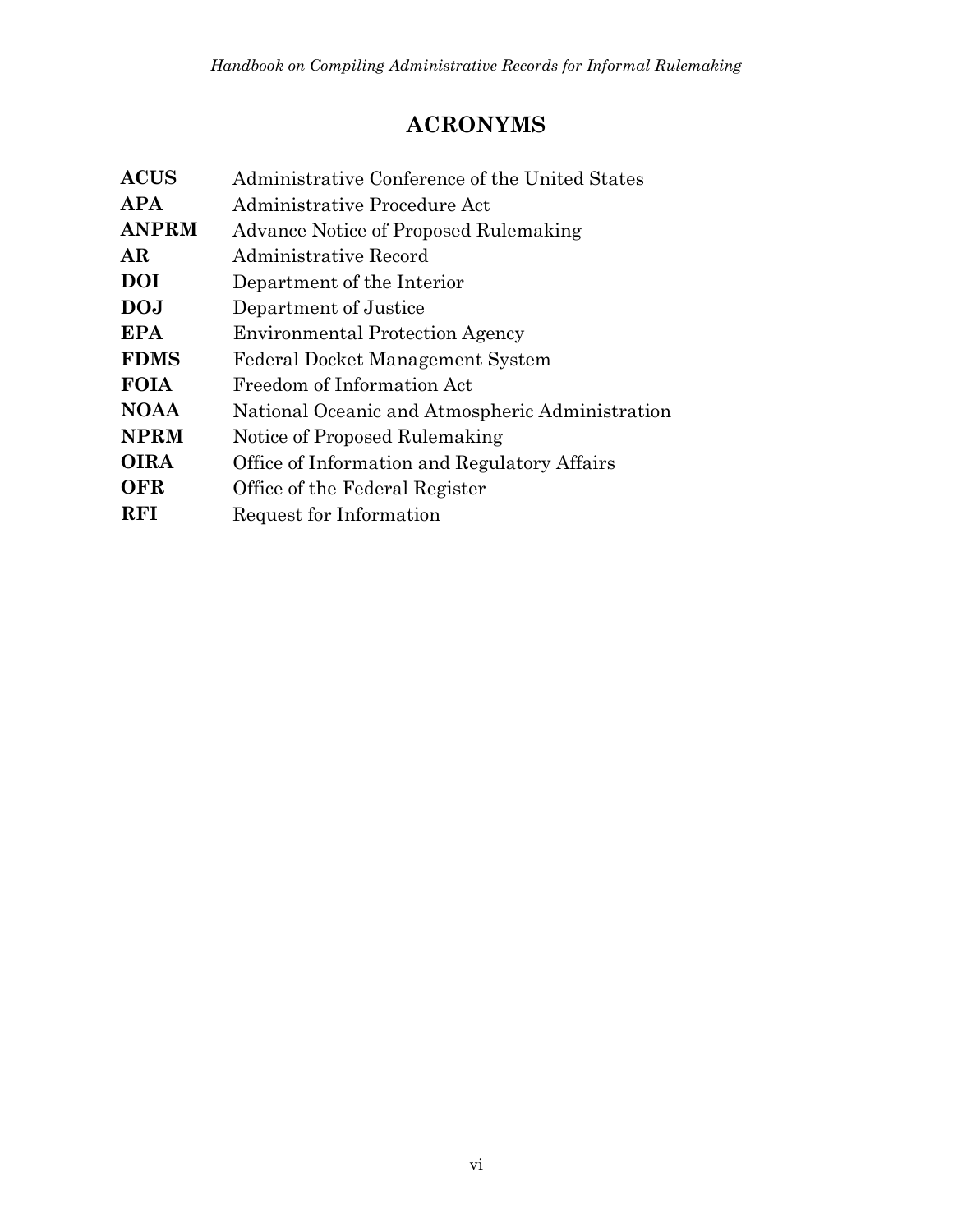# <span id="page-8-0"></span>**CHAPTER 1 DRAFTING GUIDELINES FOR AGENCY PERSONNEL**

- 1.1 What guidelines should agencies develop on administrative recordkeeping for informal rulemaking?
- 1.2 Who is the audience for the Guidelines?
- 1.3 What topics should the Guidelines address?
- 1.4 How should the Guidelines be organized?
- 1.5 How should the agency disseminate the Guidelines?
- 1.6 Whom should agency personnel contact when they have questions about the Guidelines?
- 1.7 How should the agency maintain the Guidelines?

## **1.1 What guidelines should agencies develop on administrative recordkeeping for informal rulemaking?**

Agencies compile three main types of administrative records related to informal rulemaking: (1) an internal rulemaking record, (2) a public rulemaking docket, and (3) an administrative record for judicial review. Various federal laws, executivebranch policies, and agency practices govern how agency personnel manage these records. ACUS Recommendation 2013-4, *The Administrative Record in Informal Rulemaking*, also offers agencies best practices for their compilation, preservation, and public disclosure.<sup>1</sup>

Policies and procedures for compiling administrative records are usually spread across multiple sources, including statutes, executive-branch policies, and agency regulations, guidance documents, manuals, memoranda. Some procedures may be a matter of unwritten, agency custom. It can be difficult for agency personnel involved in informal rulemaking to locate all relevant policies and procedures and understand how they relate to each other.

An effective way to help personnel understand and implement applicable policies and procedures is for agencies to develop and disseminate a single document—

<sup>1</sup> ACUS Recommendation 2013-4, *The Administrative Record in Informal Rulemaking*. Recommendation 2013-4 is reproduced in its entirety in Appendix A. Full citations for all ACUS recommendations referenced in this *Handbook* are available in Appendix B.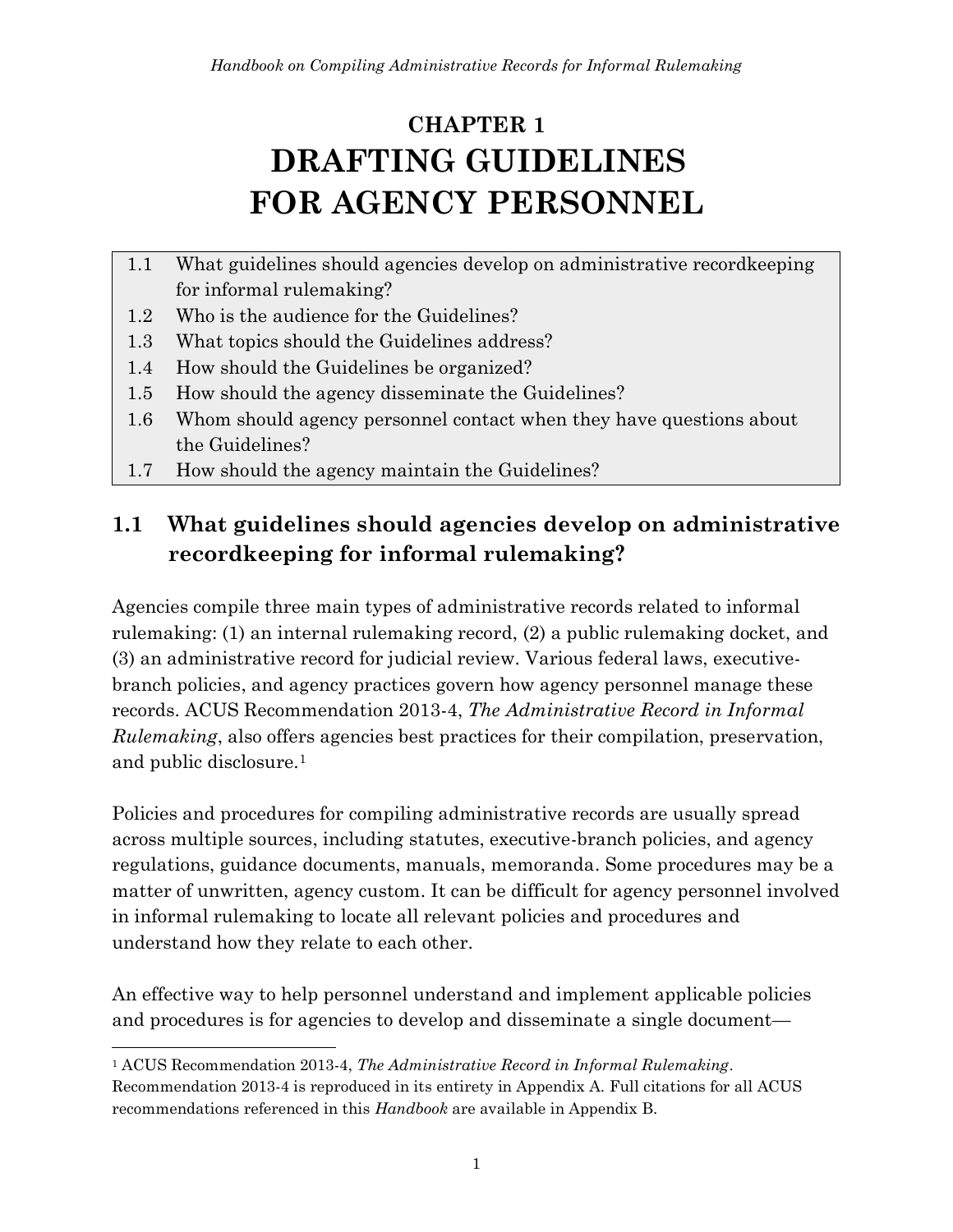which this *Handbook* calls "the Guidelines"—that explains and synthesizes the most important policies and procedures and answers frequently asked questions. Several agencies have developed their own guidelines over the years, including the Department of the Interior (DOI),<sup>2</sup> Environmental Protection Agency (EPA),<sup>3</sup> and National Oceanic and Atmospheric Administration (NOAA). <sup>4</sup> ACUS has encouraged other agencies to develop their own publicly available guidelines.<sup>5</sup>

The ACUS Working Group on Compiling Administrative Records prepared this *Handbook* to help agencies develop and disseminate guidelines that effectively communicate their policies and practices for administrative recordkeeping to agency personnel involved in informal rulemaking. The *Handbook* identifies the key subjects that the Guidelines should address and offers tips for explaining them in non-technical language that agency personnel with different needs, functions, and levels of experience can easily understand and successfully implement.

# **1.2 Who is the audience for the Guidelines?**

The primary audience for the Guidelines is agency personnel who are involved in informal rulemaking. It is important to remember that many kinds of agency personnel can work on rulemakings, including policy specialists, scientists, economists, lawyers, rule-writers, communications and public affairs specialists, administrative staff, and others. Some may be new to informal rulemaking; others will have substantial experience. When drafting the Guidelines, agencies should be mindful of the different needs, responsibilities, and levels of experience of agency personnel involved in rulemaking. Agencies should use plain language and avoid legal and technical jargon whenever possible.

The Guidelines can also be an important resource for Department of Justice (DOJ) attorneys, courts, and the public. Well-written Guidelines can help them understand how agencies make rules and document rulemaking proceedings.

<sup>2</sup> Memorandum from David L. Bernhardt, Deputy Solicitor, Standardized Guidance on Compiling a Decision File and an Administrative Record (June 27, 2006), https://www.nps.gov/ features/foia/ Standardized-Guidance-on-Compiling-and-Administrative-Record.pdf [hereinafter DOI Guidelines]. <sup>3</sup> EPA, EPA'S ACTION DEVELOPMENT PROCESS: ADMINISTRATIVE RECORDS GUIDANCE (Sep. 2011), https://www3.epa.gov/ogc/ adminrecordsguidance09-00-11.pdf [hereinafter EPA Guidelines]. <sup>4</sup> Memorandum from Lois J. Schiffer, Gen. Counsel, NOAA, NOAA Guidelines for Compiling an Agency Administrative Record (Dec. 21, 2012), https://www.gc.noaa.gov/documents/2012/

AR\_Guidelines\_122112-Final.pdf [hereinafter NOAA Guidelines].

<sup>5</sup> ACUS Recommendation 2013-4, ¶ 11.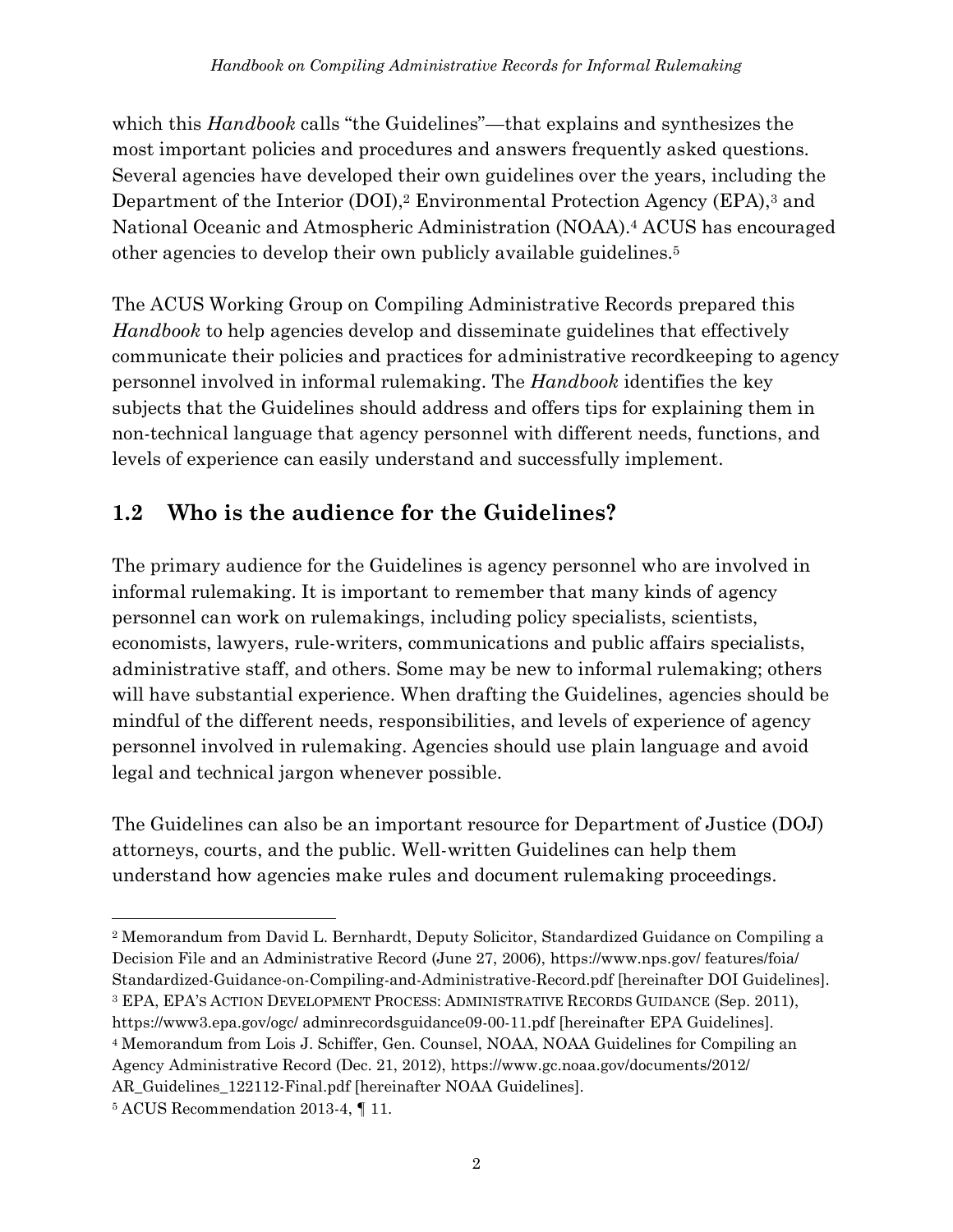# **1.3 What topics should the Guidelines address?**

Agencies will need to tailor their Guidelines to account for their own policies, practices, and unique circumstances. The level of detail and precise contents will vary based on factors such as the size of typical rulemaking records, the level of institutional experience with rulemaking and recordkeeping, the need for consistency across components, and available resources. ACUS recommends, however, that all agencies aim to answer seven basic questions in their Guidelines:

- (1) What materials should agency personnel include in the internal rulemaking record, public rulemaking docket, and administrative record for judicial review?
- (2) What materials should agency personnel exclude from the internal rulemaking record, public rulemaking docket, and administrative record for judicial review?
- (3) When and how should agency personnel compile and index the internal rulemaking record, public rulemaking docket, and administrative record for judicial review?
- (4) How should agency personnel manage and segregate sensitive, protected, and privileged materials, including sensitive information submitted by public commenters?
- (5) How should agency personnel preserve the internal rulemaking record, public rulemaking docket, and administrative record for judicial review?
- (6) What process should agency personnel use to certify the administrative record for judicial review?
- (7) Are there any capabilities or limitations of recordkeeping tools and technologies of which agency personnel should be aware? 6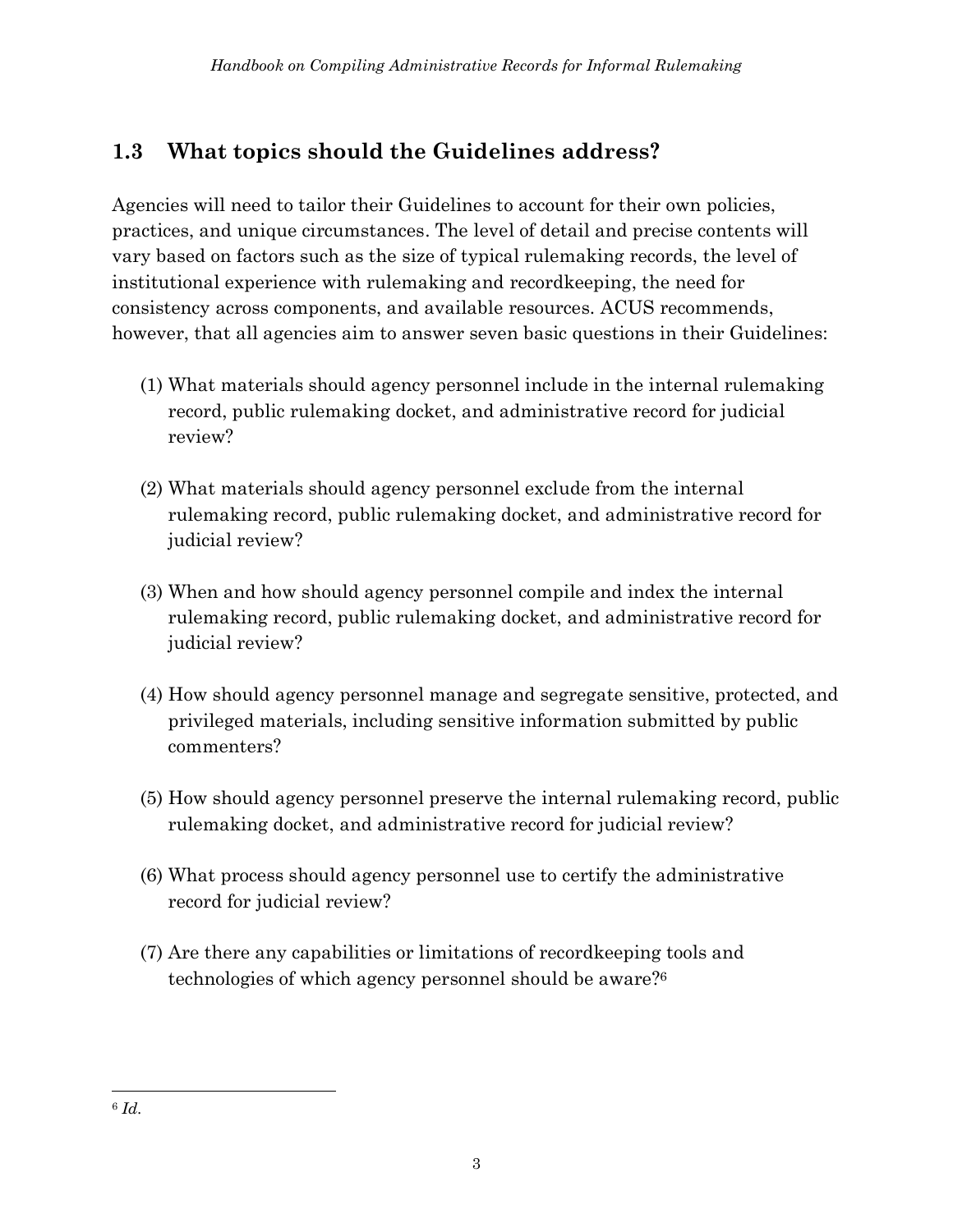#### **1.4 How should the Guidelines be organized?**

Agencies should consider dividing the Guidelines into four main sections:

- (1) Introduction to Informal Rulemaking
- (2) Compiling the Internal Rulemaking Record
- (3) Compiling the Public Rulemaking Docket
- (4) Compiling the Administrative Record for Judicial Review

These sections correspond to Chapters 2–5 of this *Handbook*.

#### **1.5 How should the agency disseminate the Guidelines?**

Agencies should ensure that agency personnel involved in rulemaking projects, as well as outside audiences, have easy access to the agency's Guidelines. It is a best practice for agencies to post the Guidelines in appropriate locations on their public websites and on their intranets or internal networks. Agencies should also use their Guidelines to train new personnel and provide continuing education for all agency personnel involved in rulemakings. Agencies should periodically remind agency personnel that the Guidelines exist and are a helpful resource when they have questions about administrative records related to informal rulemaking.

## **1.6 Whom should agency personnel contact when they have questions about the Guidelines?**

Although the Guidelines are a helpful way to communicate policies and key concepts about administrative recordkeeping to agency personnel, questions will undoubtedly arise. The Guidelines should specify an official or office that agency personnel should contact when they have questions about the Guidelines or are uncertain how to apply them in particular situations.

#### **1.7 How should the agency maintain the Guidelines?**

Policies and practices change over time, especially as agencies adopt new technologies for administrative recordkeeping. Agencies should periodically review the Guidelines to ensure that they continue to reflect current practices. Agencies should distribute updated Guidelines to agency personnel who are involved in informal rulemaking.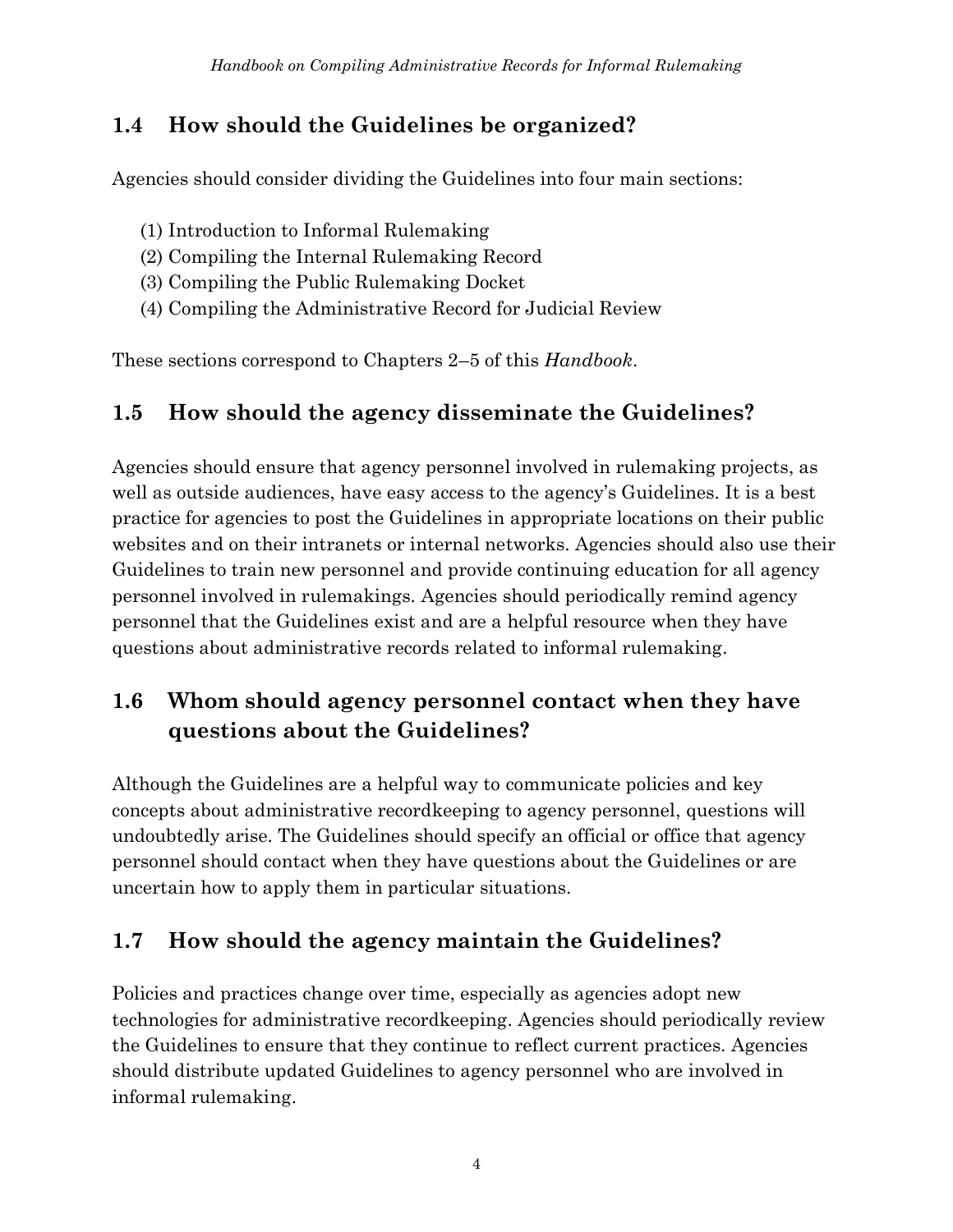# <span id="page-12-0"></span>**CHAPTER TWO RULEMAKING FUNDAMENTALS**

The Guidelines should begin with a high-level overview of the informal rulemaking process. This section should explain to agency personnel:

- 2.1 What is informal rulemaking, and how does it work?
- 2.2 How do agency personnel develop a proposed rule?
- 2.3 How does the agency provide public notice of a proposed rule?
- 2.4 How does the agency obtain public input on a proposed rule?
- 2.5 How do agency personnel consider public input and develop a final rule?
- 2.6 How does the agency publish a final rule?
- 2.7 What is judicial review of informal rulemaking, and how does it work?
- 2.8 What types of materials do agency personnel handle during informal rulemaking?
- 2.9 What types of administrative records do agency personnel compile related to informal rulemaking?

## **2.1 What is informal rulemaking, and how does it work?**

The Guidelines should begin by describing what rules are, when and why agencies engage in informal rulemaking, and the steps involved in informal rulemaking. This background information can be helpful for explaining what administrative records agencies maintain during informal rulemaking, what purposes they serve, and how they relate to each other.

#### **SAMPLE LANGUAGE**

[Agency] issues rules to implement and interpret statutes, explain how they will exercise their discretion, and describe their procedures and organization. [Agency] formulates, amends, or repeals rules through a process called "rulemaking."

Federal law sets out the processes that [Agency] must follow when it makes rules. One process for rulemaking is called "informal rulemaking" (also called "noticeand-comment rulemaking"). There are other rulemaking processes too, but these Guidelines do not address them.

The requirements for informal rulemaking are set forth in a federal law called the Administrative Procedure Act (APA) and in court decisions that interpret it.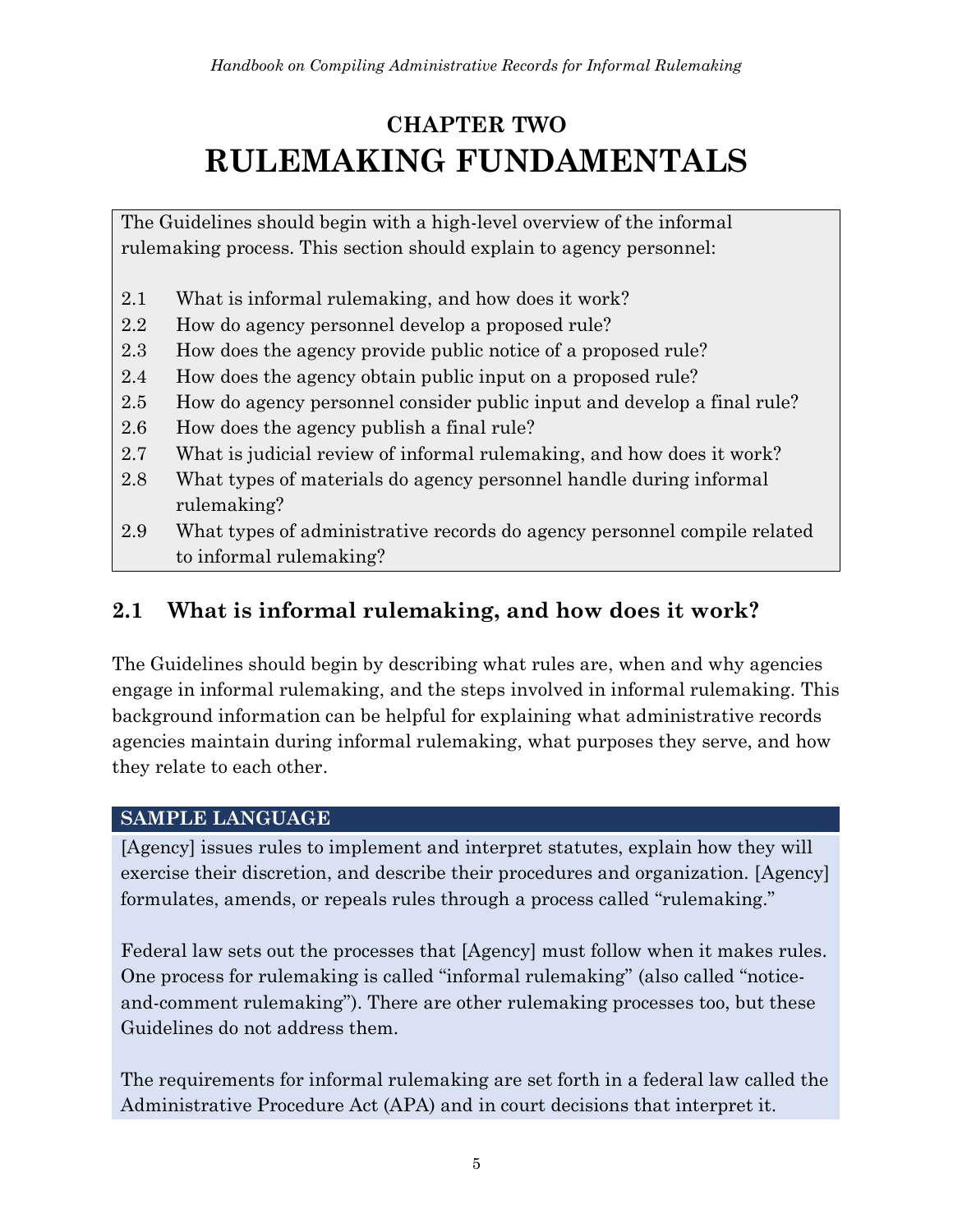Additional requirements are set forth in White House directives (for example, Executive Order 12866), procedural and substantive statutes (for example the Regulatory Flexibility Act and Clean Air Act), and in agency regulations.

There are five key steps to making a rule through informal rulemaking:

- (1) Develop the proposed rule.
- (2) Provide public notice of the proposed rule.
- (3) Obtain public input on the proposed rule.
- (4) Consider public input and develop the final rule.
- (5) Publish the final rule.

#### **2.2 How do agency personnel develop a proposed rule?**

The informal rulemaking process begins when the agency begins to take specific action toward developing a proposed rule. It can be distinguished from less concrete agency activities, such as general information gathering on a subject of interest.

The Guidelines should explain when the informal rulemaking process begins and that the start of the rulemaking process can trigger special recordkeeping requirements. The Guidelines should also explain how agency personnel work together and, as relevant, with the Office of Information and Regulatory Affairs (OIRA) and other people outside the agency to develop a proposed rule. <sup>1</sup> Finally, the Guidelines should describe the internal process for approving a proposed rule.

#### **SAMPLE LANGUAGE**

[Agency] engages in rulemaking for many reasons. Sometimes a statute directs us to develop a new rule. Sometimes we identify a need for a new rule, or we need to update, clarify, strengthen, or eliminate an existing rule. Members of the public can also petition [Agency] to issue, modify, or repeal a rule.

The rulemaking process begins when [Agency] starts to consider a concrete proposal for action and decides to move forward on a specific course of action. It can be distinguished from other activities like general information gathering. The start of a rulemaking can trigger special requirements for recordkeeping.

<sup>&</sup>lt;sup>1</sup> Agencies should consult the recommendations ACUS has issued on public engagement and early input during the rule development process. ACUS Recommendation 2021-3, *Early Input on Regulatory Alternatives*; ACUS Recommendation 2018-7, *Public Engagement in Rulemaking*.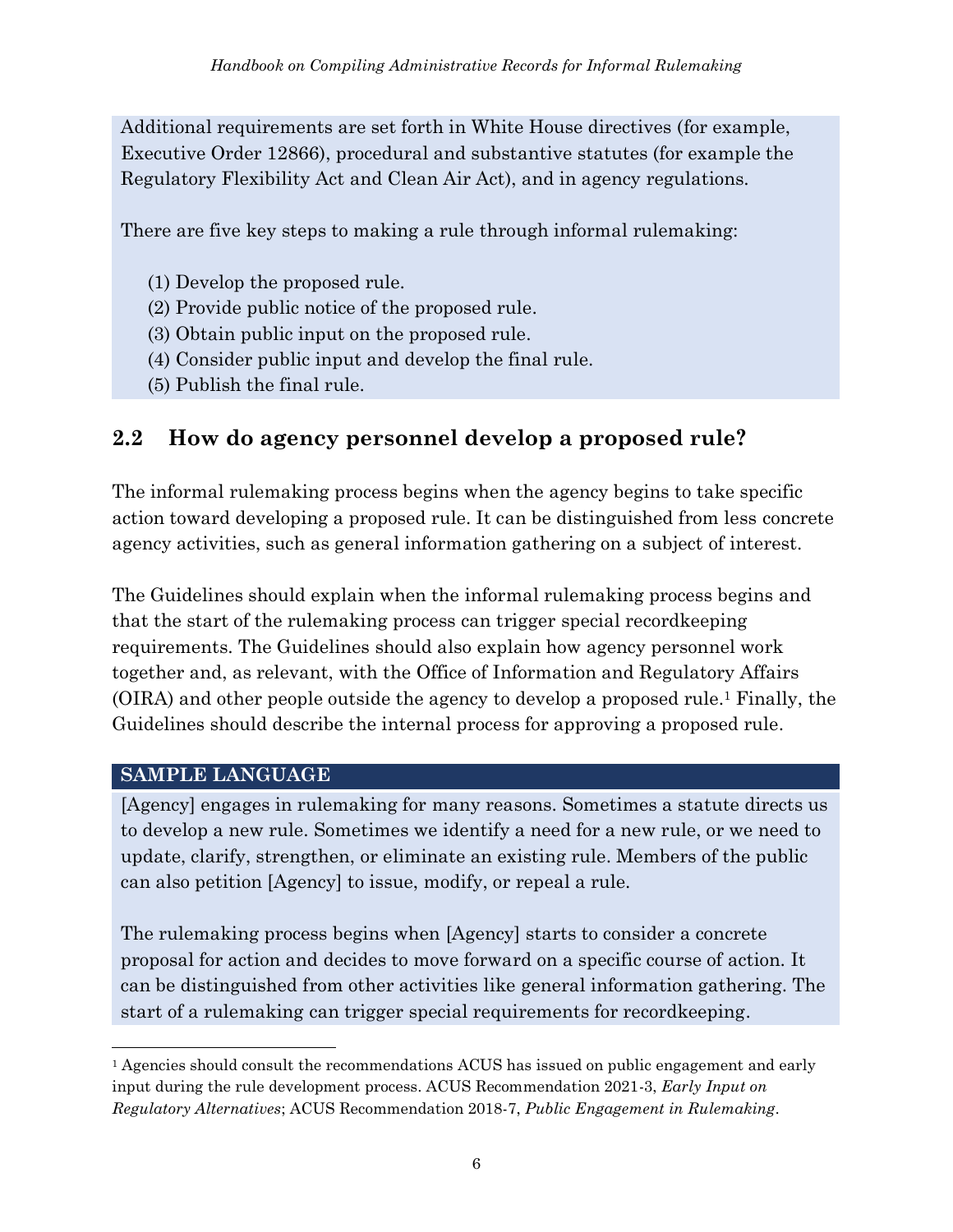If you are involved in the early stages of a rulemaking project, you will work with other agency employees to develop a proposed rule. Along with the proposed rule, you will draft an introduction, called a "preamble," that, among other things, describes the proposed rule, the legal authority of the rule, and opportunities for public participation in the rulemaking process.

Developing a proposed rule requires a lot of research, writing, deliberation, and collaboration. You may need to work with employees who have very different responsibilities from you, such as policy specialists, scientists, economists, attorneys, regulatory specialists, and administrative staff. You may also need to work with officials in the Office of Information and Regulatory Affairs (OIRA), a part of the Executive Office of the President that serves as the government's central authority for the review of executive branch regulations.

[Agency] may also decide to seek input from the public before proposing a rule, for example by meeting with stakeholders, convening public events, or publishing an advance notice of proposed rulemaking (ANPRM) or request for information (RFI) in the *Federal Register*. The *Federal Register* is the daily journal of the federal government published by the National Archives and Records Administration (NARA).

Agency work on a proposed rule is finished when the [agency official] signs it. Our process for developing and approving a proposed rule is available at [source].

## **2.3 How does the agency provide public notice of a proposed rule?**

After developing a proposed rule, the agency must provide public notice of the proposed rule and invite public comments unless an exception under the Administrative Procedure Act (APA) applies. The Guidelines should explain that, unless an exception applies, the agency must publish a notice of proposed rulemaking (NPRM) in the *Federal Register*, which includes the text of the proposed rule and the preamble discussed in the preceding section.

The Guidelines should address the internal process for preparing and working with the Office of the Federal Register (OFR) to publish the NPRM. As relevant, the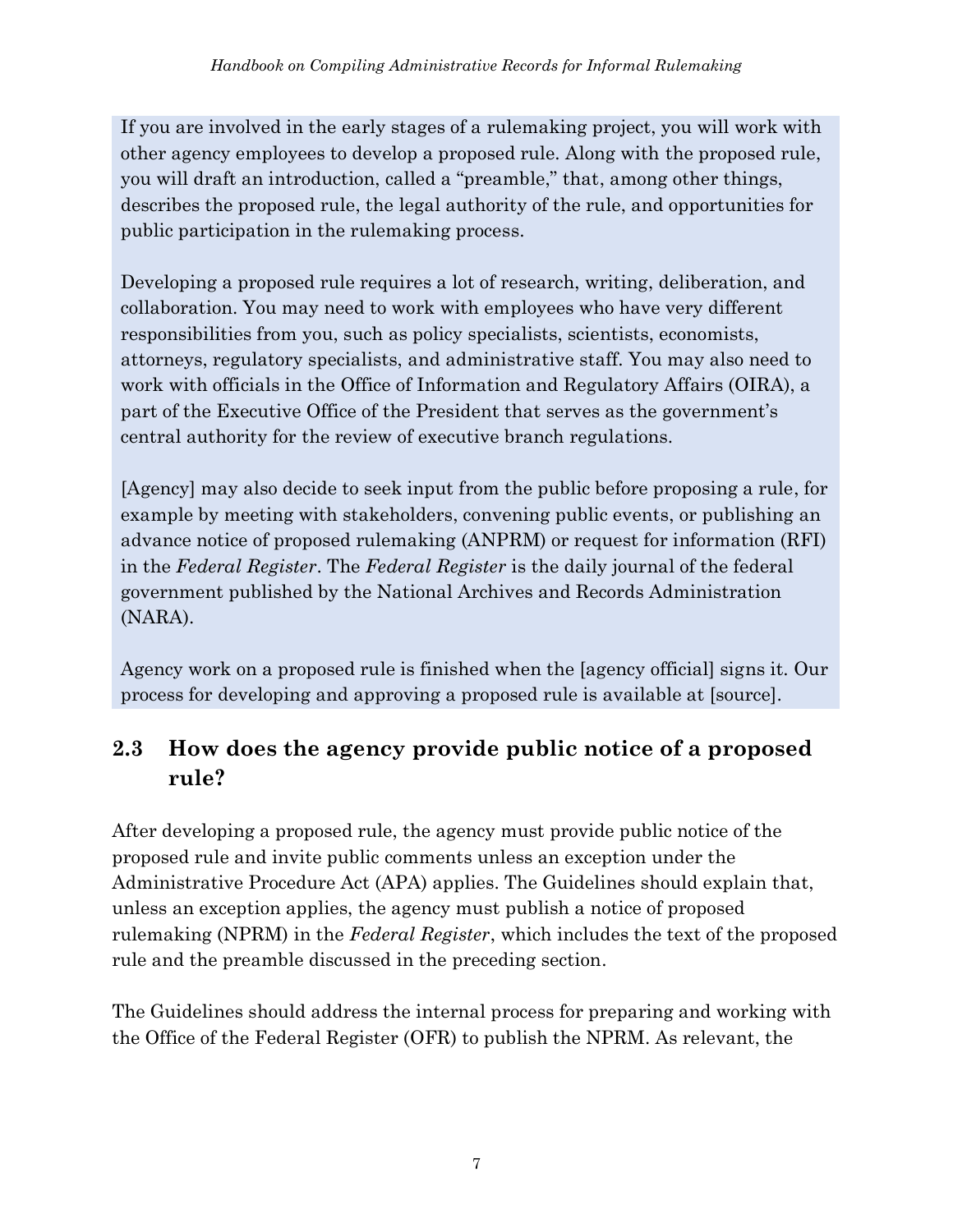Guidelines should also explain how publication of the NPRM triggers recordkeeping requirements for agency personnel and policies on ex parte communications.<sup>2</sup>

#### **SAMPLE LANGUAGE**

To provide public notice that it is proposing the rule, [Agency] works with NARA's Office of the Federal Register (OFR) to publish a Notice of Proposed Rulemaking (NPRM) in the *Federal Register*. The NPRM includes the text of the proposed rule and the preamble. [Agency office] is responsible for finalizing the NPRM and working with OFR to publish it.

The public part of the informal rulemaking process begins with the NPRM. After this point, you may need to document the communications you have with people outside the government about the rulemaking. These conversations are called "ex parte" communications and are subject to special rules, which are available at [source]. You should use [form] to document any ex parte communications you have with people outside the government.

It may also be beneficial to let people know about the proposed rule on our website or social media, in a press release, or through a mailing list or direct outreach to stakeholders. You should work with [agency office] to coordinate publicity related to a rulemaking.

#### **2.4 How does the agency obtain public input on a proposed rule?**

After providing public notice of a proposed rule, the agency must, unless an APA exception applies, provide interested persons an opportunity to comment on it. The Guidelines should explain the importance of public participation and methods for obtaining public input on proposed rules. The Guidelines should briefly address statutory requirements for public participation under the APA and E-Government Act, program- and agency-specific requirements, and requirements set forth in relevant presidential and Office of Management and Budget (OMB) directives.<sup>3</sup> The Guidelines should also address other options for public engagement.<sup>4</sup>

<sup>2</sup> *See* ACUS Recommendation 2014-4, *"Ex Parte" Communications in Informal Rulemaking*.

<sup>3</sup> Several ACUS recommendations address public comments. *See, e.g.*, ACUS Recommendation 2011-

<sup>2,</sup> *Rulemaking Comments*; ACUS Recommendation 2011-1, *Legal Considerations in e-Rulemaking*.

<sup>4</sup> *See* ACUS Recommendation 2018-7, *Public Engagement in Rulemaking*.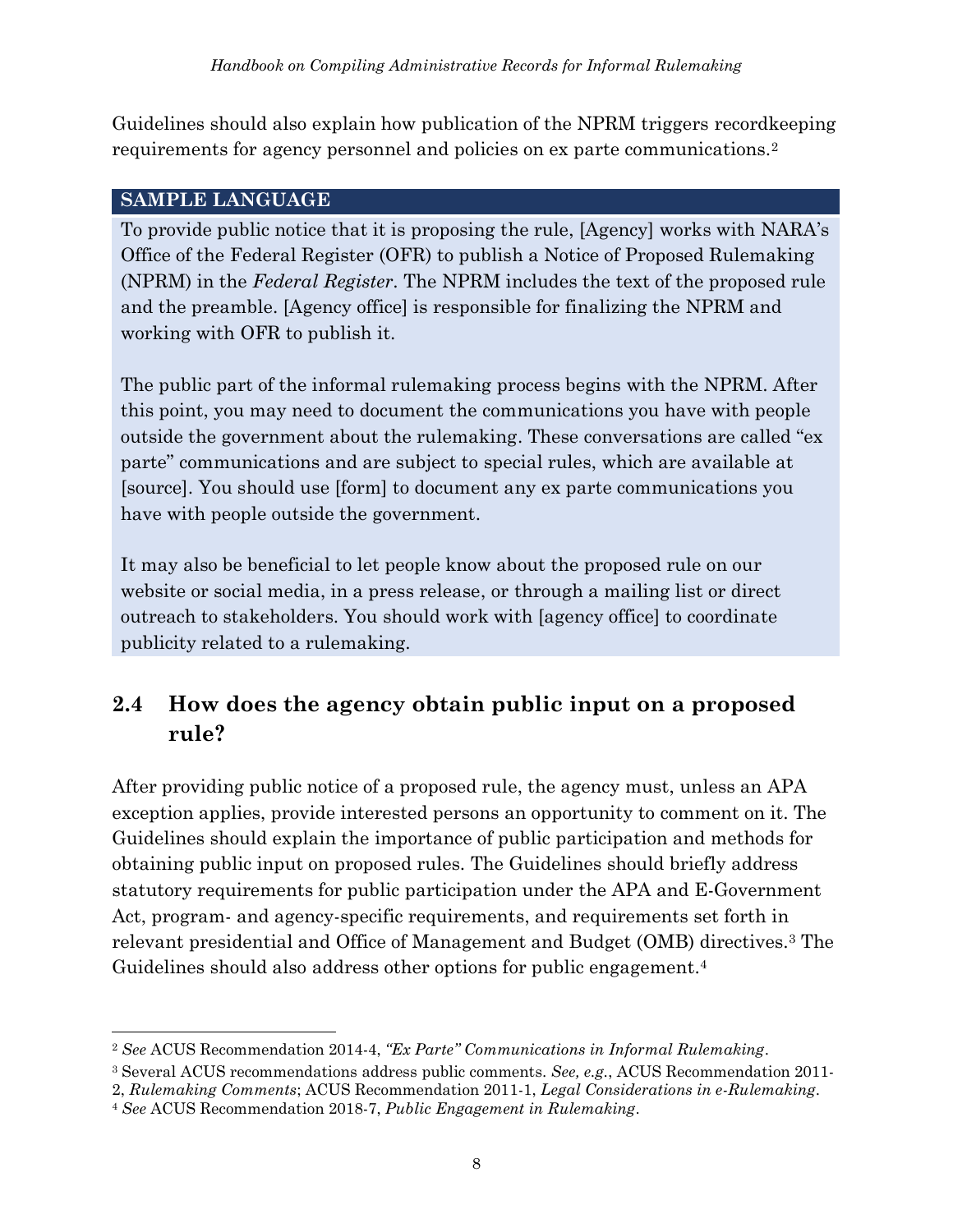After publishing the NPRM, the APA requires [Agency] to give the public an opportunity to submit written data, views, or arguments related to the proposed rule. These submissions are called "comments." The NPRM explains how members of the public can submit comments and states the deadline for submitting comments, which is usually at least 30 days after the NPRM is published.

To ensure members of the public have a meaningful opportunity to comment on the proposed rule, [Agency] must maintain a public rulemaking docket online [at Regulations.gov] that includes the NPRM, public comments, and other important materials discussed in these Guidelines.

It can also be beneficial to obtain public input in other ways, including public meetings and other events. You should work with [agency office] to coordinate public events related to a rulemaking. You may need to include records associated with such events in the public rulemaking docket, as discussed below.

If you receive public input in other ways, for example during a phone call or private meeting with a member of the public, you may need to document what you talked about according to [Agency]'s rules on ex parte communications.

## **2.5 How do agency personnel consider public input and develop a final rule?**

After the public comment period closes, the agency can take steps to finalize the proposed rule. In some cases, the agency may decide to abandon or postpone the rulemaking or withdraw the NPRM. If the agency decides to issue a final rule, agency personnel must consider all public input, draft the final rule, and draft a preamble that explains the final rule and responds to any public comments that raise a significant issue. For most agency personnel, the final decisionmaker's signature (or publication of the final rule, discussed in the next section) signals the end of their involvement in the rulemaking process.

The Guidelines should explain internal processes for reviewing public comments, preparing a final rule, coordinating with OIRA (as relevant), and securing the approval of the final decisionmaker. The Guidelines should also explain why the end of the rulemaking process is important for recordkeeping purposes.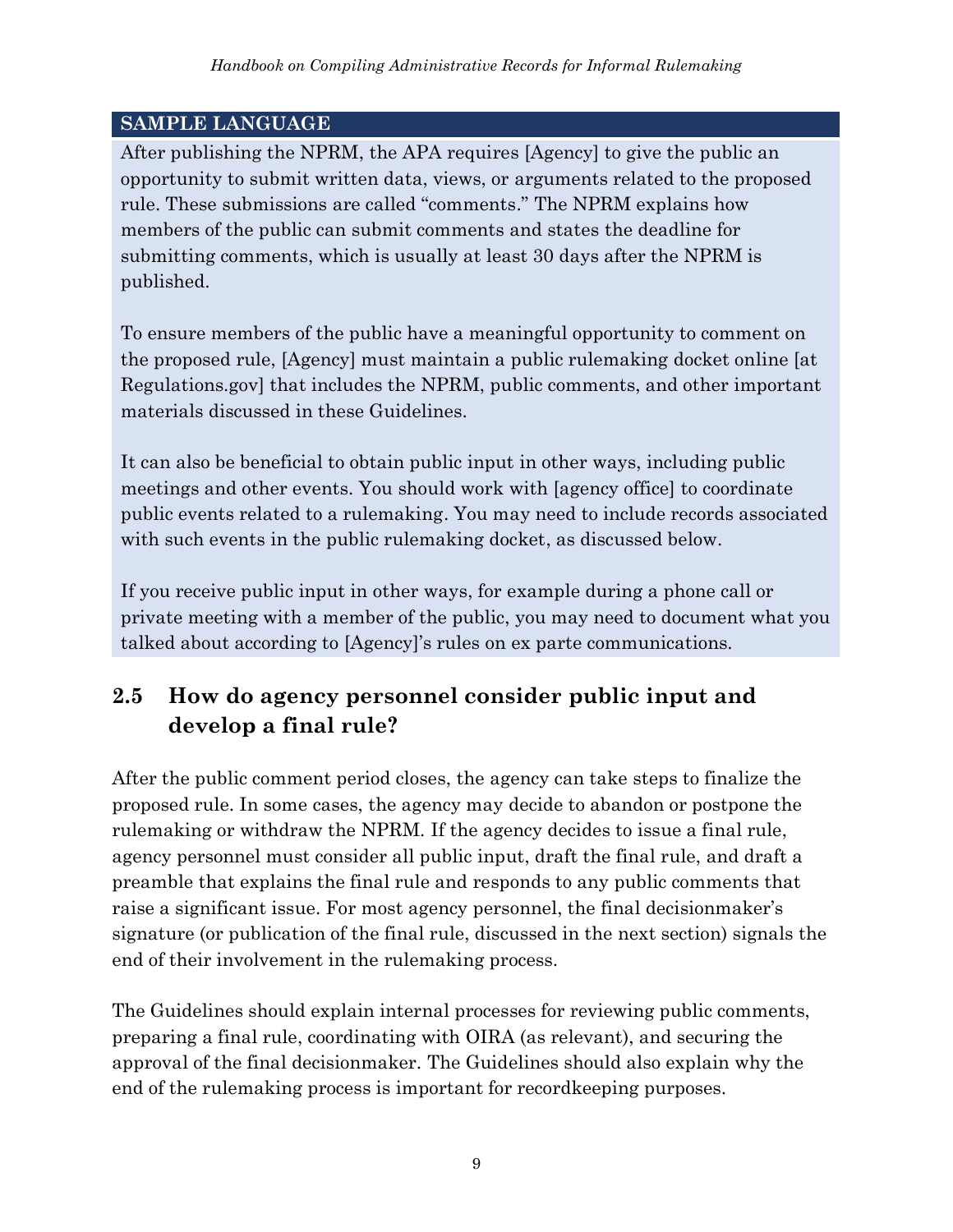After the public comment period ends, agency personnel consider all of the public input received in response to the proposed rule. In some cases, the agency may decide that additional public input is required. The agency can also decide not to finalize the proposed rule.

If the agency decides to issue a final rule, agency personnel work together to develop the final text of the rule. They also draft a preamble that explains the rule's basis and purpose and responds to all significant issues raised in the comments.

Developing a final rule requires a lot of research, writing, deliberation, and collaboration. You may work with employees who have very different responsibilities from you, such as policy specialists, scientists, economists, attorneys, regulatory specialists, and administrative staff. You may also need to work with officials in OIRA. Our process for developing and approving a final rule is available at [source].

For most agency personnel, work on a rulemaking project is complete when the [agency official] signs the final rule. As discussed below, you may need to take steps to close administrative records and preserve them when a rulemaking project is complete. Restrictions on ex parte communications also end at this point.

#### **2.6 How does the agency publish a final rule?**

After the decisionmaker approves a final rule, the agency must provide public notice of the final rule in the *Federal Register*. The notice includes the text of the final rule and the preamble discussed in the preceding section. The Guidelines should address the internal process for preparing and working with OFR to publish notice of the final rule and explain when the final rule goes into effect. The Guidelines can also address other forms of public notice about final rules (e.g., publicity on the agency's website or social media, in a press release, through a mailing list, or through direct outreach to stakeholder groups).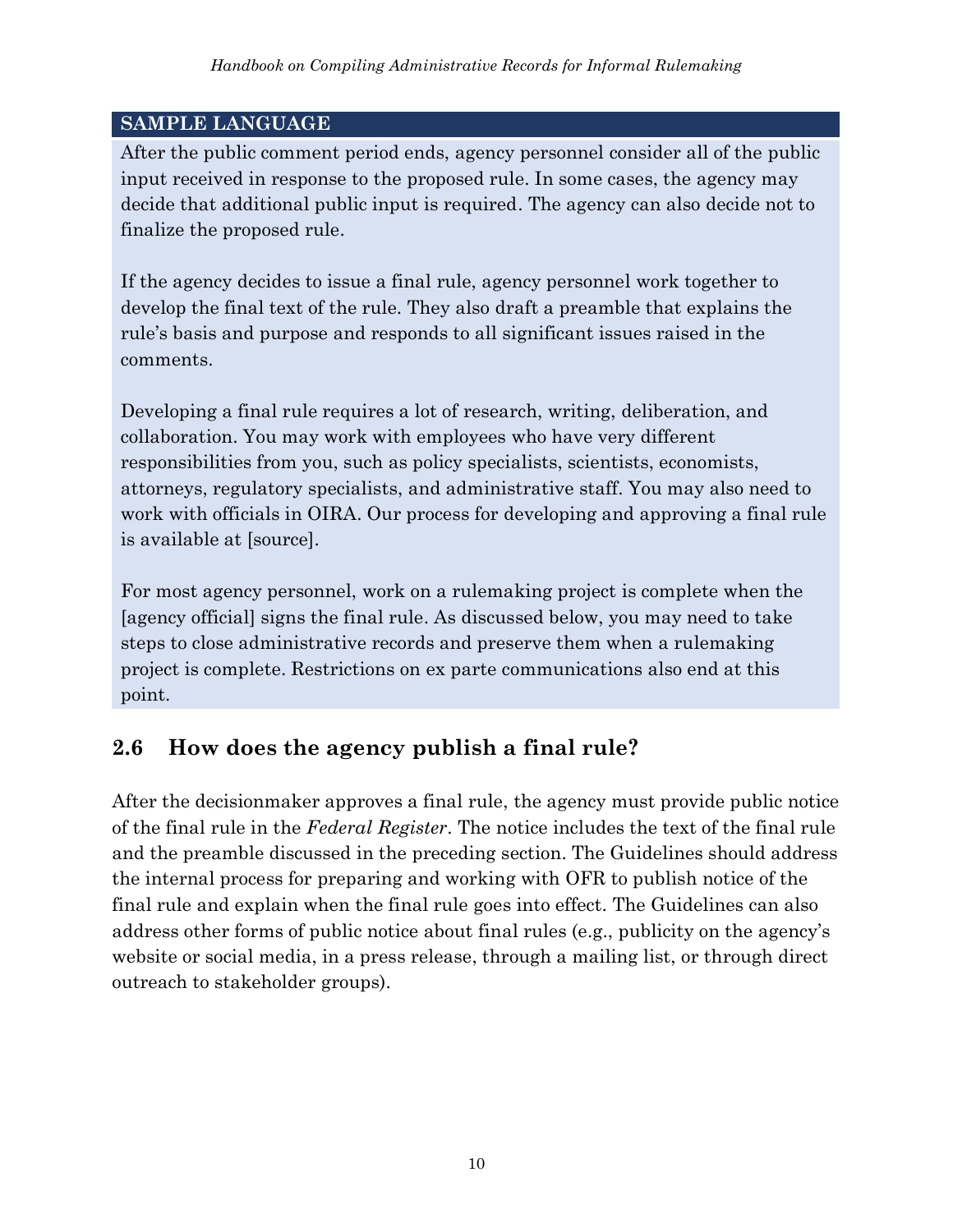To notify the public that the [agency head] has signed a final rule, [Agency] again works with OFR to publish a notice in the *Federal Register*. [Agency office] is responsible for preparing the notice and working with OFR to publish it. The notice includes the text of the final rule, the preamble, and the date on which the rule will go into effect. Except in special circumstances, the effective date must be at least 30 days after the agency publishes the final rule in the *Federal Register*.

It is often helpful to let the public know about the final rule in other ways, for example by providing information on our website, on social media, in a press release, through a mailing list, or through direct outreach to stakeholder groups. You should work with [agency office] to coordinate publicity related to a final rule.

## **2.7 What is judicial review of informal rulemaking, and how does it work?**

After describing the steps of the informal rulemaking process, the Guidelines should explain when and how members of the public can challenge a final rule in federal court, how the reviewing court will decide the challenge, and what records the reviewing court will consider to make its decision. <sup>5</sup> The Guidelines should identify the government officials who are involved in the judicial review process, including agency attorneys and, for agencies without independent litigation authority, DOJ.

#### **SAMPLE LANGUAGE**

After a final rule goes into effect, people who are adversely affected by the rule can usually challenge it in federal court. This process is called "judicial review."

During judicial review, the court decides, among other things, whether the final rule was reasonable and whether the agency followed procedures required by law, such as the requirement to provide a public rulemaking docket online that gives interested persons a meaningful opportunity to comment. To make its decision, the court considers the "whole record" of the rulemaking, which consists of information that the decisionmaker considered directly or indirectly in developing the final rule. The agency provides most of these materials as part of the "administrative record for judicial review."

<sup>5</sup> 5 U.S.C. §§ 701–06.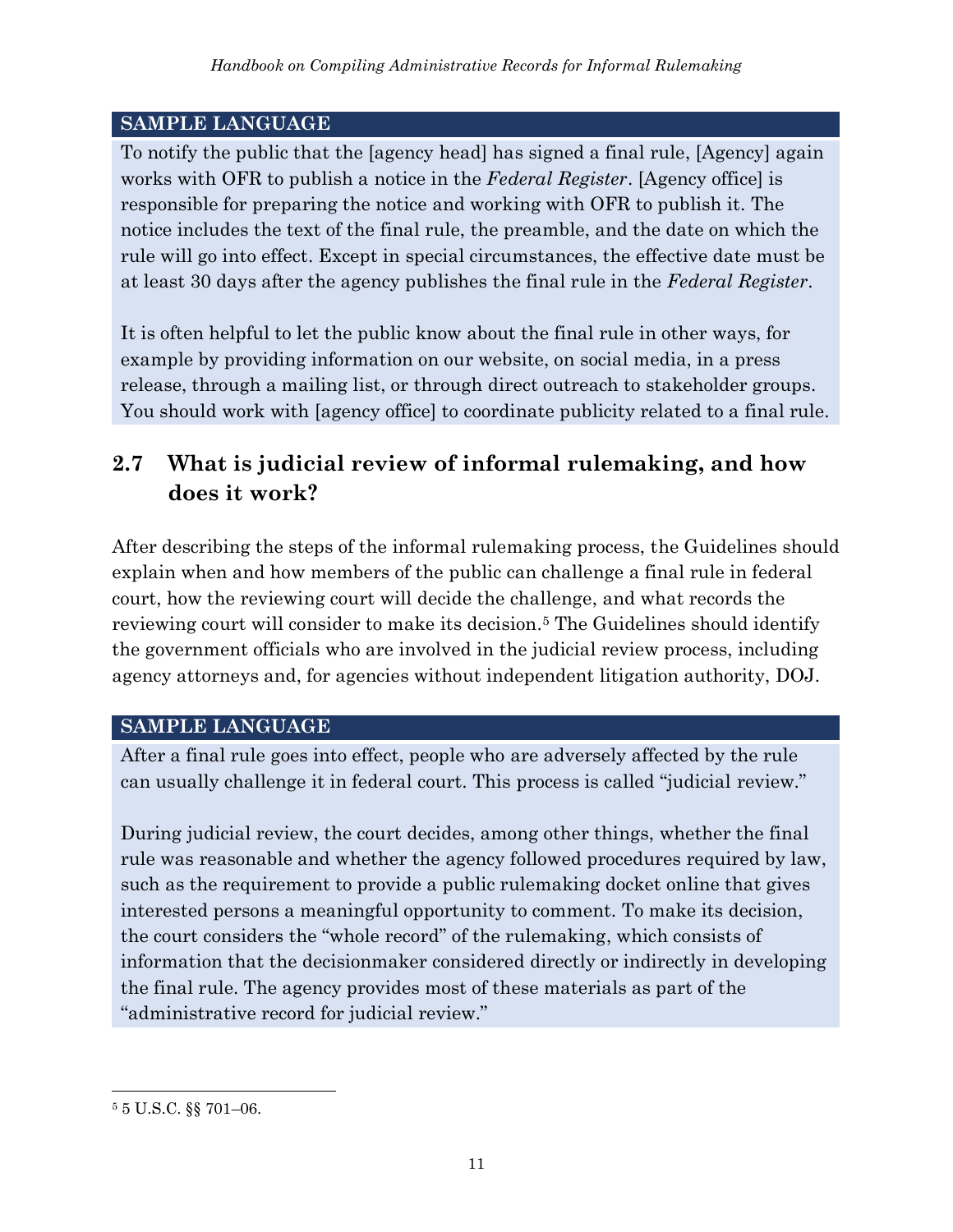Agency attorneys work with attorneys from the Department of Justice to prepare the administrative record for judicial review and defend the final rule in court. After considering the whole record of the rulemaking and arguments made by the government attorneys and the person challenging the rule, the court will decide whether to uphold the final rule, remand it (send it back to the agency) for further action, or vacate it.

# **2.8 What types of administrative records do agency personnel compile related to informal rulemaking?**

The Guidelines should provide a brief overview of the different kinds of administrative records that agency personnel compile related to informal rulemaking. ACUS Recommendation 2013-4 identifies three types of administrative records related to informal rulemaking that the Guidelines should address:

- (1) an internal rulemaking record maintained throughout the rulemaking (which can go by other names such as the "decision file" or "legal file"),
- (2) the public rulemaking docket, and
- (3) the administrative record for judicial review. 6

The Guidelines should explain what each of these records is, when agency personnel compile them, and for what purpose.

#### **SAMPLE LANGUAGE**

There are several requirements and best practices for recordkeeping during the informal rulemaking and judicial review processes. For example:

- The agency needs to keep track of the important materials it considers in developing the proposed rule and final rule;
- The agency needs to document its decision-making process;
- The agency needs to document ex parte communications;
- The agency needs to have a public rulemaking docket that gives interested persons a meaningful opportunity to comment on the proposed rule;
- The agency needs to prepare an administrative record for judicial review if someone challenges the final rule; and
- The agency needs to follow federal laws and rules on records management.

<sup>6</sup> ACUS Recommendation 2013-4, *The Administrative Record in Informal Rulemaking*.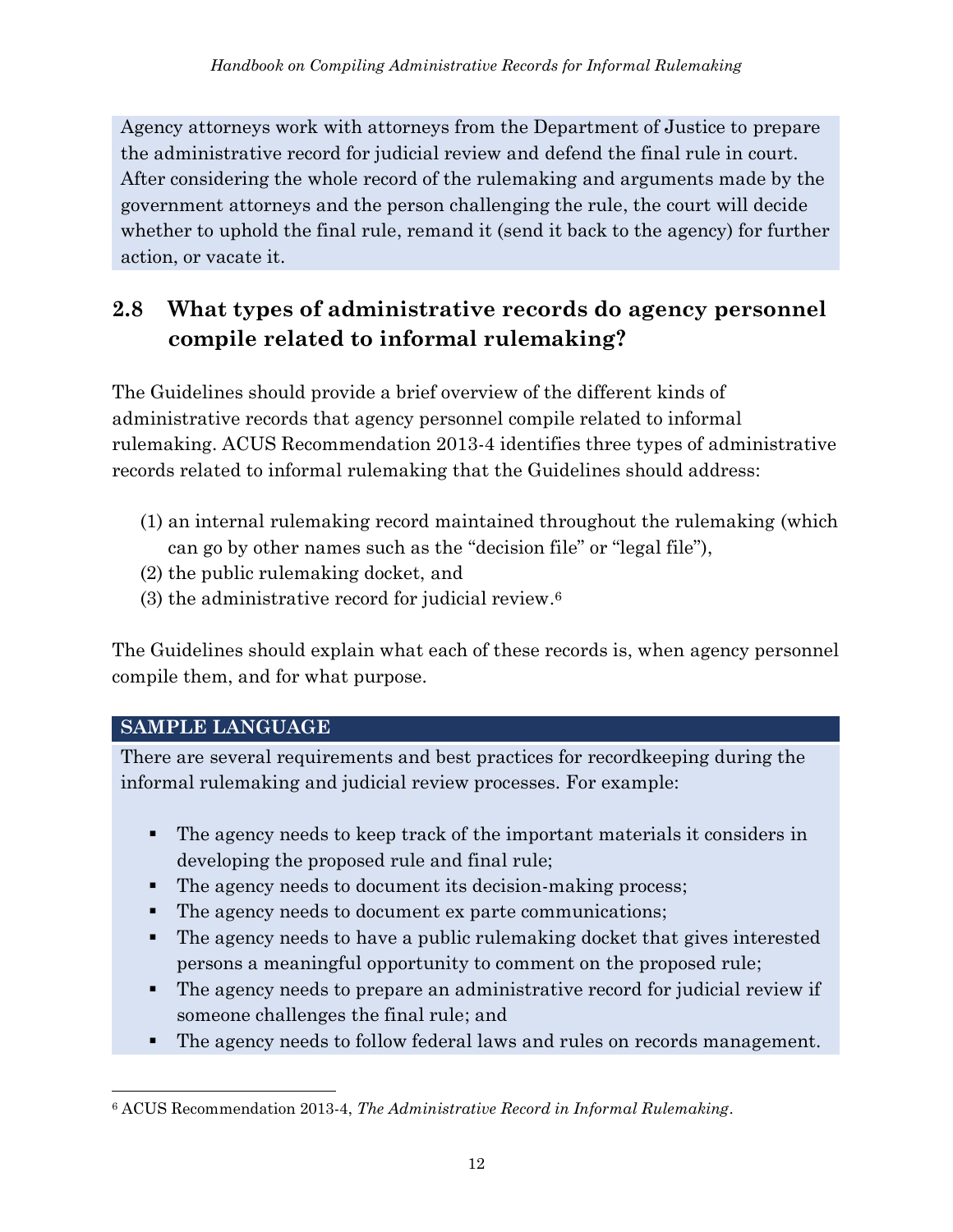If you are involved in informal rulemaking or judicial review, you may be asked to preserve certain materials or help compile them as part of one or more of the following administrative records:

- (1) **Internal Rulemaking Record.** The agency maintains an internal rulemaking record throughout the entire informal rulemaking process. The internal rulemaking record includes all materials that agency personnel with substantive responsibilities for the rulemaking directly or indirectly considered during the rulemaking. A good internal rulemaking record helps the [agency official] make a final decision, documents the agency's decisionmaking process, allows the agency to comply with records management requirements, and makes it easier for agency personnel to prepare the public rulemaking docket and, if needed, the administrative record for judicial review.
- (2) **Public Rulemaking Docket.** The public rulemaking docket is the public version of the internal rulemaking record managed by the agency. Federal law requires the agency to post the public rulemaking docket online so that interested persons have an opportunity to comment on the proposed rule.
- (3) **Administrative Record for Judicial Review.** The administrative record for judicial review is the version of the internal rulemaking record that the agency provides to a court as the whole record of the agency's final rule. The agency only prepares an administrative record for judicial review if someone challenges the final rule in federal court.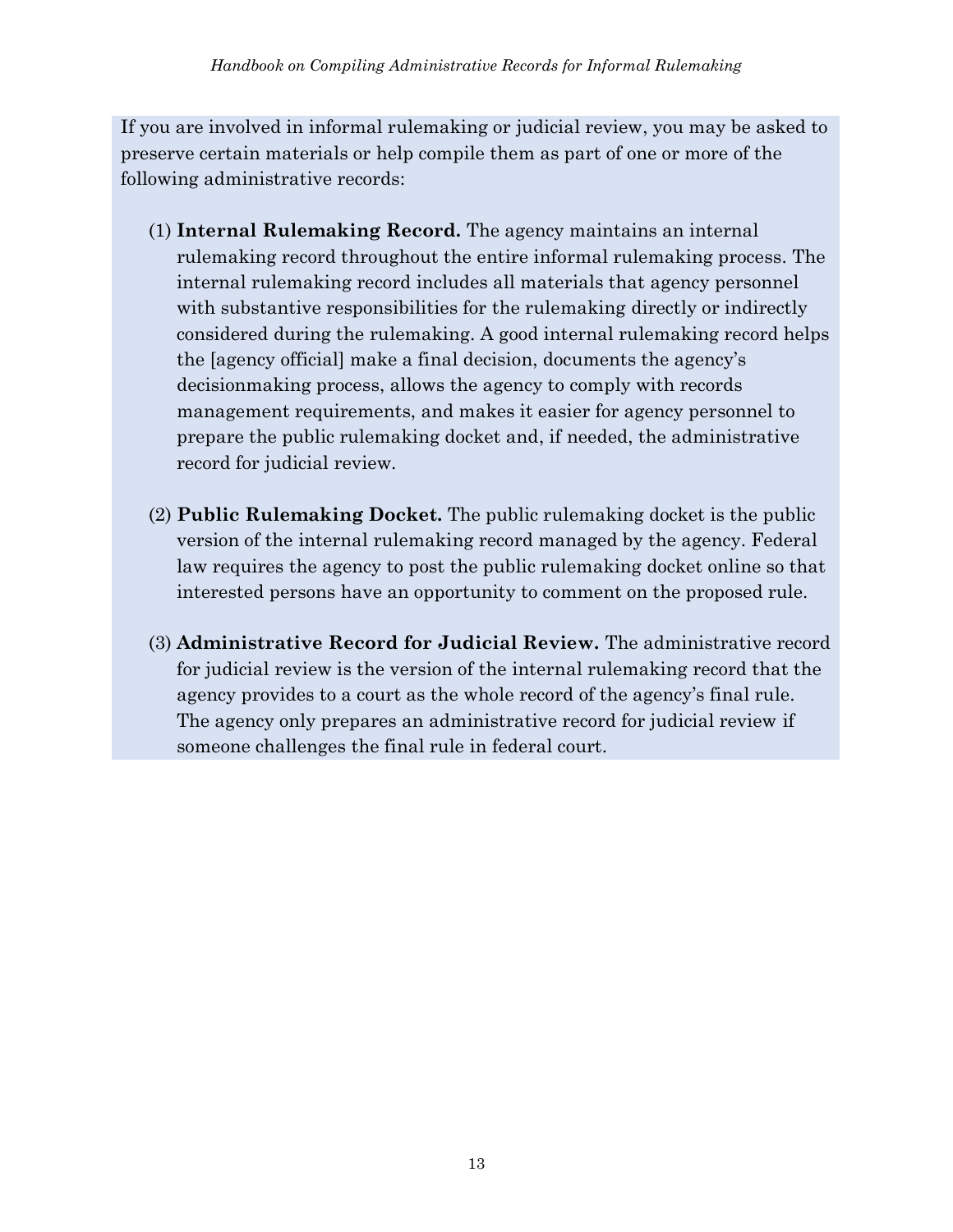# <span id="page-21-0"></span>**CHAPTER THREE INTERNAL RULEMAKING RECORD**

The Guidelines should include a section that addresses policies and practices for managing the internal rulemaking record in informal rulemaking. This section should explain to agency personnel:

- 3.1 What is the internal rulemaking record?
- 3.2 Why do agency personnel compile the internal rulemaking record?
- 3.3 Who establishes and manages the internal rulemaking record?
- 3.4 When is the internal rulemaking record established and managed?
- 3.5 What is the format of the internal rulemaking record?
- 3.6 How do agency personnel manage the internal rulemaking record?
- 3.7 What materials belong in the internal rulemaking record?
- 3.8 What materials do not belong in the internal rulemaking record?
- 3.9 When and how do agency personnel close and preserve the internal rulemaking record?

## **3.1 What is the internal rulemaking record?**

The Guidelines should explain that the internal rulemaking record is a compilation containing the full record of materials before the agency in an informal rulemaking. They should emphasize that the agency maintains the internal rulemaking record as an internal, non-public record of a rulemaking project. This stands in contrast with the public rulemaking docket and the administrative record for judicial review, discussed in Chapters 4 and 5, both of which *are* disclosed publicly.

# **3.2 Why do agency personnel compile the internal rulemaking record?**

The Guidelines should explain that the agency compiles the internal rulemaking record for several different reasons, including:

- To keep track of important materials that the agency considered as it developed the proposed rule and final rule,
- To document the agency's decisionmaking process for later reference,
- To provide a record for decision making,
- To follow federal laws and rules on records management, and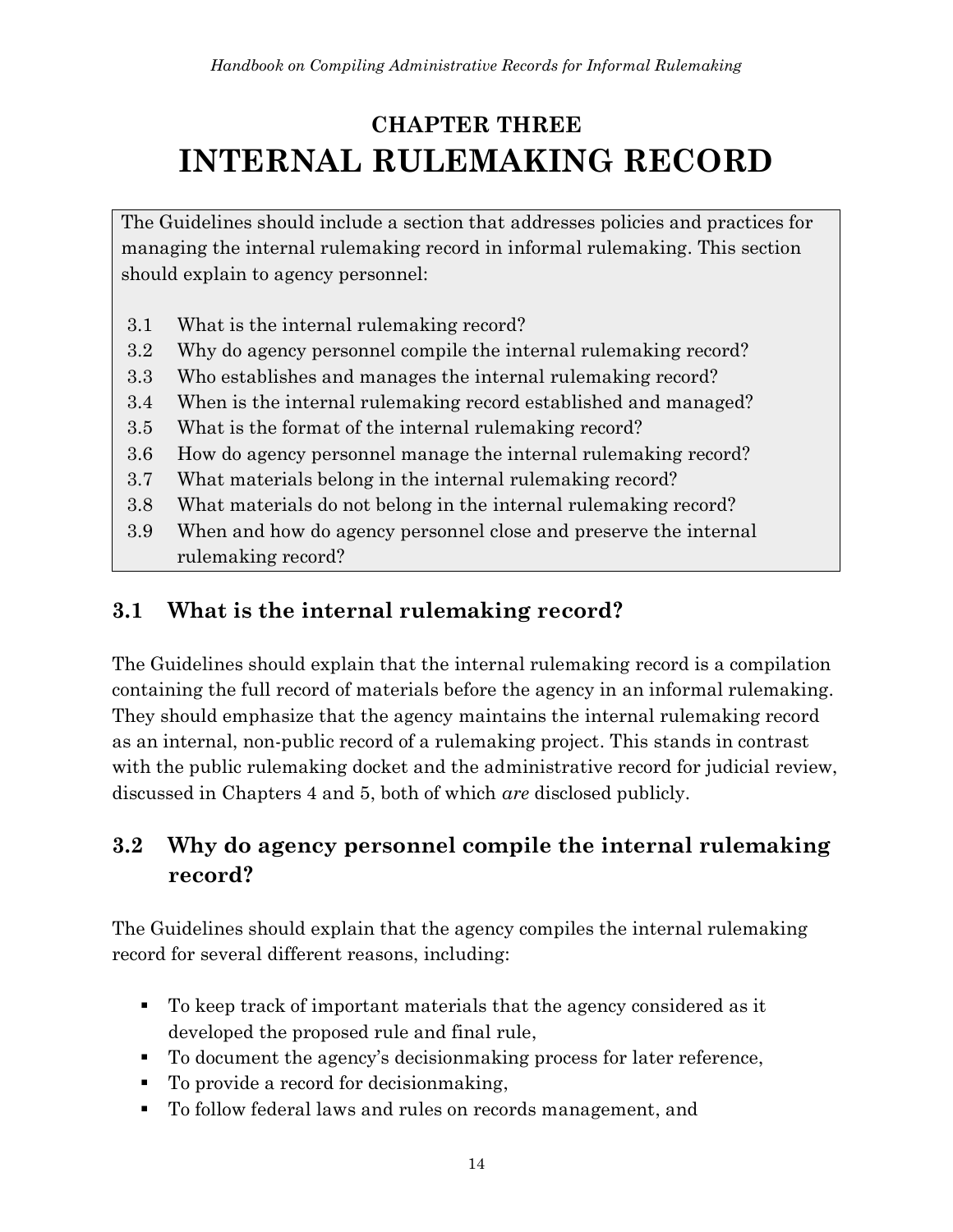▪ To make compiling and managing the public rulemaking docket and the administrative record for judicial review easier.

#### **EXAMPLE (DOI)**

[I]t is important that all Bureaus and Offices maintain organized, accurate, and thorough Decision Files that document work on their decisions. A complete Decision File ensures that the decision-maker, typically the individual signing the decision document, has access to information sufficient to render a well-reasoned decision. An agency must also protect the public's interest in government documents, and preserve its own interests, including compliance with the Federal Records Act and related requirements. Finally, if an agency decision is challenged in court, a thorough Decision File will enable the agency to compile an AR to defend the decision.<sup>1</sup>

## **3.3 Who establishes and manages the internal rulemaking record?**

At many agencies, a designated custodian or other official has primary responsibility for managing internal rulemaking records generally or the internal rulemaking record for a specific rulemaking. The Guidelines should explain which official or office has primary responsibility for establishing and managing the internal rulemaking record throughout the course of a rulemaking. The Guidelines should also explain what responsibilities other agency personnel have for managing the internal rulemaking record.

## **3.4 When is the internal rulemaking record established and managed?**

The Guidelines should encourage agency personnel to maintain a comprehensive internal rulemaking record throughout the course of a rulemaking project—from development of the proposed rule through publication of the final rule. Contemporaneous recordkeeping makes compiling and managing the public rulemaking docket and the administrative record for judicial review easier.

<sup>1</sup> DOI Guidelines at 2. DOI Guidelines use the term "Decision File" to refer to what this *Handbook* calls the "rulemaking record." The acronym "AR" means "administrative record for judicial review."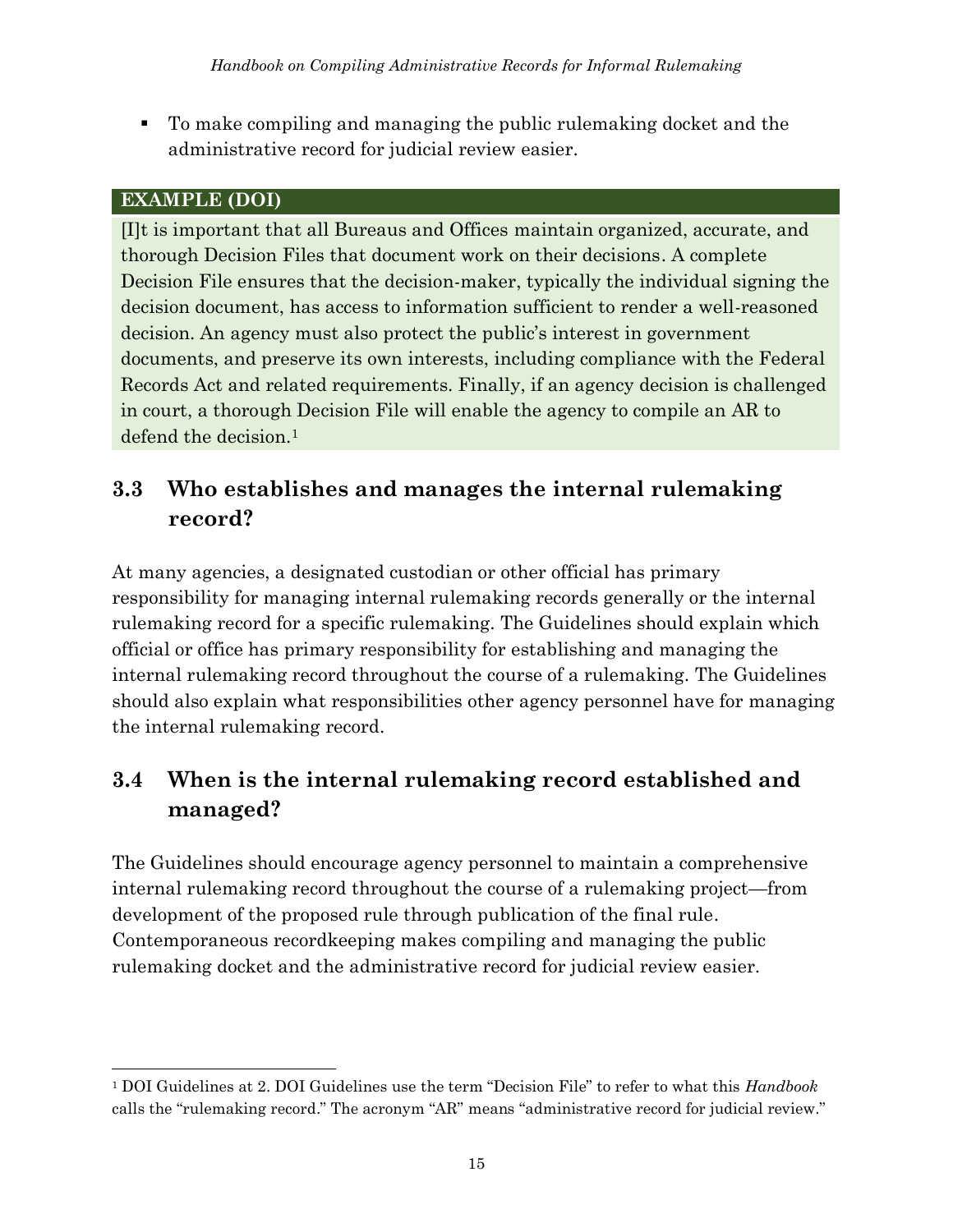#### **EXAMPLE (DOI)**

Practically, the Decision File is a collection of documents maintained by a designated employee, generally the employee, the program manager, the project manager, or their staff who has access to relevant documents, that details the development of an agency decision. A Decision File should be created once consideration of a decision begins, which will vary based on the situation. The [rulemaking record] should be compiled as documents are generated or received during the decision-making process, making it a contemporaneous record of the decision. This practice will also increase agency efficiency and performance should it become necessary to create an AR. 2

#### **3.5 What is the format of the internal rulemaking record?**

Most agencies now compile internal rulemaking records electronically. Agencies use different software programs and electronic processes to manage internal rulemaking records, including spreadsheets, shared folders, collaborative platforms, and enterprise software. Agencies should explain in the Guidelines which software programs and electronic processes agency personnel should use to compile internal rulemaking records. As relevant, the Guidelines should also explain whether any materials are maintained separately from the internal rulemaking record, such as physical objects.

#### **3.6 How do agency personnel manage the internal rulemaking record?**

Agencies have adopted different processes for managing internal rulemaking records, depending on their needs, available resources, and organization, as well as the software program or electronic process they use to compile internal rulemaking records. Each agency, in the Guidelines, should explain its processes for managing the internal rulemaking record. As relevant, the Guidelines should address:

- Where to maintain the internal rulemaking record;
- How to organize the internal rulemaking record (e.g., chronologically, by topic);
- How to add materials to the internal rulemaking record;
- How to index the internal rulemaking record;

<sup>2</sup> *Id*. at 3.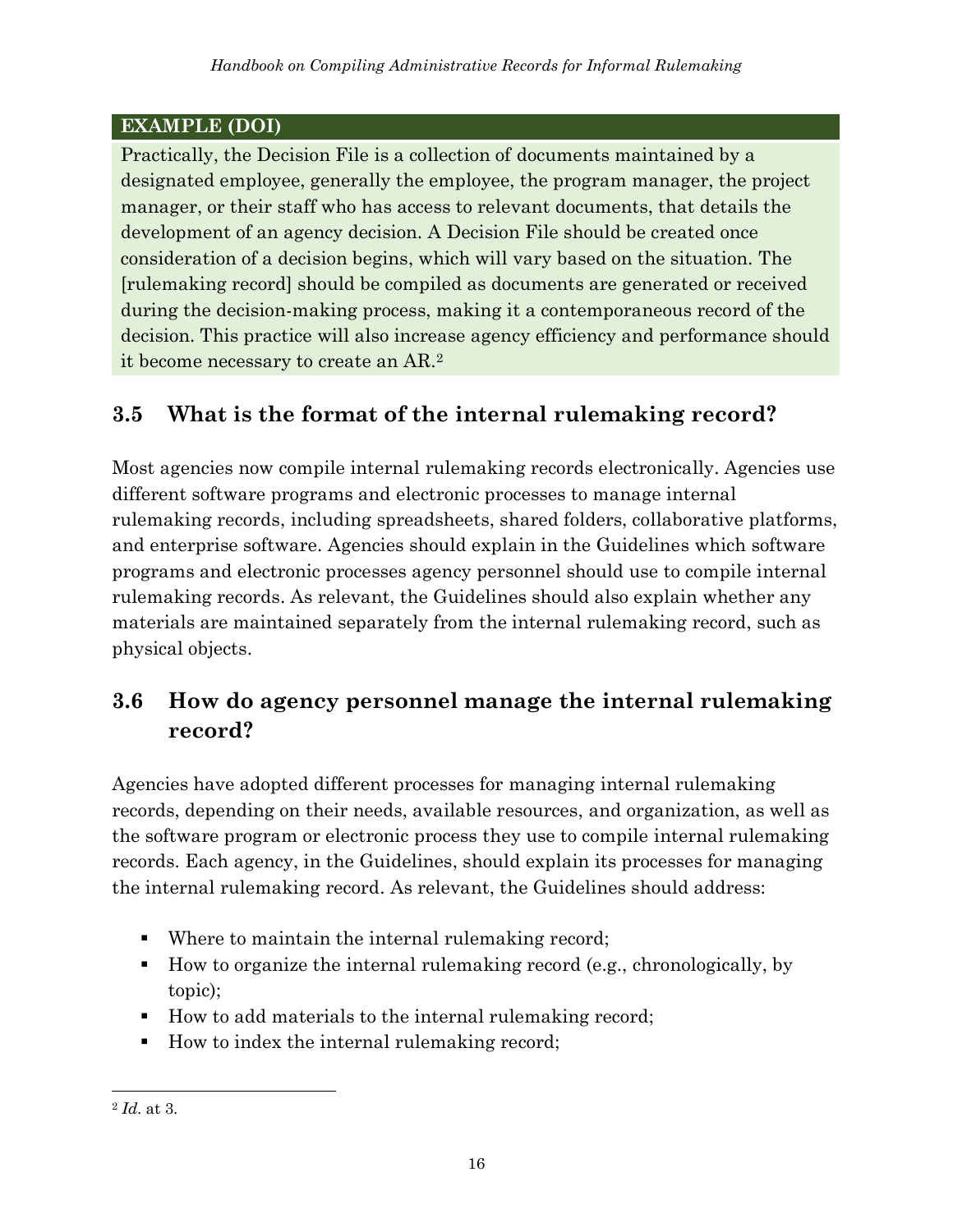- How to label, date, or otherwise annotate internal rulemaking record materials;
- How to preserve dynamic materials, such as webpages;
- How to handle voluminous materials and materials that are readily available elsewhere;
- How to handle non-electronic materials and materials that cannot easily be added to the internal rulemaking record;
- How to document communications with people outside the agency (sometimes called "ex parte communications");
- How to prepare contemporaneous memoranda that document other oral communications, confusing emails, and other matters that demonstrate the agency's decisionmaking process and belong in the internal rulemaking record; and
- How to handle materials containing protected, privileged, or otherwise sensitive information.

## **3.7 What materials belong in the internal rulemaking record?**

The Guidelines should explain that agency personnel should ordinarily include in the internal rulemaking record all materials "considered" by the agency during the course of the rulemaking.

Whether the agency "considered" a material can be a highly fact-intensive inquiry. As ACUS explained in Recommendation 2013-4:

"Considered" entails review by an individual with substantive responsibilities in connection with the rulemaking. To say that material was considered also entails some minimum degree of attention to the contents of a document. Thus, the [internal] rulemaking record need not encompass every document that rulemaking personnel encountered while rummaging through a file drawer, but it generally should include a document that an individual with substantive responsibilities reviewed in order to evaluate its possible significance for the rulemaking, unless the review disclosed that the document was not germane to the subject matter of the rulemaking.<sup>3</sup>

<sup>3</sup> ACUS Recommendation 2013-4, *The Administrative Record in Informal Rulemaking*.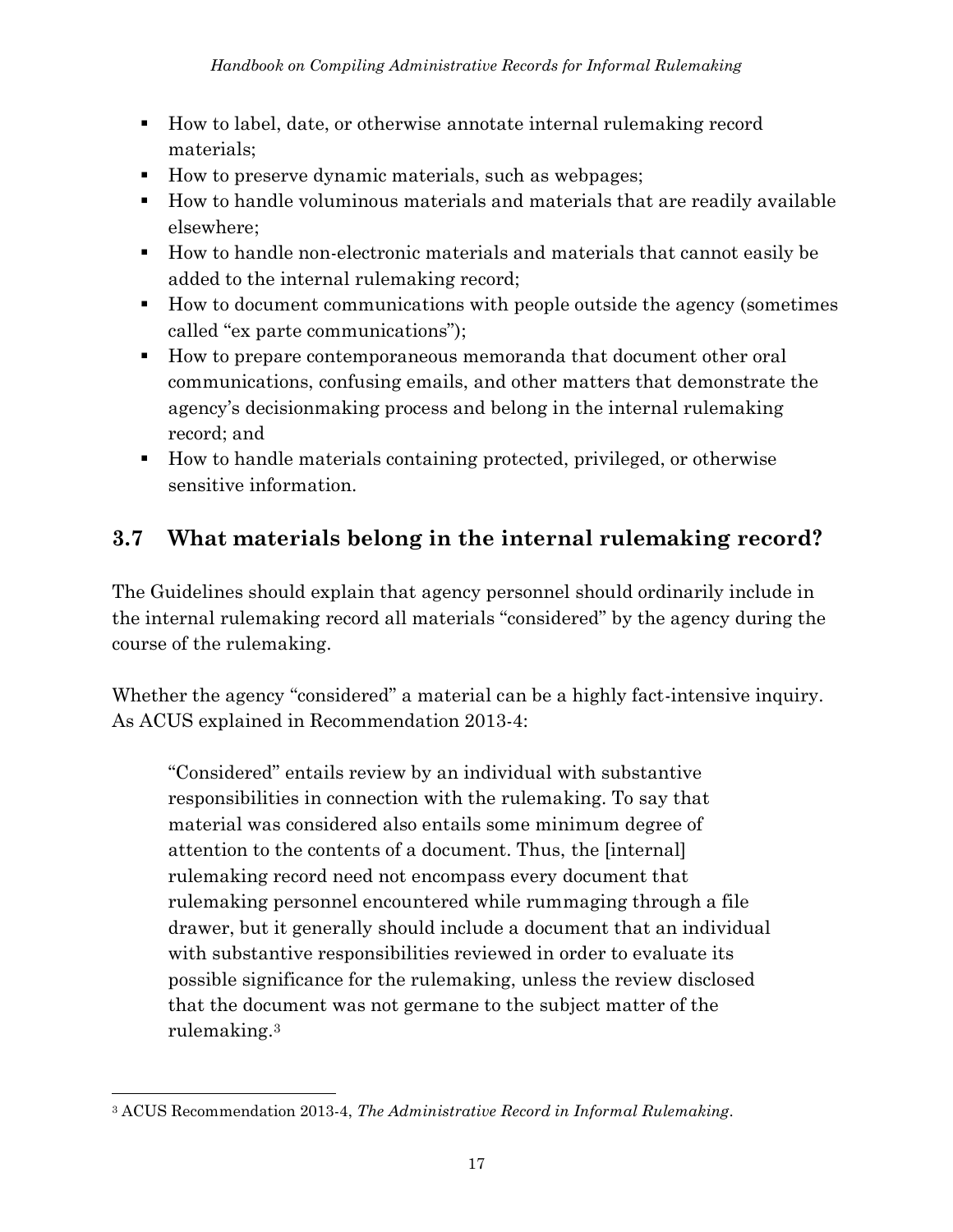The Guidelines should encourage agency personnel to interpret the concept broadly so as to fulfill the primary purpose of the internal rulemaking record: to generate a body of materials by which the rule can be evaluated and to which the agency can refer in the future. It may be helpful to explain to agency personnel that the rulemaking record should tell the "complete story" of the rulemaking process, documenting what the agency considered, whether the agency complied with all statutory and other required procedures, and how it arrived at its decision.

To that end, it is important for agency personnel to include all materials relied on or considered by the agency in formulating its proposed or final rule, such as important factual studies and reports. The Guidelines should emphasize that the internal rulemaking record should include materials that the agency considered whether or not they support the agency's proposed or final rule. In the event of judicial review, government attorneys may need to show that the agency adequately considered contrary evidence, opposing viewpoints, and alternative courses of action. Collecting contrary materials considered by the agency during the course of the rulemaking will make it easier for the agency to defend the final rule in court.

The Guidelines should also advise agency personnel to include materials that document the agency's decisionmaking process, such as important drafts and documentation of substantive meetings, regardless of whether they contain protected, privileged, or other sensitive information.

Materials that ordinarily belong in the internal rulemaking record include:

- Notices associated with the rulemaking;
- Comments and other materials submitted to the agency related to the rulemaking;
- Any transcripts or recordings of oral presentations made in the course of a rulemaking;
- Reports or recommendations of any relevant advisory committees; and
- Other materials required by statute, executive order, or agency rule to be considered or to be made public in connection with the rulemaking. 4

<sup>4</sup> ACUS Recommendation 2013-4, *The Administrative Record in Informal Rulemaking*, ¶ 1.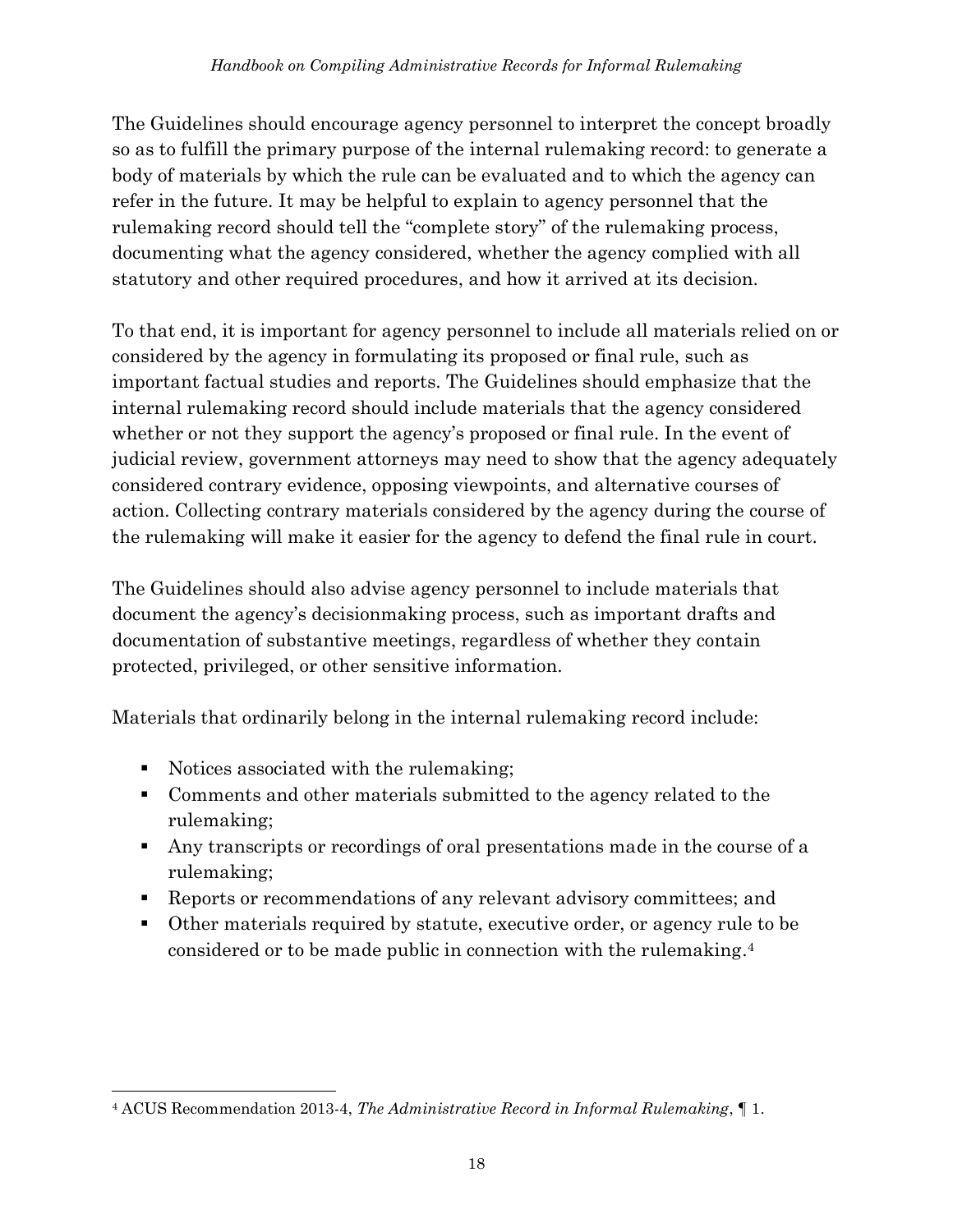## **3.8 What materials do not belong in the internal rulemaking record?**

It would often be a waste of time, with little practical benefit, for all individuals involved in a rulemaking to take steps to add to the internal rulemaking record every minimally relevant study, report, website, or other record that they encounter in the work or have in their files. Similarly, it would be a waste of time in many cases to include email communications, drafts, personal notes, and documentation of oral communications that do not involve the agency decisionmaker or have little meaningful bearing on the ultimate form of the proposed or final rule.

The Guidelines should explain how to agency personnel should distinguish between materials that belong in the internal rulemaking record (i.e., those that reflect consideration by the agency during the rulemaking) and those that do not.

#### **EXAMPLE (DOI)**

- *Substantive* meetings that are relevant to the decision-making process should be sufficiently documented.
- Drafts *that help substantiate* the agency's decision-making process should be included in the [rulemaking record].
- Documentation of electronic information (such as that found on websites) and communications (such as emails) should be maintained in the [rulemaking record] *only if relevant, substantive, and if they document the decision-making process*. 5

## **3.9 When and how do agency personnel close and preserve the rulemaking record?**

The Guidelines should advise agency personnel to close and take steps to preserve the internal rulemaking record at the end of the informal rulemaking process (i.e., when the rule becomes final or the agency decides not to continue with the rulemaking). Processes for closing and preserving internal rulemaking records vary from agency to agency. The Guidelines should explain when and how agency personnel close the internal rulemaking record and what steps they should take to preserve it, consistent with federal recordkeeping laws and other executive-branch and agency policies.

<sup>5</sup> DOI Guidelines at 4 (emphasis added).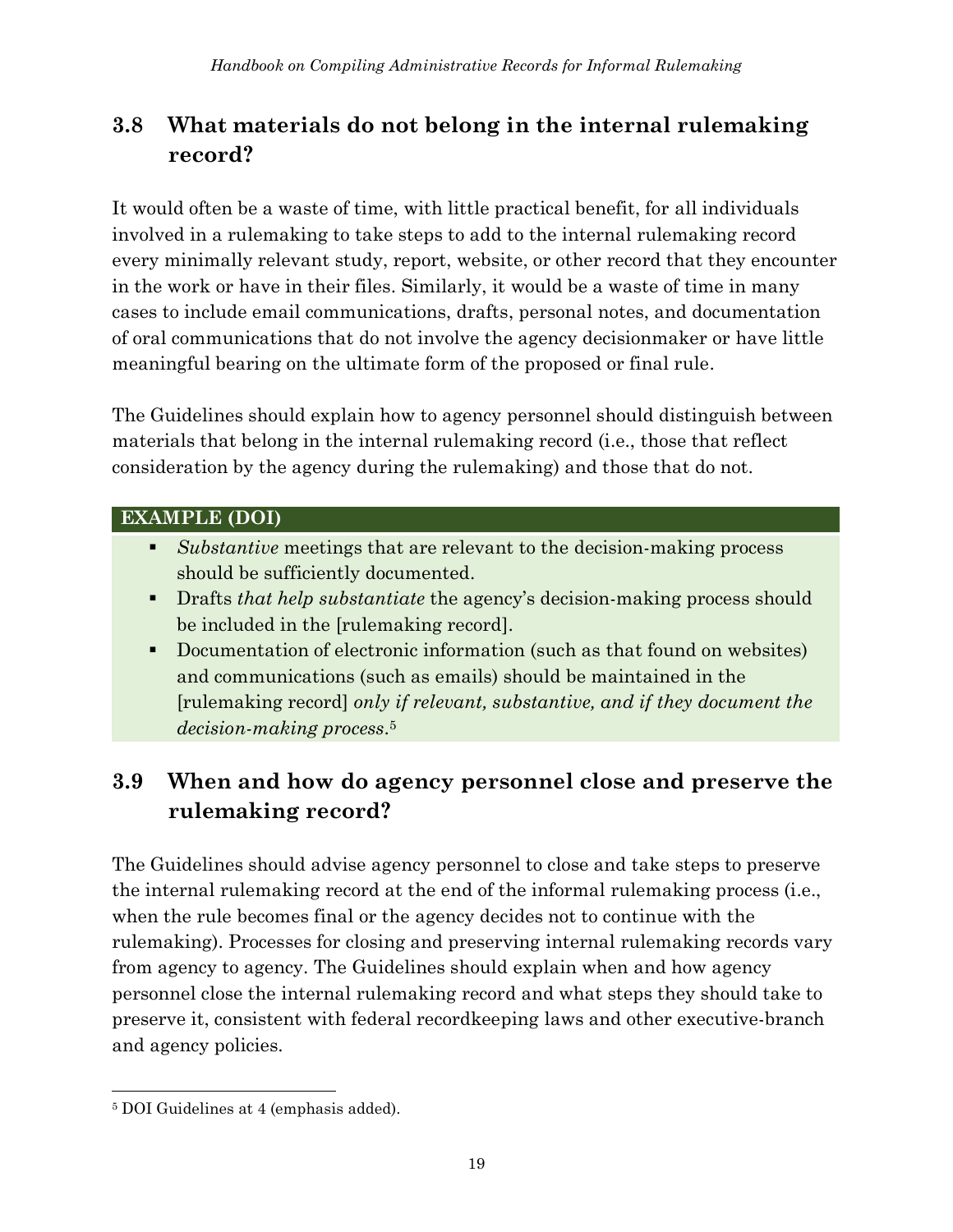# <span id="page-27-0"></span>**CHAPTER FOUR PUBLIC RULEMAKING DOCKET**

The Guidelines should include a section that addresses policies and practices for managing the public rulemaking docket in informal rulemaking. This section should explain to agency personnel:

- 4.1 What is the public rulemaking docket?
- 4.2 Why do agency personnel compile the public rulemaking docket?
- 4.3 Who establishes and manages the public rulemaking docket?
- 4.4 When is the public rulemaking docket established and managed?
- 4.5 What is the format of the public rulemaking docket?
- 4.6 How do agency personnel manage the public rulemaking docket?
- 4.7 What materials belong in the public rulemaking docket?
- 4.8 What materials and information do not belong in the public rulemaking docket?
- 4.9 What special processes should agency personnel use to handle public submissions?
- 4.10 When and how do agency personnel close and preserve the public rulemaking docket?

## **4.1 What is the public rulemaking docket?**

The Guidelines should explain that the public rulemaking docket is the public version of the internal rulemaking record managed by the agency and includes all information that the agency makes available for public viewing during the rulemaking process.

## **4.2 Why do agency personnel compile the public rulemaking docket?**

The Guidelines should explain that federal law requires that the agency provide a public rulemaking docket for each rulemaking and that the failure to provide a wellmanaged public rulemaking docket can result in adverse legal consequences. The Guidelines should also explain that a well-managed public rulemaking docket is beneficial for the public, by ensuring that interested persons have adequate notice of and a meaningful opportunity to comment on the rule, and for the agency.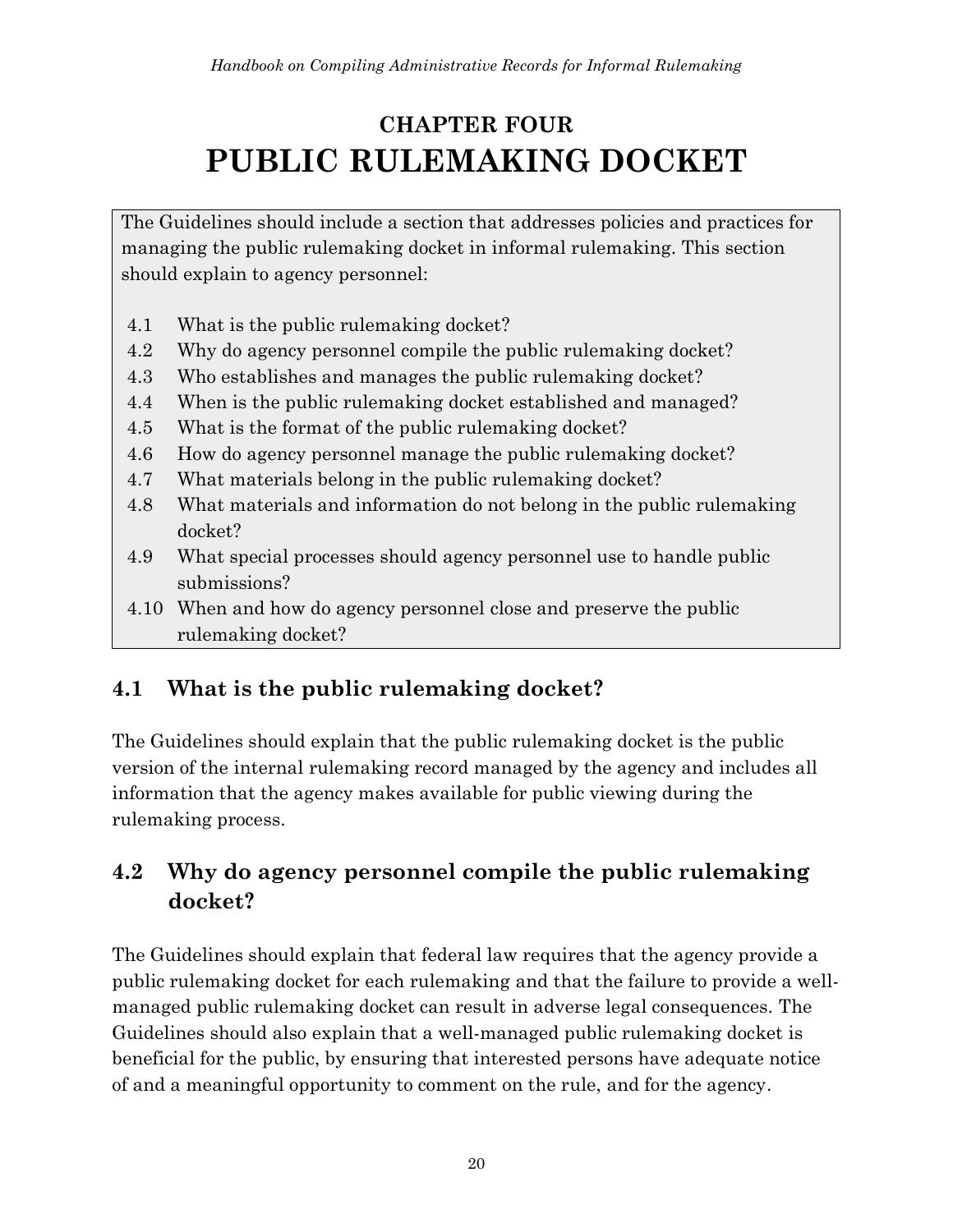Public participation is an important part of notice-and-comment rulemaking. [Agency] facilitates public participation by providing a public rulemaking docket for each rulemaking. The public rulemaking docket contains important information about the rulemaking and all records that the agency makes available for public viewing.

A well-managed docket gives members of the public a meaningful opportunity to review the agency's proposed rule and submit their comments and other important information. The agency relies on these submissions to make decisions about its proposed rule. If the agency does not provide timely public access to a complete rulemaking docket, a court can also require the agency to take additional actions before a final rule can go into effect.

## **4.3 Who establishes and manages the public rulemaking docket?**

The Guidelines should specify which agency personnel manage the online and any offline docket and when the docket(s) is established. Some agencies have a centralized office that manages most public rulemaking dockets, whereas other agencies delegate responsibility for managing the public docket to the program office with responsibility for developing a specific rule. The Guidelines should reflect whichever approach the agency has adopted.

## **4.4 When is the public rulemaking docket established and managed?**

The Guidelines should explain when the docket(s) is established (e.g., when the agency submits the NPRM for publication in the *Federal Register*) and the period during which agency personnel should continue to manage it (e.g., until the rulemaking is complete).

#### **SAMPLE LANGUAGE**

[Agency] provides public access to the public rulemaking docket on a website called Regulations.gov. Although the online docket contains most of the materials that [Agency] makes available for public inspection, some materials cannot be posted online. [Agency office] establishes the online docket for a rulemaking when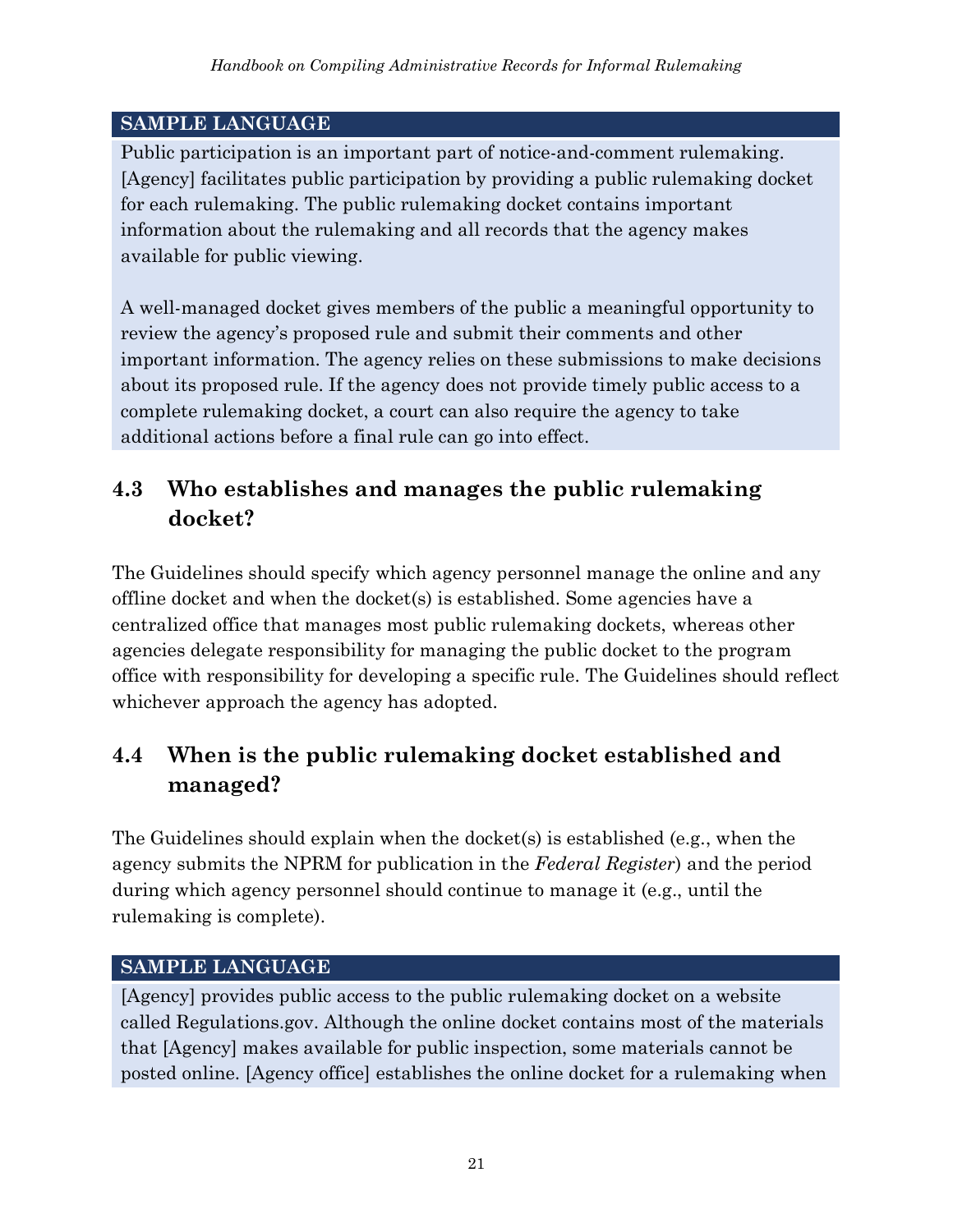[Agency] sends the NPRM to OFR for publication in the *Federal Register*. [Agency office] manages the online docket until the rulemaking project is complete.

[Agency] also invites members of the public to inspect the public rulemaking dockets in person in the [Agency Reading Room, 123 J Street NW, Washington, DC 20001]. The docket available in the [Agency Reading Room] includes all materials posted in the online docket and any other materials that the agency decides not to post online (see below). [Agency office] establishes the offline docket for a rulemaking when [Agency] sends the NPRM to OFR for publication in the *Federal Register*. The [Agency office] manages the offline docket until the rulemaking project is complete.

# **4.5 What is the format of the public rulemaking docket?**

The Guidelines should explain that the agency maintains the public rulemaking docket in an electronic format, as required by federal law, $<sup>1</sup>$  and identify where the</sup> online docket is located (e.g., on Regulations.gov or the agency's website). Agencies that invite members of the public to inspect docket materials in a physical location, such as a docket office or reading room, should specify where the offline docket is located and explain whether and how that docket differs from the online docket.

## **4.6 How do agency personnel manage the public rulemaking docket?**

After agency personnel identify materials that belong in the public rulemaking docket and follow any special policies for handling protected or other sensitive information, they can add them to the public rulemaking docket.

The Guidelines should incorporate or direct agency personnel to consult instructions for using the online docket management system that the agency uses, either Regulations.gov (via FDMS) or its own system. Agencies that use Regulations.gov and FDMS can use instructions provided by the eRulemaking Program Management Office (PMO), which manages Regulations.gov and FDMS.

Agencies that maintain separate online and offline dockets should explain which materials go in the online docket, which go in the offline docket, and which go in

<sup>1</sup> E-Government Act of 2002, Pub. L. No. 107-342, § 206(d), 116 Stat. 2899, 2916 (Dec. 17, 2002).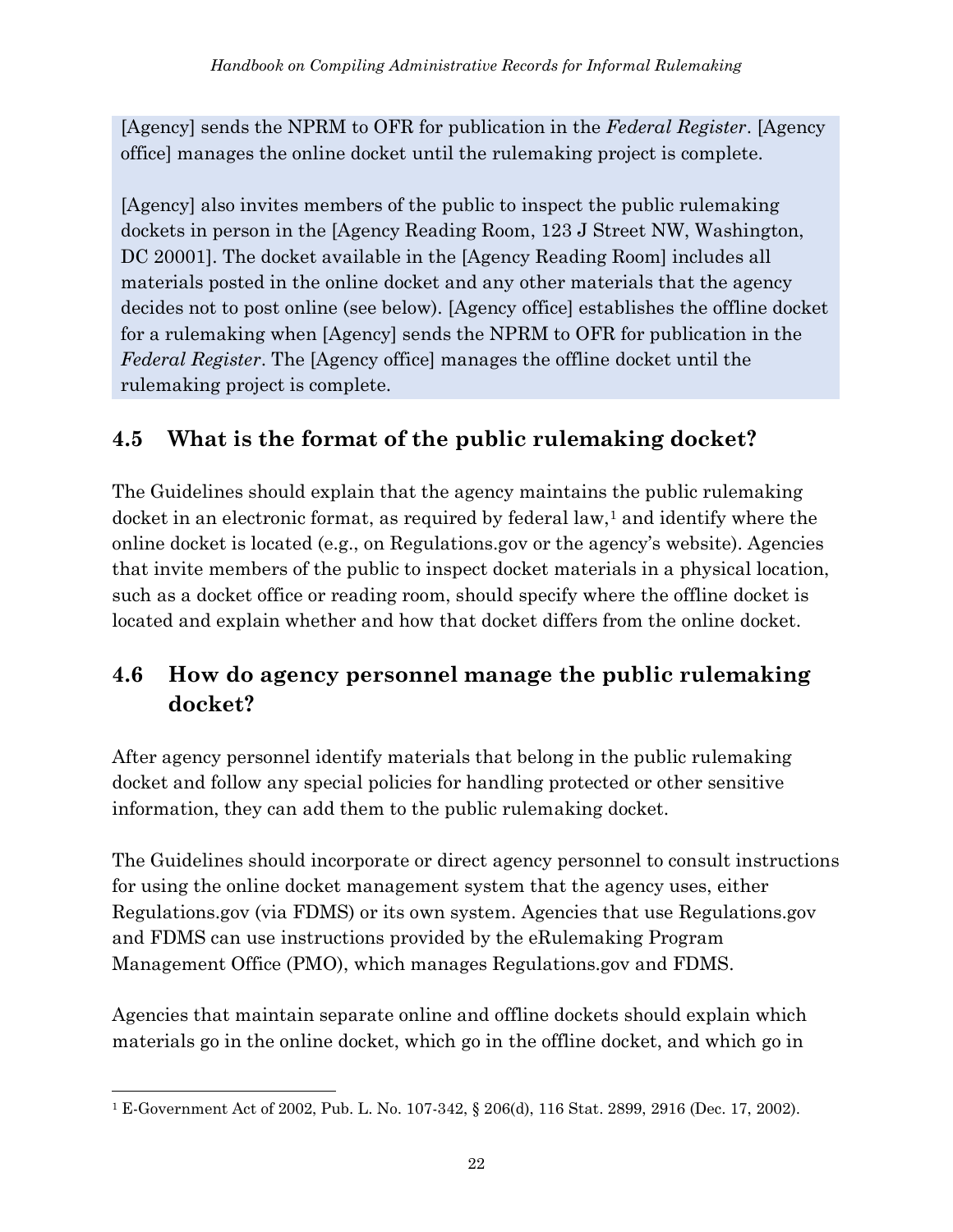both. For example, some agencies only make copyrighted materials available for public inspection in an agency facility. Agencies that maintain an offline docket should include instructions in the Guidelines for managing the offline docket and ensuring it is consistent with the online docket.

The Guidelines should explain whether and how agency personnel should annotate the online docket to acknowledge any materials that were excluded.<sup>2</sup> ACUS recommends, for example, that agencies "should indicate in their e-dockets which, if any, types of comments were not posted and whether these comments can be accessed."<sup>3</sup> As another example, ACUS notes that agencies may wish to post "only a single representative example of identical comments" in the online docket but should explain that it has done so and "consider providing an opportunity for interested members of the public to obtain or access all comments received.<sup>4</sup>

The Guidelines should also address any special policies for handling non-electronic materials or electronic materials that cannot be displayed in the online docket management system. For example, federal law requires that the online docket include all public submissions "whether or not submitted electronically."<sup>5</sup> ACUS recommends, and the Guidelines should state, that agency personnel should "scan and post all comments submitted in paper format" to the online docket.<sup>6</sup> ACUS also recommends that agencies "include in the electronic docket a descriptive entry or photograph for all physical objects received during the comment period."<sup>7</sup>

The Guidelines should explain when agency personnel should make docket materials available for public inspection, online or otherwise. ACUS recommends that agencies "strive to ensure rulemaking comments are posted on Regulations.gov as soon as feasible"<sup>8</sup> and "adopt stated policies of posting public comments to the Internet within a specified period after submission."<sup>9</sup>

<sup>2</sup> ACUS Recommendation 2013-4, *The Administrative Record in Informal Rulemaking*.

<sup>3</sup> ACUS Recommendation 2018-6, *Improving Access to Regulations.gov's Rulemaking Dockets*, ¶ 8.

<sup>4</sup> ACUS Recommendation 2021-1, *Mass, Computer-Generated, and Falsely Attributed Comments*, ¶¶ 3–4.

<sup>5</sup> E-Government Act of 2002, Pub. L. No. 107-342, § 206(d), 116 Stat. 2899, 2916 (Dec. 17, 2002).

<sup>6</sup> ACUS Recommendation 2011-2, *Rulemaking Comments*, ¶ 3; *see also* OIRA, Memorandum for the President's Mgmt. Council on Increasing Openness in the Rulemaking Process—Improving Electronic Dockets at 2 (May 28, 2010).

<sup>7</sup> ACUS Recommendation 2011-1, *Legal Considerations in e-Rulemaking*, ¶ 5.

<sup>8</sup> ACUS Recommendation 2018-6, *Improving Access to Regulations.gov's Rulemaking Dockets*, ¶ 7.

<sup>9</sup> ACUS Recommendation 2011-2, *Rulemaking Comments*, ¶ 3.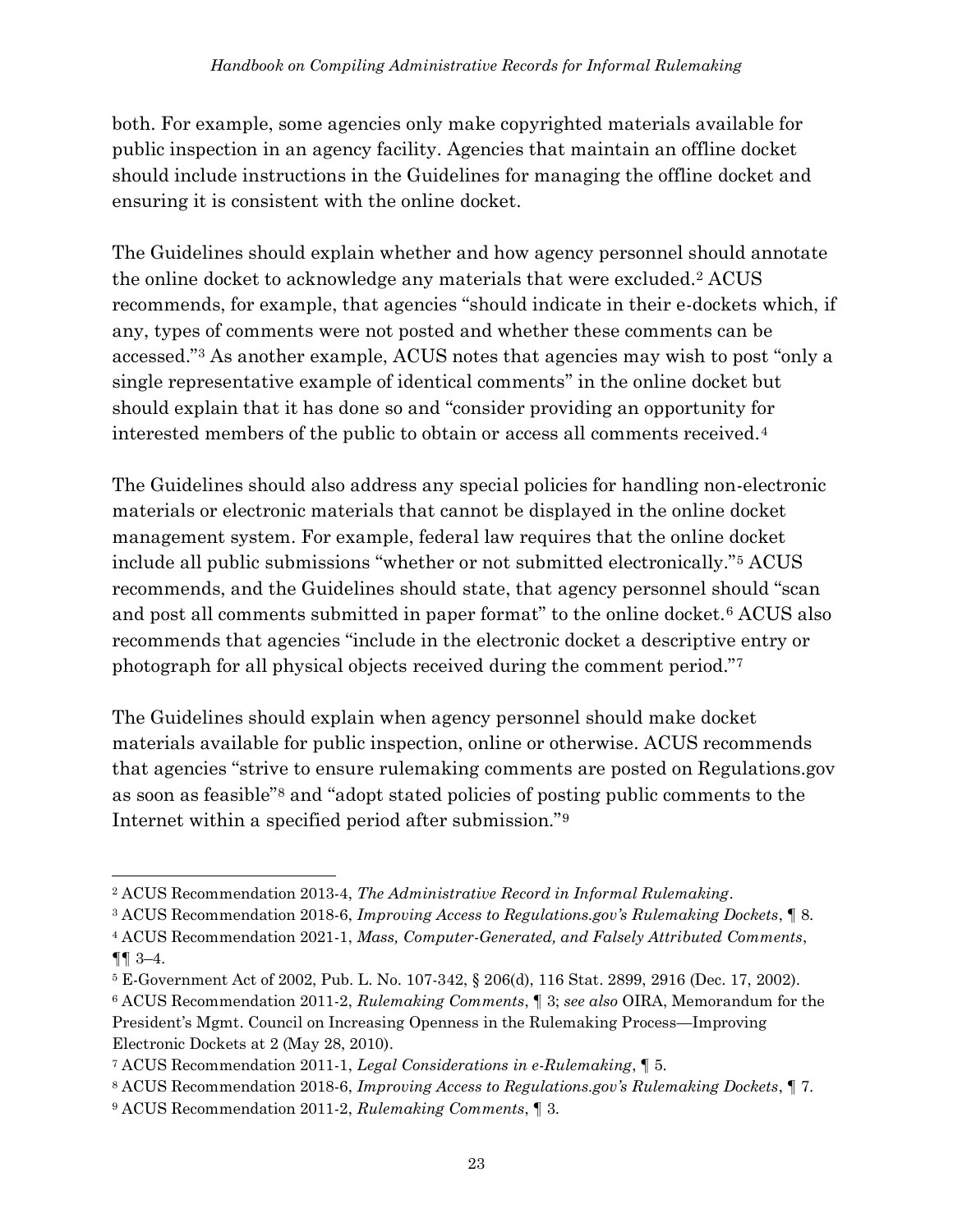The Guidelines should also explain whether and how agency personnel should index public rulemaking dockets. ACUS recommends agencies index their public rulemaking dockets "at an appropriate level of detail."<sup>10</sup>

## **4.7 What materials belong in the public rulemaking docket?**

The public rulemaking docket includes all materials from the internal rulemaking record that the agency decides to make public, either online or in an offline docket. The Guidelines should describe those materials from the internal rulemaking record that personnel should ordinarily include in the public rulemaking docket, such as:

- *Federal Register* Notices. The public rulemaking docket should include the NPRM and the final rule. Other notices related to the rulemaking may also belong in the public rulemaking docket, for example pre-NPRM notices, notices of public events, supplemental NPRMs, and corrections. 11
- **Public Submissions.** Federal law requires agencies to add public comments and other submissions received in response to the NPRM to the public rulemaking docket.<sup>12</sup>
- **Other Materials Required by Law.** Statutes, presidential and OMB directives, and agency rules can require agencies to consider certain materials or add them to the public rulemaking docket (e.g., economic, environmental, and other regulatory assessments). <sup>13</sup> Even when an NPRM summarizes an assessment, OIRA urges agencies to add the full assessment to the public rulemaking docket.<sup>14</sup>
- **Important Studies and Reports.** Courts have interpreted the APA to require that agencies include in the public rulemaking docket background materials that members of the public need in order to meaningfully comment

<sup>10</sup> ACUS Recommendation 2013-4, *The Administrative Record in Informal Rulemaking*, ¶ 6. <sup>11</sup> *See id*., ¶¶ 1–2.

<sup>12</sup> E-Government Act of 2002, Pub. L. No. 107-342, § 206(d), 116 Stat. 2899, 2916 (Dec. 17, 2002).

<sup>13</sup> *See generally* ACUS Recommendation 2012-1, *Regulatory Analysis Requirements*. Sources for these requirements include the Regulatory Flexibility Act, National Environmental Policy Act, Executive Order 12866, Executive Order 13563, and agencies' enabling statutes.

<sup>&</sup>lt;sup>14</sup> Memorandum from Cass R. Sunstein, Administrator, OIRA, to the President's Management Council (May 28, 2010), https://obamawhitehouse.archives.gov/sites/default/files/omb/assets/inforeg/ edocket\_final\_5-28-2010.pdf.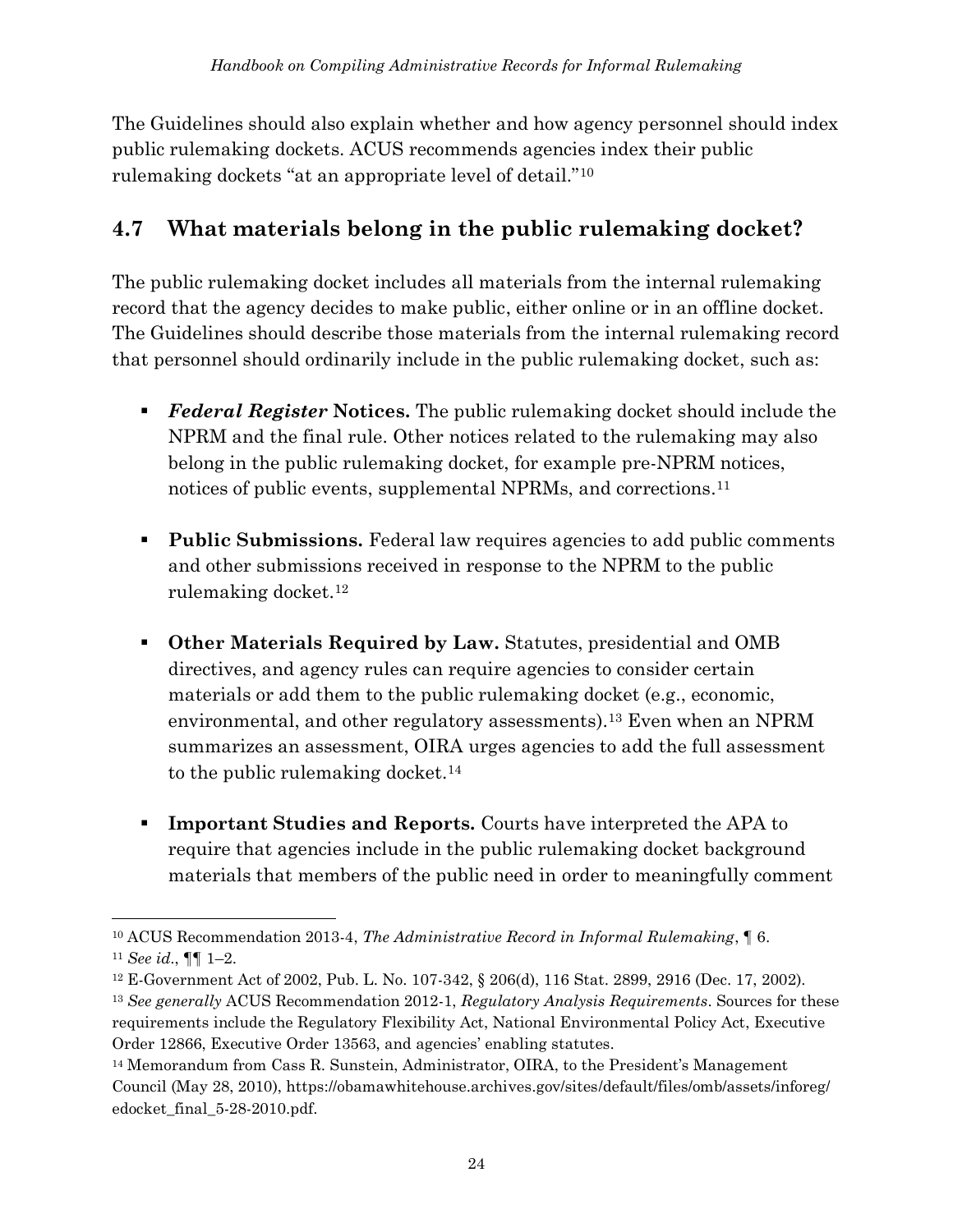on a proposed rule. The D.C. Circuit calls these materials "critical factual material." Examples of critical factual materials include important technical studies, staff reports, data, and methodologies that are not easily accessible elsewhere for members of the public. <sup>15</sup> ACUS recommends that agencies disclose "all studies and reports on which the proposal for rulemaking draws."<sup>16</sup> Identifying critical factual material is highly dependent on context, and it can be difficult for agency personnel to consistently determine which background materials belong in the public rulemaking docket. The Guidelines should provide careful explanations of helpful factors to consider. Such factors may include whether a report is cited in the NPRM, whether public access to a report is essential for meaningful public comment, and whether the agency would need to rely on the material to justify its rule against a legal challenge. The Guidelines should also advise agency personnel to contact a knowledgeable agency attorney when they have questions.

#### **EXAMPLE (EPA)**

The documents in the rulemaking docket may include . . . Relevant technical documents and factual information (e.g., data files, studies and analyses, graphs, charts; or technical resource documents). Guidance manuals and directives. Contractors' reports containing information relevant to the rulemaking; and/or other reports containing relevant information, such as trip reports. . . . Your docket is complete when every item cited in *Federal Register* documents associated with the rulemaking is either included or generally accessible in such a way that public notices and access are adequate (such as through widely available publications).<sup>17</sup>

The Guidelines should also describe any other materials that agency personnel should add to the public rulemaking docket, encouraging them to "manage their rulemaking dockets to achieve maximum disclosure to the public."<sup>18</sup> Although the precise contents of public dockets will vary among agencies and rulemakings, materials commonly added to public rulemaking dockets are:

<sup>15</sup> *See* Am. Radio Relay League v. FCC, 524 F.3d 227 (D.C. Cir. 2008); Portland Cement Ass'n v. Ruckelshaus, 485 F.2d 375 (D.C. Cir. 1973).

<sup>16</sup> ACUS Recommendation 2011-1, *Legal Considerations in e-Rulemaking*, ¶ 4.

<sup>17</sup> EPA, EPA'S ACTION DEVELOPMENT PROCESS: ADMINISTRATIVE RECORDS GUIDANCE 21 (Sep. 2011), https://www3.epa.gov/ogc/ adminrecordsguidance09-00-11.pdf.

<sup>18</sup> ACUS Recommendation 2013-4, *The Administrative Record in Informal Rulemaking*.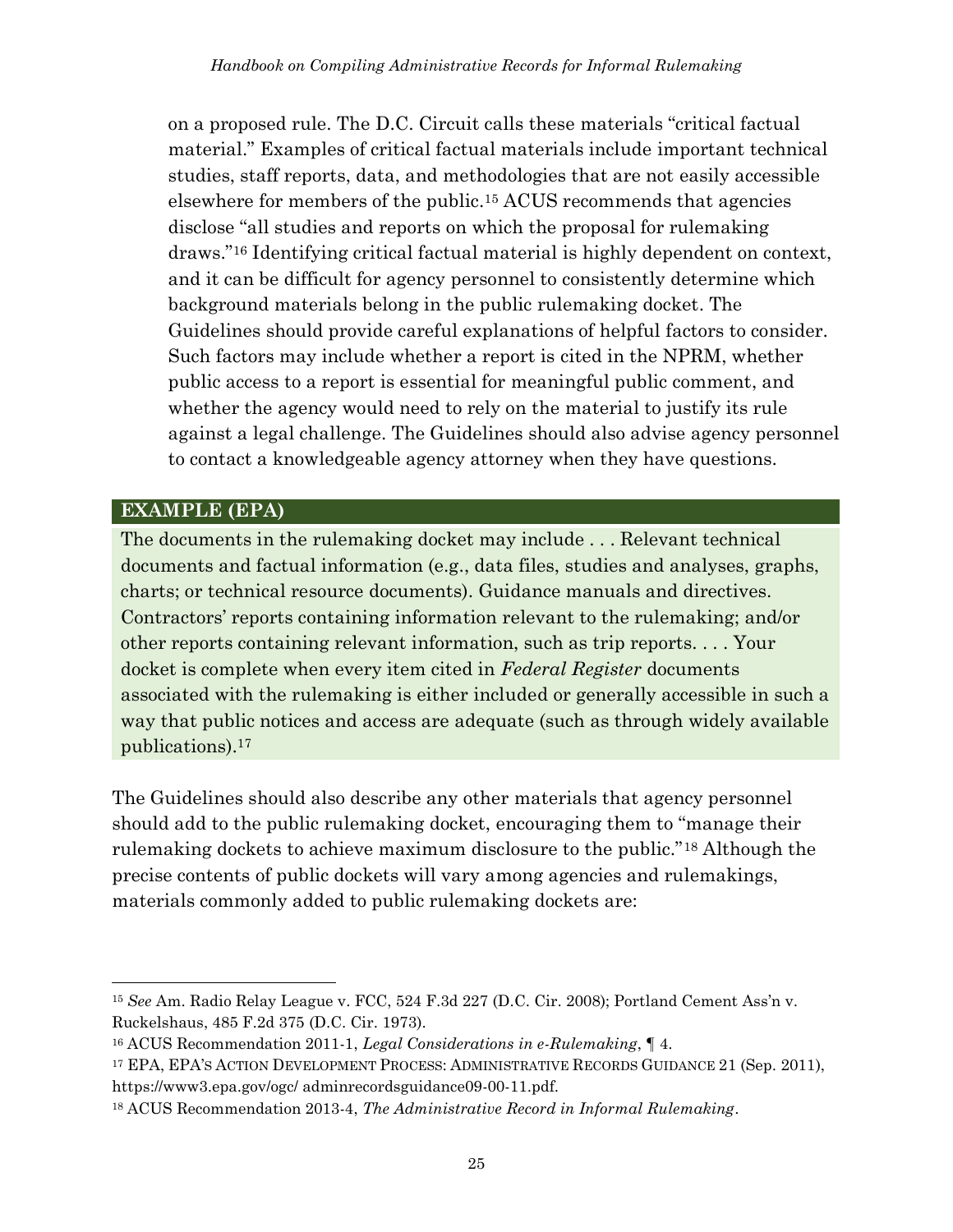- **Public Meeting and Hearing Materials.** Agencies regularly hold meetings, hearings, listening sessions, and consultations to share information about or gain public input on proposed rules. Besides notices announcing these events, it may be advisable to add other materials to the public rulemaking docket: agendas, registration and attendance lists, handouts, slide decks, recordings, transcripts, summaries, minutes, speaker biographies, materials that agency officials receive from interested persons during events, and documentation of off-the-record oral communications between agency officials and interested persons that occur during events.<sup>19</sup>
- **Communications With Persons Outside the Agency.** Policies on what are sometimes called "ex parte communications" typically require agency personnel to document in the public rulemaking docket any informal written or oral communications regarding the substance of rulemakings between agency personnel and interested persons. For additional guidance, see ACUS Recommendation 2014-4.<sup>20</sup>
- **Interagency Communications.** Some statutes, executive orders, and rules require agency personnel to add specific interagency communications to the public rulemaking docket. Agency personnel may also solicit or receive other input on a proposed rule from White House officials, including OIRA officials, or officials at other agencies. ACUS recommends that agencies docket "communications received from the President, advisers to the President, the Executive Office of the President, and other administrative bodies which contain material factual information (as distinct from indications of governmental policy) pertaining to or affecting a proposed rule."<sup>21</sup>
- **Procedural Requests and Agency Responses.** Members of the public sometimes ask the agency to extend a public comment period or hold a public event related to a rulemaking. These materials, and any agency responses,

<sup>19</sup> *Id.* ¶ 1(c); *see also* ACUS Recommendation 2018-7, *Public Engagement in Rulemaking*, ¶ 9(d). <sup>20</sup> ACUS Recommendation 2014-4, *"Ex Parte" Communications in Informal Rulemaking*, ¶¶ 2, 5, 7. This *Handbook* uses the term "ex parte communications" because it is commonly used and widely understood in connection with informal rulemaking. However, the term "ex parte" does not entirely fit in the rulemaking context. The APA does not restrict ex parte communications in informal rulemaking. And, as ACUS has explained, informal communications between agency personnel and individual members of the public can be an important and valuable aspect of informal rulemaking. <sup>21</sup> ACUS Recommendation 80-6, *Intragovernmental Communications in Informal Rulemaking Proceedings*, ¶ 2.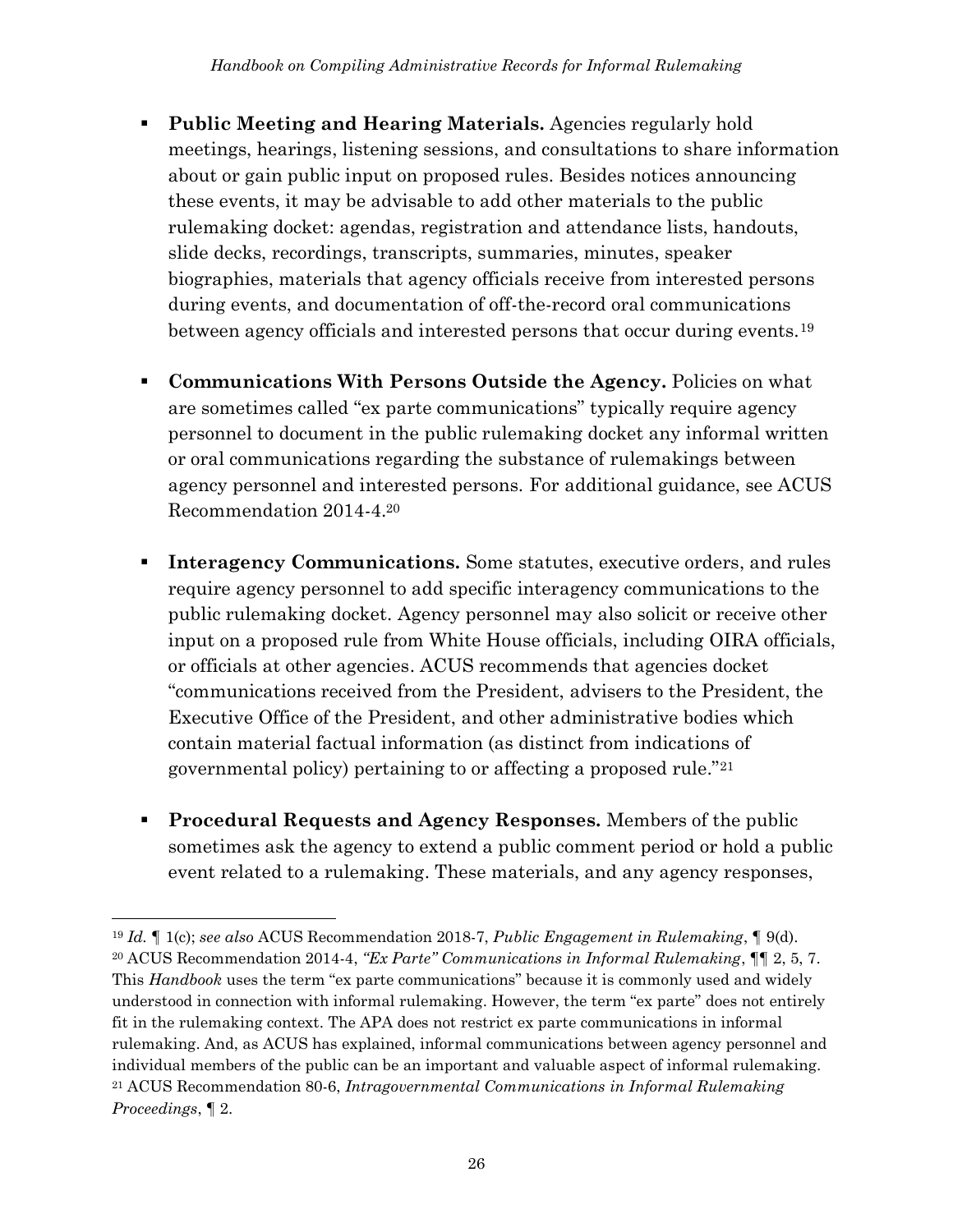may belong in the public rulemaking docket.

- **Rulemaking Petitions and Associated Materials.** The APA requires agencies to give interested persons "the right to petition for the issuance, amendment, or repeal of a rule,"<sup>22</sup> and some agencies establish dockets for rulemaking petitions that include the petition and associated materials. These materials may belong in the public docket for any rulemaking project that results from a petition.
- **Advisory Committee Materials.** ACUS recommends that agencies include relevant advisory committee reports and recommendations in the public rulemaking docket. 23

## **4.8 What materials and information do not belong in the public rulemaking docket?**

Although agencies should "manage their public rulemaking dockets to achieve maximum disclosure to the public," there can be good reasons for agencies not to make certain materials available for public inspection.<sup>24</sup> Before making the materials described in Section 4.5 available for public inspection, agency personnel must determine whether it contains any information that is protected, privileged, or otherwise inappropriate for inclusion in the docket. Materials or information that agencies may need or prefer to exclude from public rulemaking dockets include:

- **Protected Materials.** Some information is protected from disclosure by statute or executive-branch policy.<sup>25</sup> Types of information that are commonly protected are protected personal information, confidential business information (CBI), classified or national security information, financial institution information, and law enforcement information. The Guidelines should explain how to identify, treat, and index protected materials in the public rulemaking docket.
- **Privileged Materials.** Agencies can withhold materials covered by the attorney-client privilege, attorney work product privilege, or pre-decisional

<sup>22</sup> 5 U.S.C. § 553(e); *see also* ACUS Recommendation 2014-6, *Petitions for Rulemaking*.

<sup>23</sup> *See* ACUS Recommendation 2013-4, *The Administrative Record in Informal Rulemaking*, ¶ 1(d).

<sup>24</sup> ACUS Recommendation 2020-2, *Protected Materials in Public Rulemaking Dockets*.

<sup>25</sup> Sources for protections include FOIA, 5 U.S.C. § 552, and the Privacy Act, 5 U.S.C. § 552a.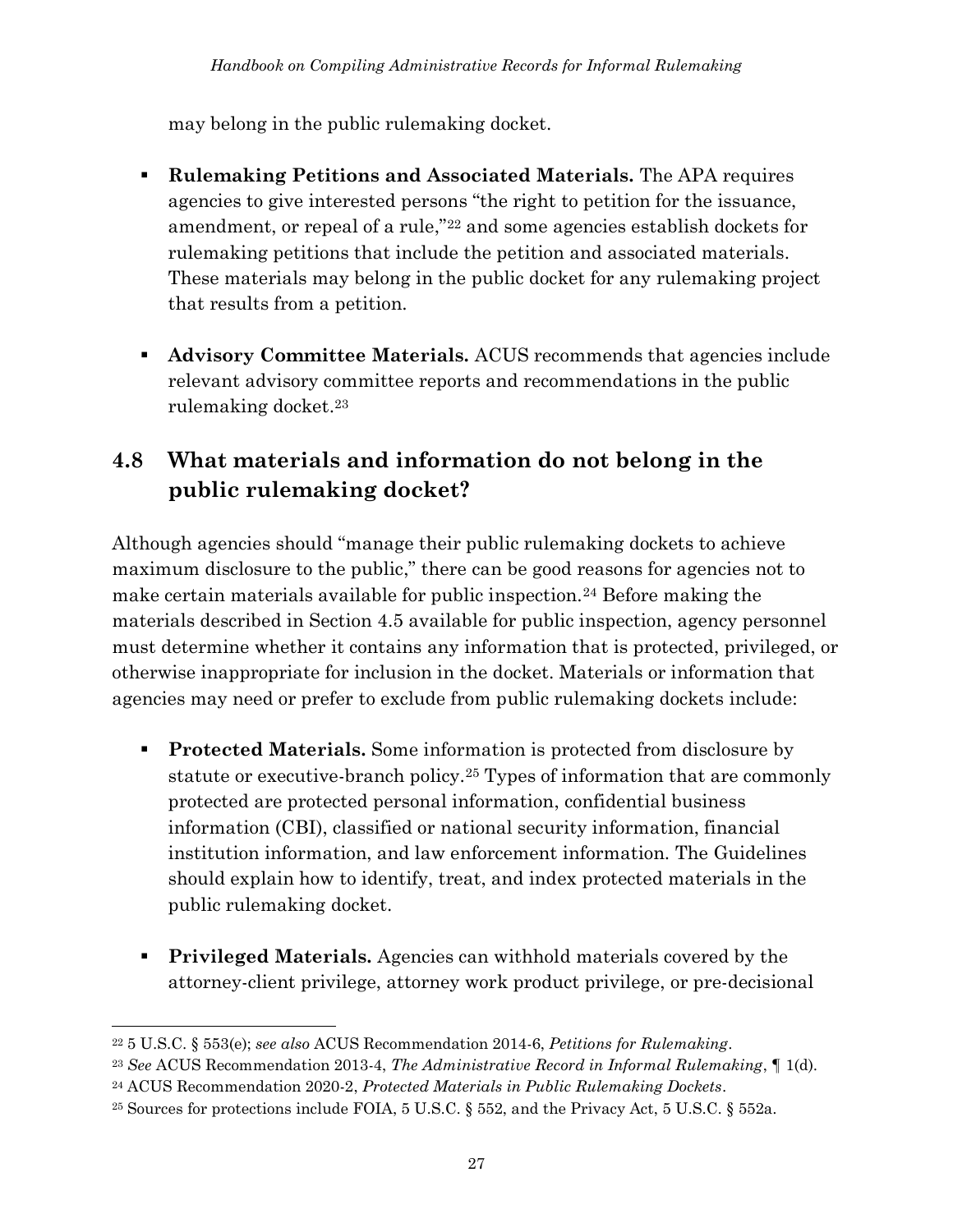deliberative process privilege. In some circumstances, it may be beneficial to include such materials in the public rulemaking docket. Public disclosure not only supports meaningful public participation but also can help government lawyers defend final rules during the judicial review process. However, only certain personnel are authorized to make the decision to disclose privileged materials. Because many people will be unfamiliar with legal privileges, the Guidelines should clearly explain, in plain language, the kinds of materials they cover and how to identify covered materials. The Guidelines should explain how agency personnel should handle materials that may be covered by a valid claim of privilege, including consulting with an appropriate attorney to determine whether a material is covered by a privilege and, if it is, how to handle it in the public rulemaking docket. The Guidelines should emphasize that only authorized personnel can decide whether or not a privileged material belongs in the public rulemaking docket.

▪ **Other Materials That Do Not Belong in the Docket.** Agencies sometimes exclude materials from the docket for pragmatic or procedural reasons, for example: (1) comments that were submitted late or improperly; (2) irrelevant comments; (3) comments that contain abusive, threatening, or profane language; (4) computer-generated or falsely attributed comments; <sup>26</sup> or (5) published materials cited in the NPRM that are readily available elsewhere. The Guidelines should explain how to identify, treat, and index materials excluded for pragmatic or procedural reasons.

In addition to explaining how to identify materials that are protected, privileged, or otherwise not appropriate for disclosure, the Guidelines should explain how to treat them in the public rulemaking docket. Options include:

- Redacting information that is protected, privileged, or otherwise not appropriate for disclosure from a record before adding the record to the public rulemaking docket.
- Including a note in the online docket that the record containing information that is protected, privileged, or otherwise not appropriate for disclosure is available for public inspection in an agency facility such as a reading room or

<sup>26</sup> *See* ACUS Recommendation 2021-1, *Mass, Computer-Generated, and Falsely Attributed Comments*.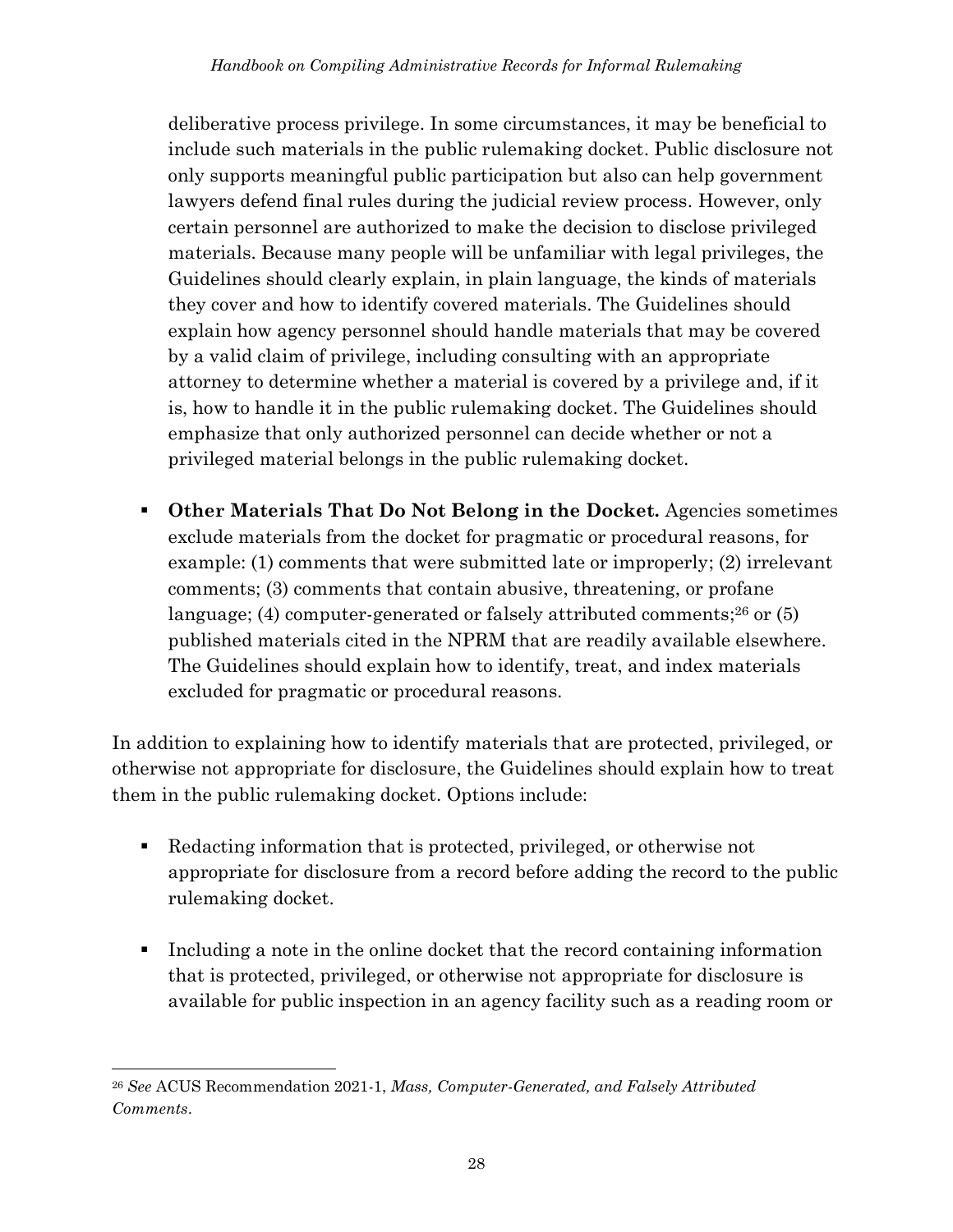docket office.

- Summarizing or aggregating for the public rulemaking docket information that is protected, privileged, or otherwise not appropriate for disclosure.
- Excluding a record from the public rulemaking docket that contains information that is protected, privileged, or otherwise not appropriate for disclosure.

For additional guidance, see ACUS Recommendation 2020-2.<sup>27</sup> The Guidelines should advise personnel to contact an appropriate attorney when they have questions about including materials described in this section in the public rulemaking docket, or about excluding materials described in the preceding section.

#### **EXAMPLE (EPA)**

Materials whose disclosure is protected by statute generally should not be included in the docket. You should consult your [Office of General Counsel] or [Office of Regional Counsel] attorney before placing such materials in the docket. Documents containing . . . materials whose disclosure is protected by statute should be listed in the index to the docket, but the protected materials should not be placed in the docket. . . . The docket generally should not include: internal documents that capture pre-decisional internal discussions that were deliberative in nature and consist of materials generated prior to the making of a decision such as day-to-day staff notes; briefing papers, action memos and other staff advice and recommendations; confidential attorney-client communications; confidential attorney work-products; draft decision documents; and internal EPA memos.<sup>28</sup>

## **4.9 What special processes should agency personnel use to handle public submissions?**

Public submissions usually form the bulk of the public rulemaking docket. The Guidelines should explain any special policies for handling submissions with certain attributes. For example, agencies have adopted policies for treating the following types of public submissions:

<sup>27</sup> *See* ACUS Recommendation 2020-2, *Protected Materials in Public Rulemaking Dockets*. <sup>28</sup> EPA Guidelines at 21.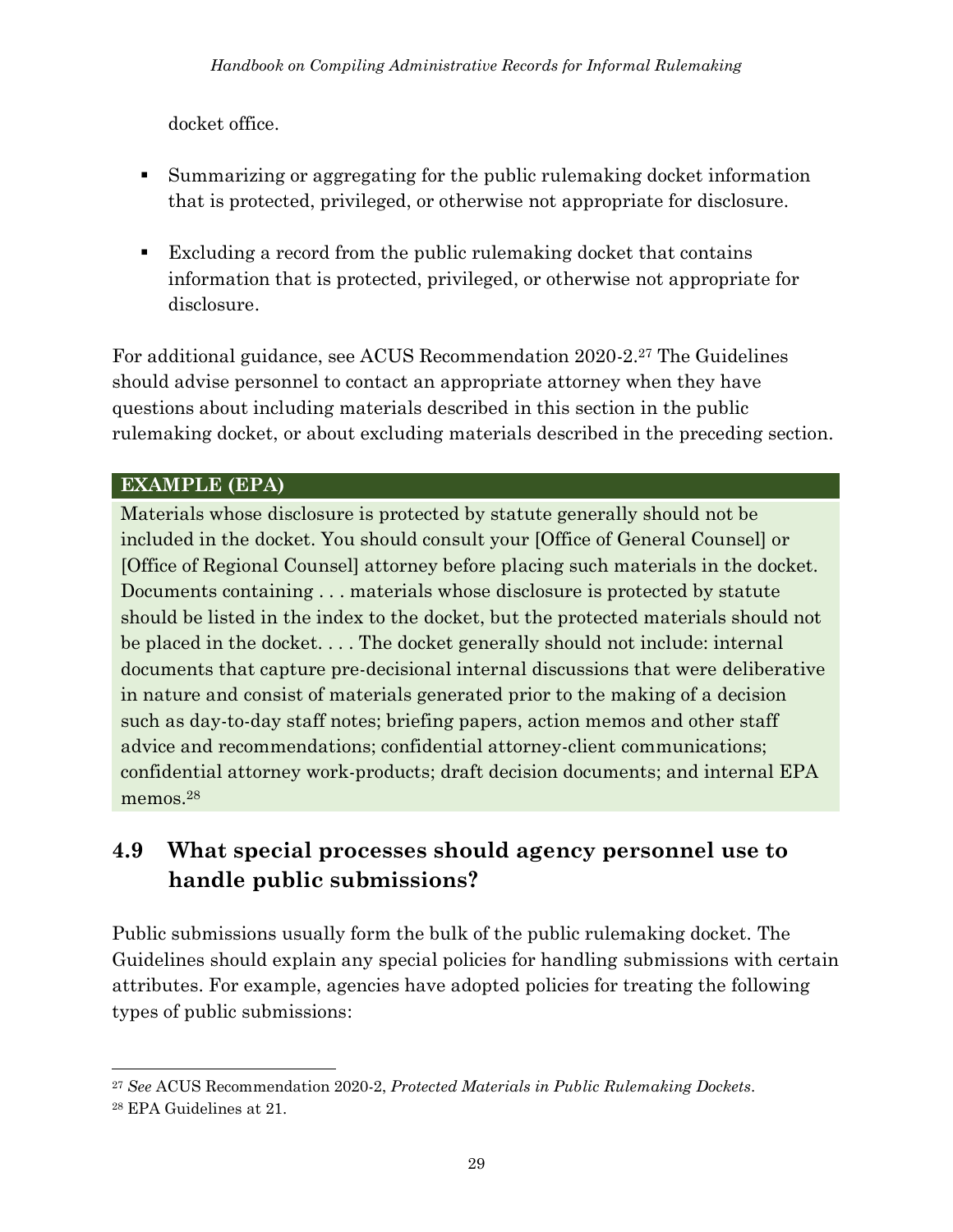- **Submissions Containing Protected or Sensitive Information.** Agencies have adopted different policies for handling public submissions that contain protected or sensitive information. For example, some agencies do not accept comments that include CBI. Others redact CBI or exclude comments containing CBI but include a note in the online docket that these comments have been excluded. Others have developed special processes for members of the public to submit CBI or request that CBI be excluded from the docket. ACUS Recommendation 2020-2 contains extensive recommendations for managing protected materials in the public rulemaking docket. 29
- **Submissions Containing Copyrighted Materials.** Agency officials have adopted special policies for handling copyrighted materials submitted by public commenters. Some agencies have also developed processes to allow public commenters to indicate that they own the copyright to the materials they submit.
- **Identical Comments.** Some rulemakings attract a high volume of public comments, many of which may be identical. De-duplication tools can help agency personnel identify and manage identical comments. ACUS Recommendation 2021-1 offers best practices for managing large numbers of identical comments in the public rulemaking docket.<sup>30</sup>
- **Computer-Generated Comments.** Some agencies are starting to receive computer-generated comments as a result of technological advances. ACUS Recommendation 2021-1 offers best practices for managing computergenerated comments.<sup>31</sup>
- **Falsely Attributed Comments.** Commenters sometimes falsely attribute their submissions to other individuals or organizations. ACUS Recommendation 2021-1 offers best practices for managing falsely attributed comments.<sup>32</sup>
- **Submissions Containing Abusive, Threatening, or Profane Language.** Some agencies have adopted (or been encouraged to adopt) special policies for

- 
- <sup>32</sup> *Id*.

<sup>29</sup> ACUS Recommendation 2020-2, *Protected Materials in Public Rulemaking Dockets*.

<sup>30</sup> ACUS Recommendation 2021-1, *Mass, Computer-Generated, and Falsely Attributed Comments*. <sup>31</sup> *Id*.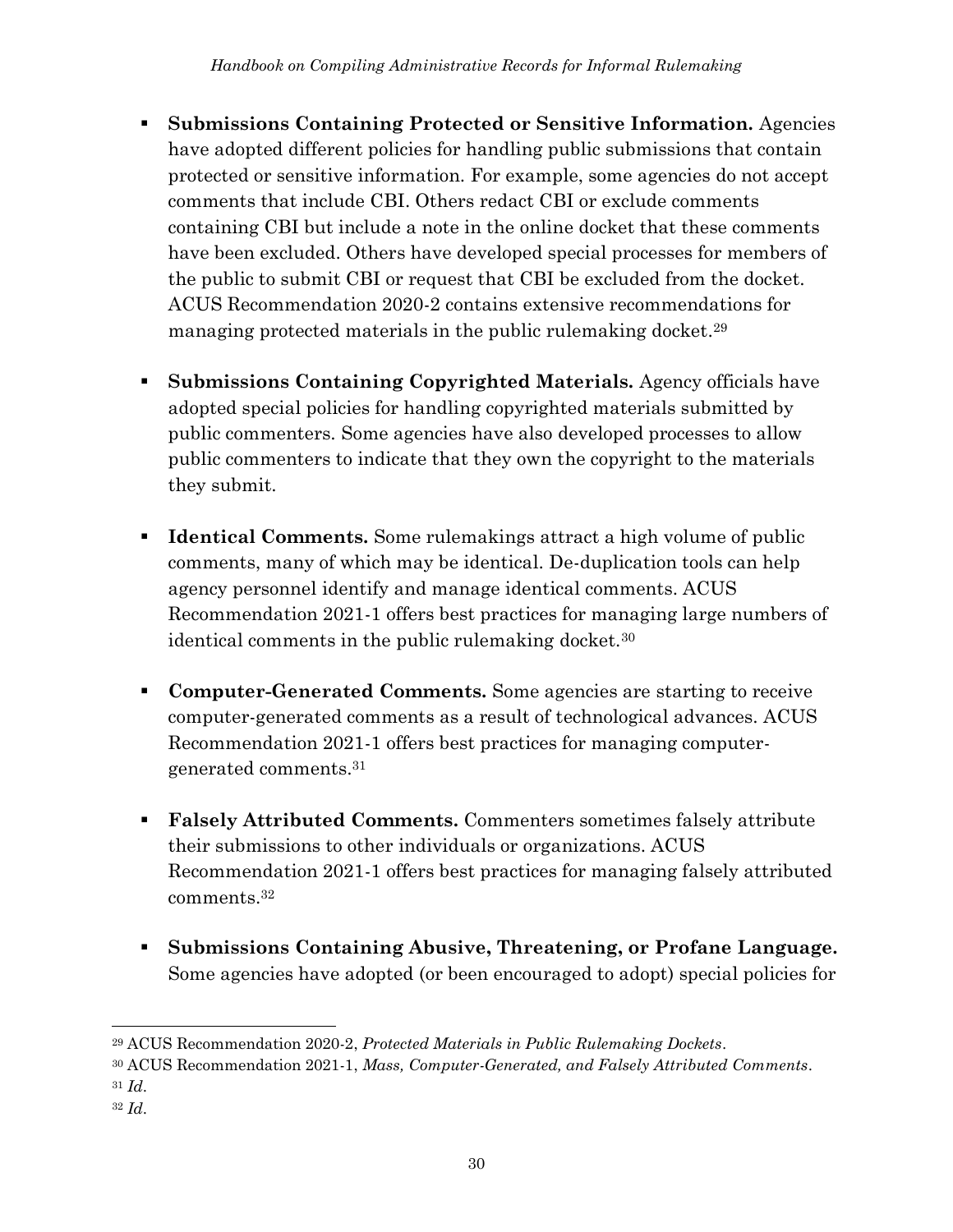handling comments that contain abusive, threatening, or profane language.<sup>33</sup> Agencies should be mindful of legal requirements, including those arising under the First Amendment, when developing such policies.

- **EXECUTE:** Anonymous Comments. Some agencies have adopted policies that explicitly address whether they accept anonymous comments.<sup>34</sup>
- **Submissions That Are Not Relevant to the Rulemaking.** Agencies sometimes receive in response to an NPRM submissions, including spam, that are not relevant to the rulemaking. Some agencies have adopted special policies for handling these materials.
- **Submissions Received After the Public Comment Period.** ACUS recommends that agencies "adopt and publish policies on late comments," including whether they will consider late comments and add them to the public rulemaking docket.<sup>35</sup>
- **Submissions Received Before the Public Comment Period.** In some cases, it may be beneficial to include in the public rulemaking docket any submissions received during an earlier, related rulemaking; in response to a rulemaking petition; or in response to agency information requests and public engagement efforts that preceded the NPRM.
- **Submissions Received Through Alternative Submission Methods.** The NPRM instructs members of the public how to submit comments to the agency (e.g., through an online docket system, or by email, mail, fax, or hand delivery to a specific person or office). However, agency personnel may receive comments by other means, for example at public events, through ex parte communications, or in response to social media posts. ACUS recommends that "[w]hen an agency sponsors a social media discussion in connection with notice-and-comment rulemaking, it should determine and prominently indicate to the public how the discussion will be treated under the APA (for

<sup>33</sup> *See also* ABUSES OF THE FEDERAL NOTICE-AND-COMMENT RULEMAKING PROCESS, STAFF REPORT, SENATE PERMANENT SUBCOMMITTEE ON INVESTIGATIONS 17 (Oct. 24, 2019).

<sup>34</sup> ACUS Recommendation 2011-2, *Rulemaking Comments*, ¶ 4.

 $35$  *Id.*, 1 5.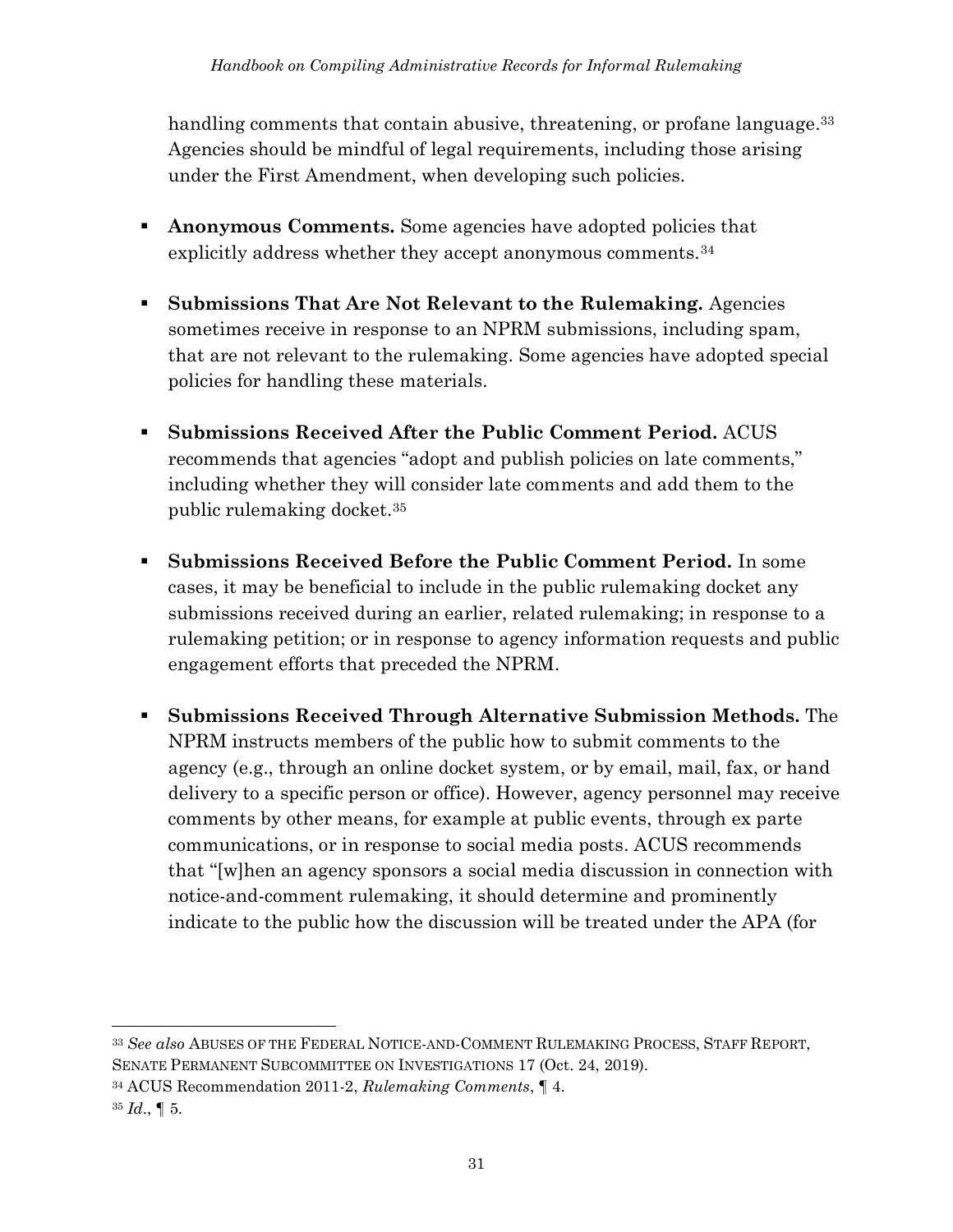administrative record purposes)."<sup>36</sup>

- **Materials Submitted With or Incorporated by Reference in Comments.** Public commenters sometimes submit attachments to a comment letter, such as journal or newspaper articles, or incorporate them by reference in the comment letter.
- **Submissions That Are Physical Objects.** ACUS recommends that agencies "include in the electronic docket a descriptive entry or photograph for all physical objects received during the comment period."<sup>37</sup>

#### **4.10 When and how do agency personnel close and preserve the public rulemaking docket?**

The Guidelines should include instructions for preserving public rulemaking dockets for completed rulemaking projects to comply with federal records management requirements, <sup>38</sup> and to ensure they are available to government attorneys in the event of judicial review. ACUS recommends that agencies "develop systematic protocols to enable the online storage and retrieval of materials from completed rulemakings."<sup>39</sup>

<sup>36</sup> ACUS Recommendation 2013-5, *Social Media in Rulemaking*, ¶ 11; *see also* ACUS Recommendation 2011-8, *Agency Innovations in E-Rulemaking*, ¶ 3.

<sup>37</sup> ACUS Recommendation 2011-1, *Legal Considerations in e-Rulemaking*, ¶ 5. <sup>38</sup> *See id.*, ¶¶ 3, 7.

<sup>39</sup> ACUS Recommendation 2011-8, *Agency Innovations in E-Rulemaking*, ¶ 7.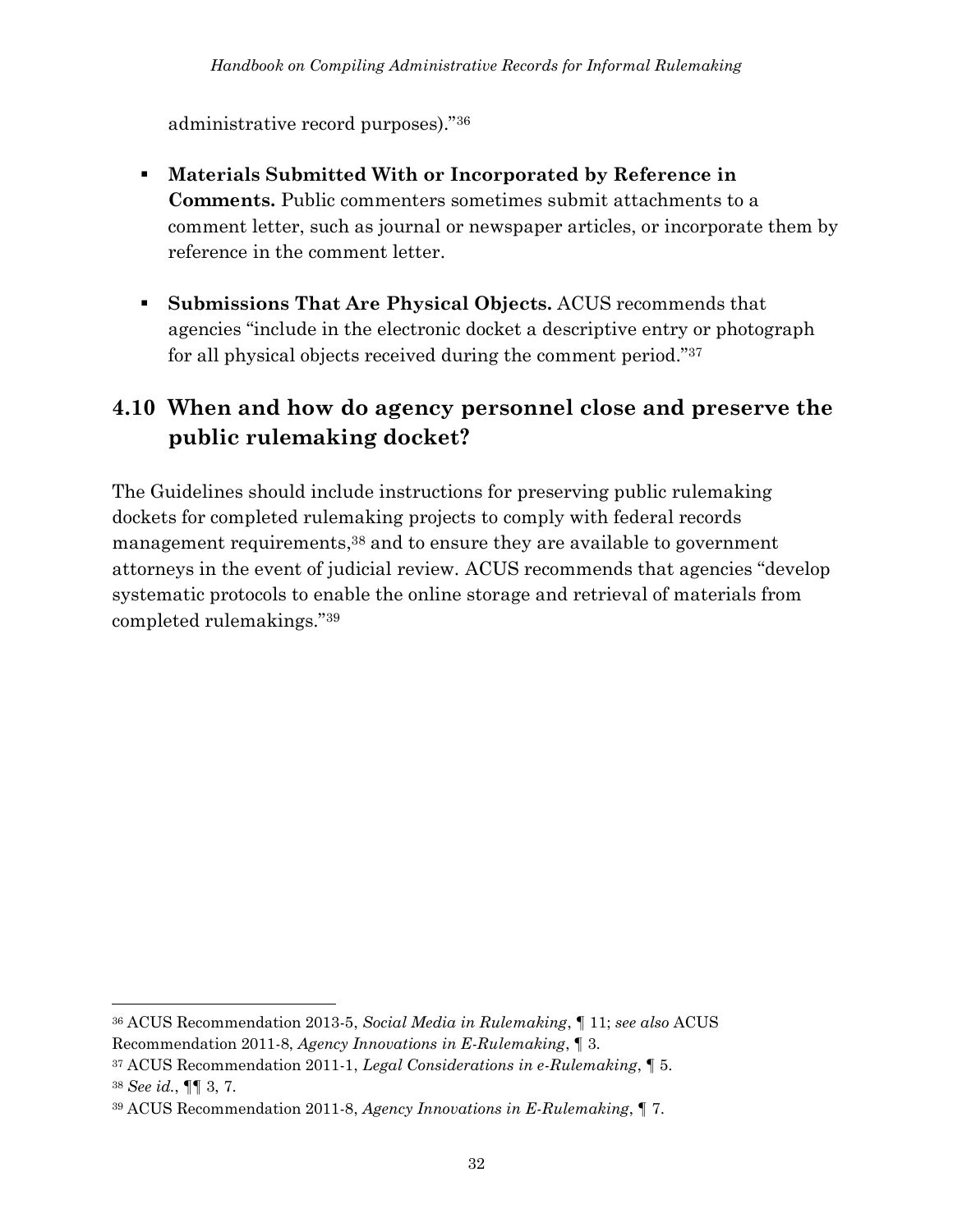# <span id="page-40-0"></span>**CHAPTER FIVE ADMINISTRATIVE RECORD FOR JUDICIAL REVIEW**

The Guidelines should include a section that addresses policies and practices for managing the administrative record for judicial review of rules developed through informal rulemaking. This section should explain to agency personnel:

- 5.1 What is the administrative record for judicial review?
- 5.2 Why do agency personnel compile the administrative record for judicial review?
- 5.3 Who compiles the administrative record for judicial review?
- 5.4 When do agency personnel compile the administrative record for judicial review?
- 5.5 What materials belong in the administrative record for judicial review?
- 5.6 How do agency personnel search for materials that belong in the administrative record for judicial review?
- 5.7 What is the format of the administrative record for judicial review?
- 5.8 How do agency personnel organize the administrative record for judicial review?
- 5.9 How does the agency certify the administrative record for judicial review?
- 5.10 How does the agency file the administrative record for judicial review?
- 5.11 How does the agency preserve the administrative record for judicial review?

# **5.1 What is the administrative record for judicial review?**

The Guidelines should explain that the administrative record for judicial review is the compilation of materials that a court uses to assess the legal adequacy of the agency's final rule during the judicial review process (described in Chapter 1). <sup>1</sup> The administrative record for judicial review consists of the "whole record" before the agency during the rulemaking process.<sup>2</sup>

<sup>&</sup>lt;sup>1</sup> Agencies may wish to clarify in the Guidelines that administrative records for judicial review are not unique to informal rulemaking. Agencies also prepare such records when someone challenges other agency actions such as adjudicative orders and rules developed through processes other than informal rulemaking.

<sup>2</sup> 5 U.S.C. § 706.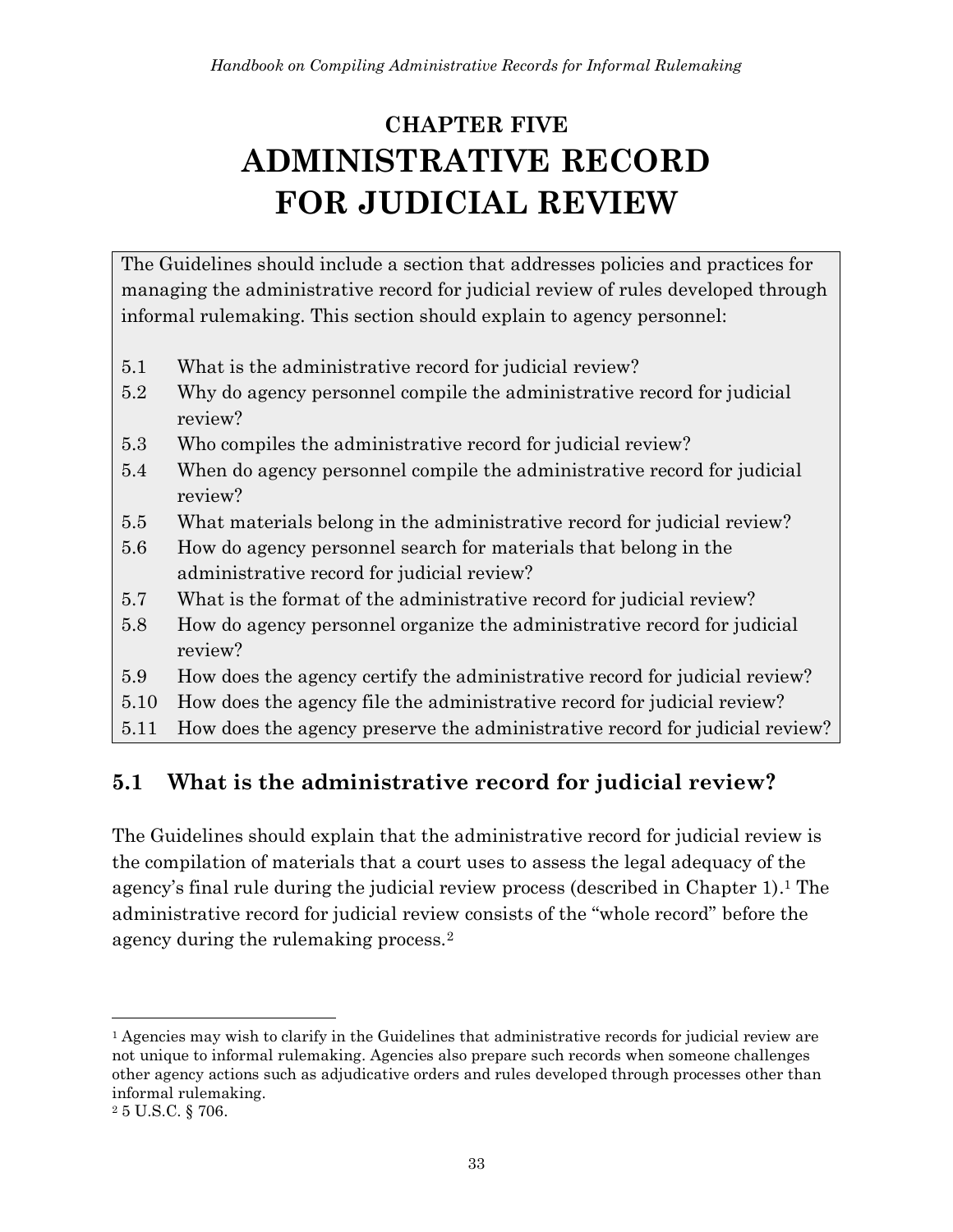The Guidelines should explain that the agency is responsible for compiling the administrative record for judicial review in the first instance and providing it to the court as the record on review of the agency's final rule.

## **5.2 Why do agency personnel compile the administrative record for judicial review?**

The Guidelines should explain that the agency compiles an administrative record for judicial review to allow the court to assess the legal adequacy of a final rule during the judicial review process (described in Chapter 1).

The Guidelines should emphasize that courts usually rely solely on the administrative record for judicial review to judge the legal adequacy of the final rule. Agencies may wish to highlight the adverse consequences, for the agency and agency personnel, that can result from an inadequate administrative record for judicial review.

#### **EXAMPLE (EPA)**

An inadequate record may mean that the Agency action is overturned by a reviewing court or remanded for additional explanation. That in turn can require additional staff time and resources. In addition, some courts faced with an inadequate record will allow supplementation of the record by the opposing parties or will allow discovery, which can also be very time- and resourceintensive. Compilation of a complete administrative record will help the Agency avoid these adverse consequences in litigation.<sup>3</sup>

## **5.3 Who compiles the administrative record for judicial review?**

There are many tasks associated with preparing an administrative record for judicial review, such as:

- Searching for materials that are related to the rulemaking,
- Identifying which of those materials do or do not belong in the administrative record for judicial review,
- Compiling and organizing the record,

<sup>3</sup> EPA Guidelines at 5.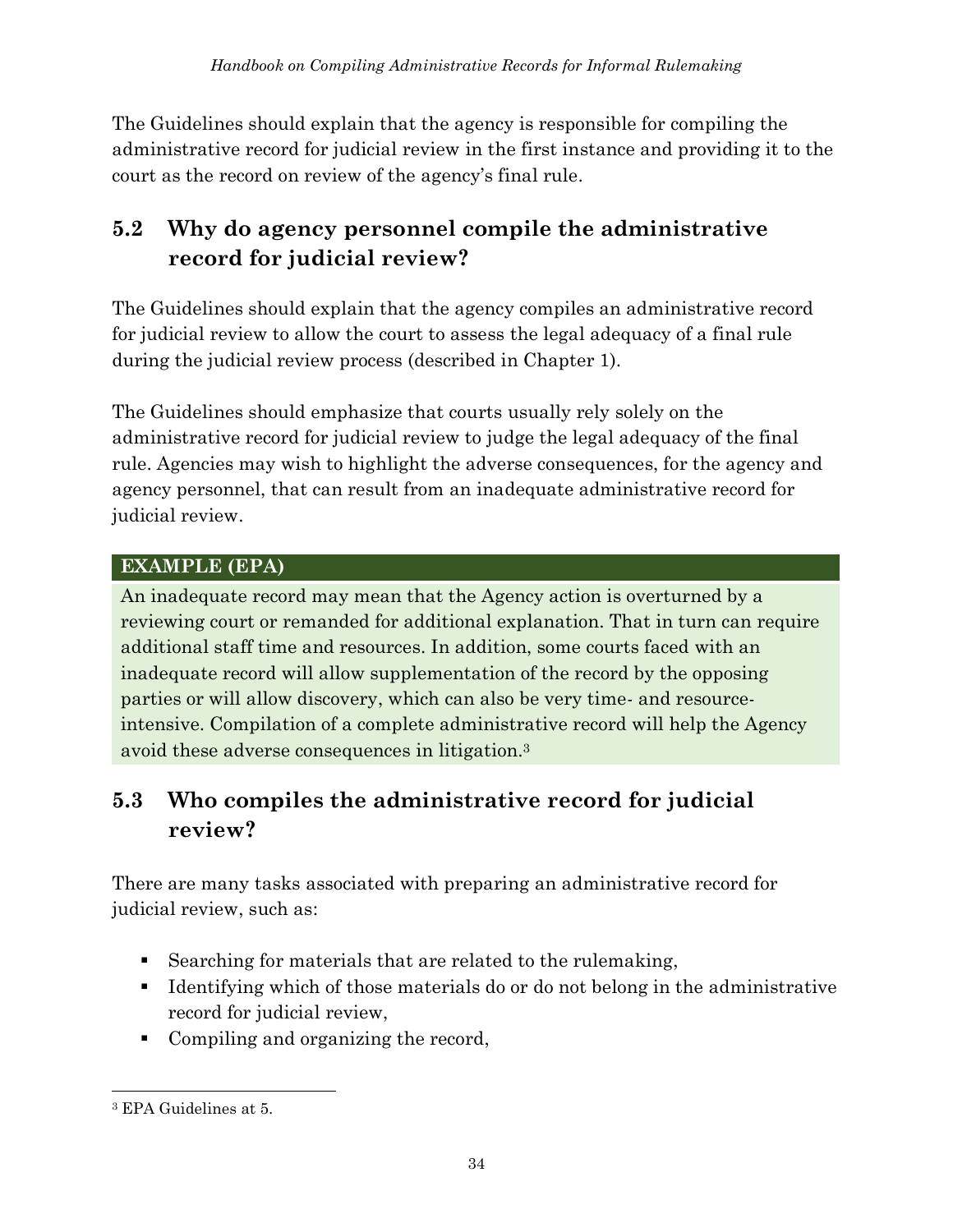- Indexing the record,
- Reviewing the record for completeness,
- Certifying that the record is complete, and
- Filing the record with the court.

Agencies allocate these responsibilities depending on their unique circumstances. Some tasks may be performed by agency personnel in the program office that developed the final rule. Other tasks may be performed by attorneys in a general counsel's office or personnel in a records-management office. The Guidelines should explain which tasks are performed by whom and how different personnel work together to successfully provide an adequate administrative record to a reviewing court.

One common practice is to assign to a single official primary responsibility for coordinating and overseeing the preparation of an administrative record for judicial review. This official may go by names such as "custodian" or "coordinator." Depending on an agency's needs, it may be useful for the Guidelines to include general principles for selecting an official who will be effective in this role.

#### **EXAMPLE (NOAA)**

To effectively assemble an Administrative Record, either once litigation is anticipated or once NOAA is sued, the decision-maker must designate a "Custodian" who is responsible for compiling and maintaining the documents and materials that will comprise the Administrative Record.

The Custodian generally should be a program manager, project manager, or staff person with significant drafting and analytical responsibility for the action, or a person who was otherwise substantially involved in the merits of the matter. Line Offices should consider providing specific guidance for identifying the agency employee who is likely to be the most well-suited to serve as Custodian for any given decision-making process.

Importantly, the Custodian must be able to identify which documents belong in the Administrative Record and, in the event of litigation, be prepared to provide a declaration about its preparation.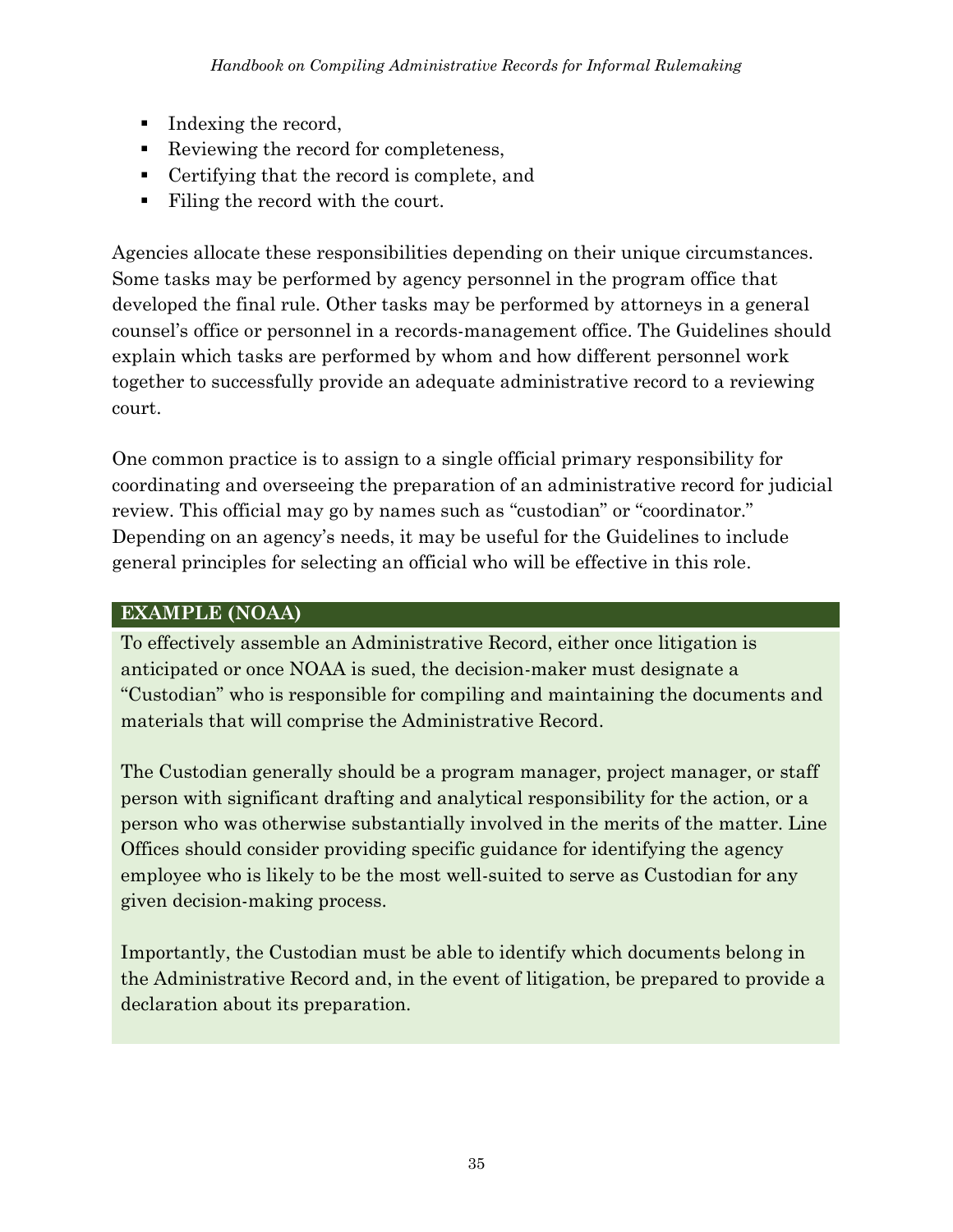As soon as the Custodian is identified, the person should get in touch with the appropriate NOAA General Counsel's Office attorney assigned to work on the matter. 4

## **5.4 When do agency personnel compile the administrative record for judicial review?**

The Guidelines should explain the agency's policies for when it begins to compile the administrative record for judicial review, for example when someone files a lawsuit in federal court challenging a final rule or it is reasonably anticipated that someone will file such a lawsuit. The Guidelines should emphasize that maintaining an internal rulemaking record throughout the rulemaking process, as described in Chapter 3, will help agency personnel accurately and efficiently compile an administrative record for judicial review in the event of litigation.

## **5.5 What materials belong in the administrative record for judicial review?**

The Guidelines should explain that the administrative record for judicial review should contain the complete story of the decisionmaking process, from the start of the informal rulemaking process through publication of the final rule. As a general principle, materials that the final decisionmaker directly or indirectly considered during the course of the rulemaking belong in the administrative record for judicial review. This will enable a reviewing court to assess whether the agency followed all required procedures, adequately considered all information before the agency, and issued a final rule that is supported by that information.

The Guidelines can highlight specific materials that typically belong in the administrative record for judicial review, such as:

- Notices related to the rulemaking;
- Comments and other public submissions related to the rulemaking;
- Transcripts or recordings of public hearings, meetings, and other oral presentations made in the course of the rulemaking;
- Documentation of substantive communications with people outside the agency related to the rulemaking ("ex parte communications");

<sup>4</sup> NOAA Guidelines at 5.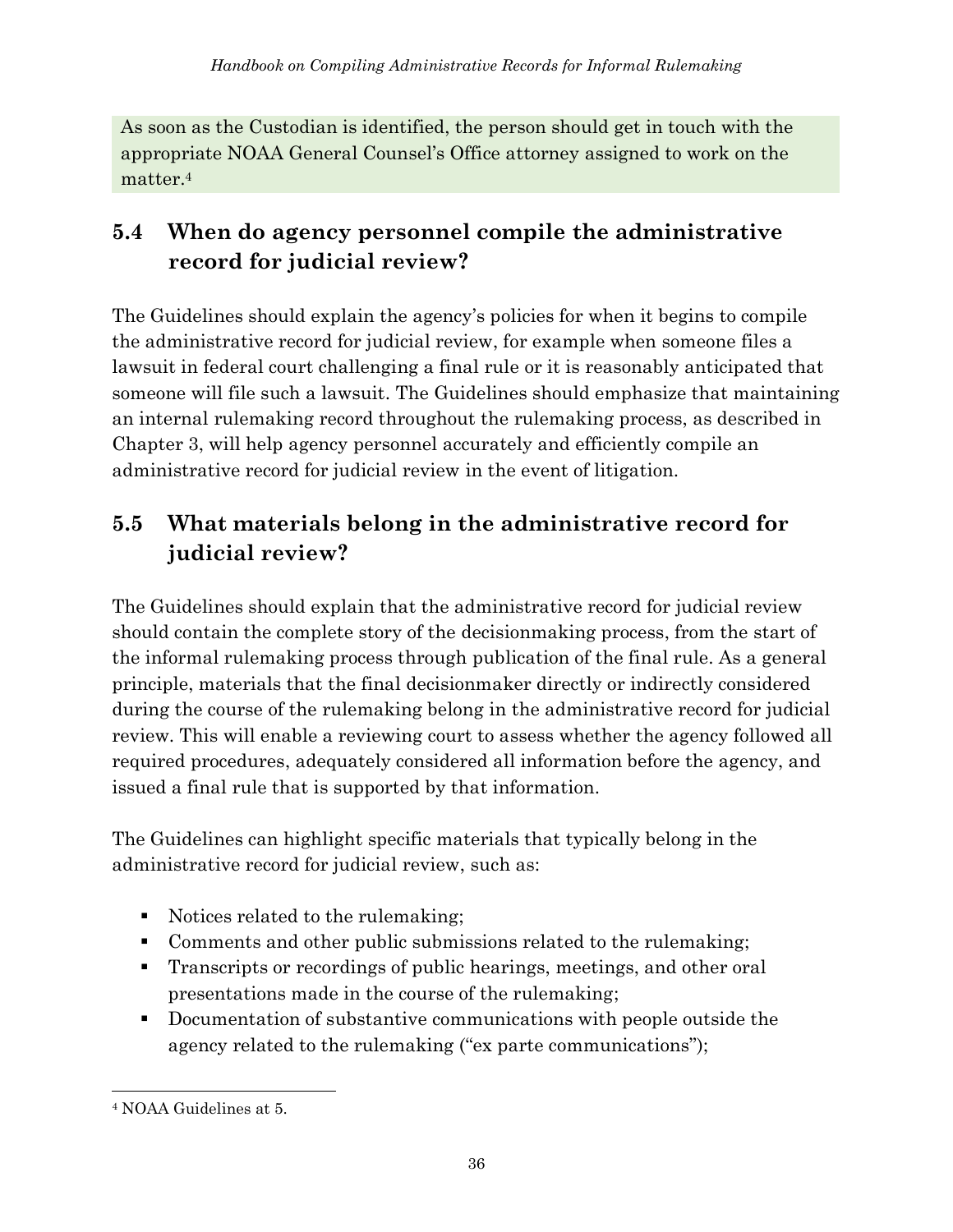- Reports or recommendations of relevant advisory committees;
- Scientific, technical, and other background materials that the agency relied on or cited in notices related to the rulemaking; and
- Other materials required by statute, executive order, or agency rule to be considered or made public in connection with the rulemaking.

The Guidelines should emphasize that materials related to the rulemaking belong in the administrative record for judicial review even if they do not support the final rule. They agency may need to demonstrate to a court that it considered opposing viewpoints, contrary facts, and regulatory alternatives that were not adopted.

Agency personnel may have questions about whether certain materials are related to the rulemaking or belong in the administrative record for judicial review. Questions can be especially common for certain kinds of materials, such as drafts, internal emails and other communications, materials from a related rulemaking, background materials that agency personnel reviewed but that the agency did not cite in a public notice, and especially voluminous materials that are publicly available elsewhere. The Guidelines should encourage agency personnel to consult with an attorney or other qualified official when they have questions.

#### **EXAMPLE (EPA)**

The development of administrative records is a highly case-specific endeavor and these recommendations do not address all questions concerning these administrative records. However, this document should provide clarity and assistance for the most often-asked questions pertaining to administrative records. Questions that are not addressed in this document should be referred to the Office of General Counsel (OGC) or Regional attorney working on a particular matter. 5

The Guidelines should explain that agency attorneys or DOJ attorneys may ultimately decide not to include some materials related to the rulemaking in the final version of the administrative record for judicial review that is filed with a court. There are several reasons why an attorney may decide not to include a document or other material in the final administrative record for judicial review. Federal law may protect it from public disclosure, for example, or the material may be classified, confidential, or privileged.

<sup>5</sup> EPA Guidelines, at 3–4.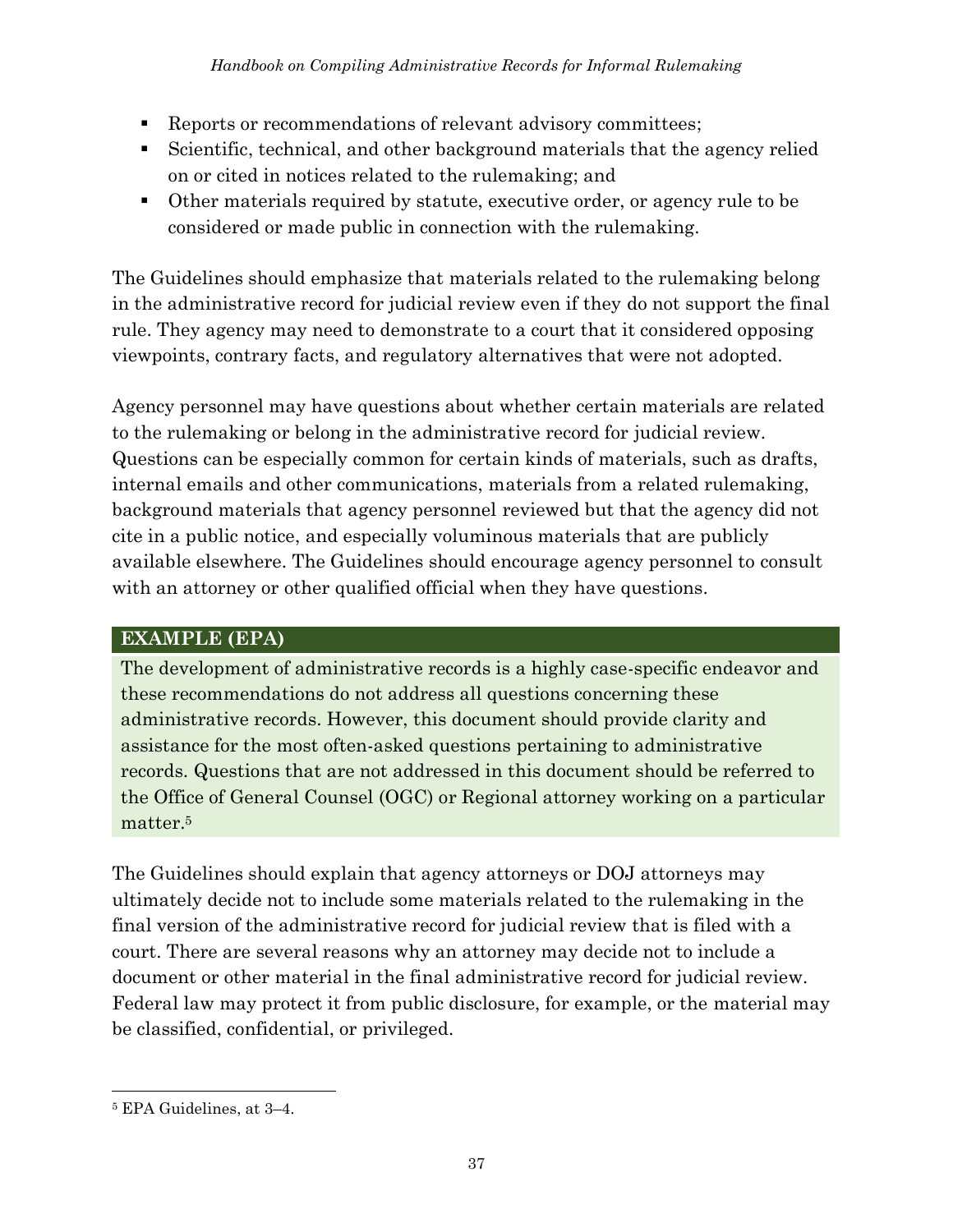The Guidelines should emphasize, however, that only a designated attorney or other qualified person can decide that materials related to the rulemaking do not belong in the final version of the administrative record for judicial review. Other personnel should not make their own decisions about excluding materials that are related to the rulemaking from the administrative record for judicial review.

## **5.6 How do agency personnel search for materials that belong in the administrative record for judicial review?**

In addition to explaining who coordinates the search for materials that belong in the administrative record (see Section 5.3), the Guidelines should explain how agency personnel should go about conducting that search. As described in Chapter 3, it is a best practice for agencies to maintain an internal rulemaking record throughout the rulemaking process. If agency personnel maintain a good, contemporaneous internal rulemaking record, most materials that belong in the administrative record for judicial review should be easy to find. Still, agency personnel may need to take steps to look for materials that are not maintained in the internal rulemaking record or verify that there are no other materials that belong in the administrative record for judicial review.

#### **EXAMPLE (DOI)**

During the initial search phase, a designated employee (the "AR Coordinator") should begin by examining the Decision File, $6$  if any, because most, if not all, of the documents that go into the AR should be in a properly maintained Decision File. The AR Coordinator should also direct an additional and thorough search in order to collect other relevant documents, including all primary and supporting documents, which may not be included in the Decision File.<sup>7</sup>

In addition to conducting the search for materials that belong in the administrative record for judicial review, it is often a best practice to document the search. The agency may rely on this documentation to show that it conducted a thorough search for relevant materials and compiled a complete record. The Guidelines should provide instructions for how to document the search for materials that belong in the administrative record for judicial review.

<sup>6</sup> DOI Guidelines uses the term "Decision File" to refer to what this *Handbook* calls the "rulemaking record."

<sup>7</sup> DOI Guidelines at 5.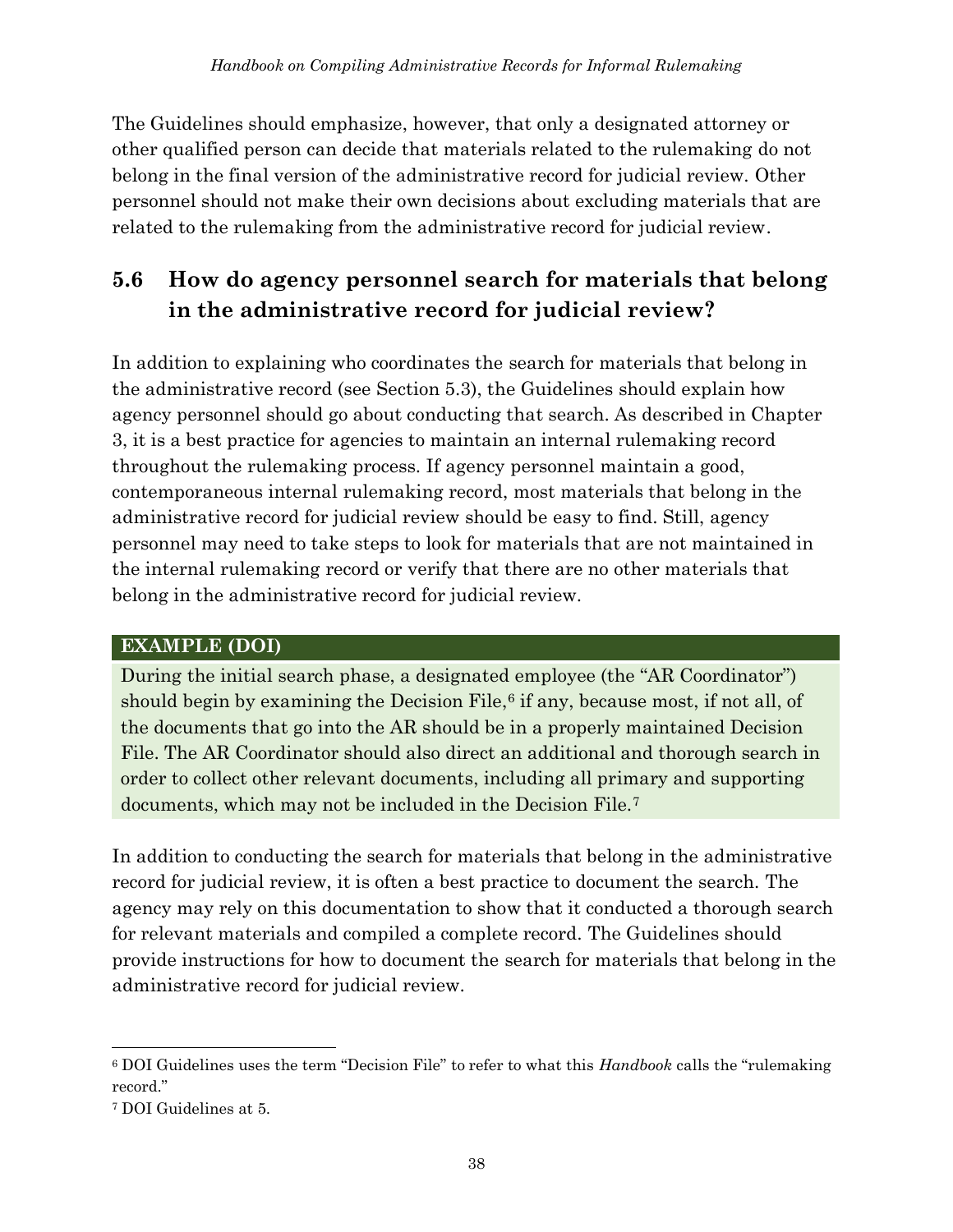#### **EXAMPLE (NOAA)**

The Custodian should keep careful track of who has been asked to submit materials, what materials the person has been asked to submit and has submitted, where the person searched for documents, who was consulted in the process and how the Administrative Record has been assembled. 8

## **5.7 What is the format of the administrative record for judicial review?**

Agencies use different business processes, systems, and technologies to compile, manage, and review administrative records for judicial review. Each agency should describe in its Guidelines the specific processes, systems, and technologies that agency personnel should use.

Federal court rules determine the format of the final version of the administrative record for judicial review. The agency or DOJ will usually submit the final version as a Portable Document Format (PDF) file through the court's electronic filing system. Special handling may be required for records that are especially large or contain information that is protected from public disclosure (e.g., confidential business information, copyrighted materials).

# **5.8 How do agency personnel organize the administrative record for judicial review?**

The Guidelines should describe any requirements or general principles for organizing the administrative record for judicial review, for example:

- Omit duplicate materials;
- Compile materials in a logical order (e.g., chronologically, topically);
- Label materials with important metadata (e.g., date, sender, recipient, identifying number);
- Number pages within materials and across the administrative record for judicial review;
- Comply with any practices that court rules require or the agency agreed to follow; and

<sup>8</sup> NOAA Guidelines at 12.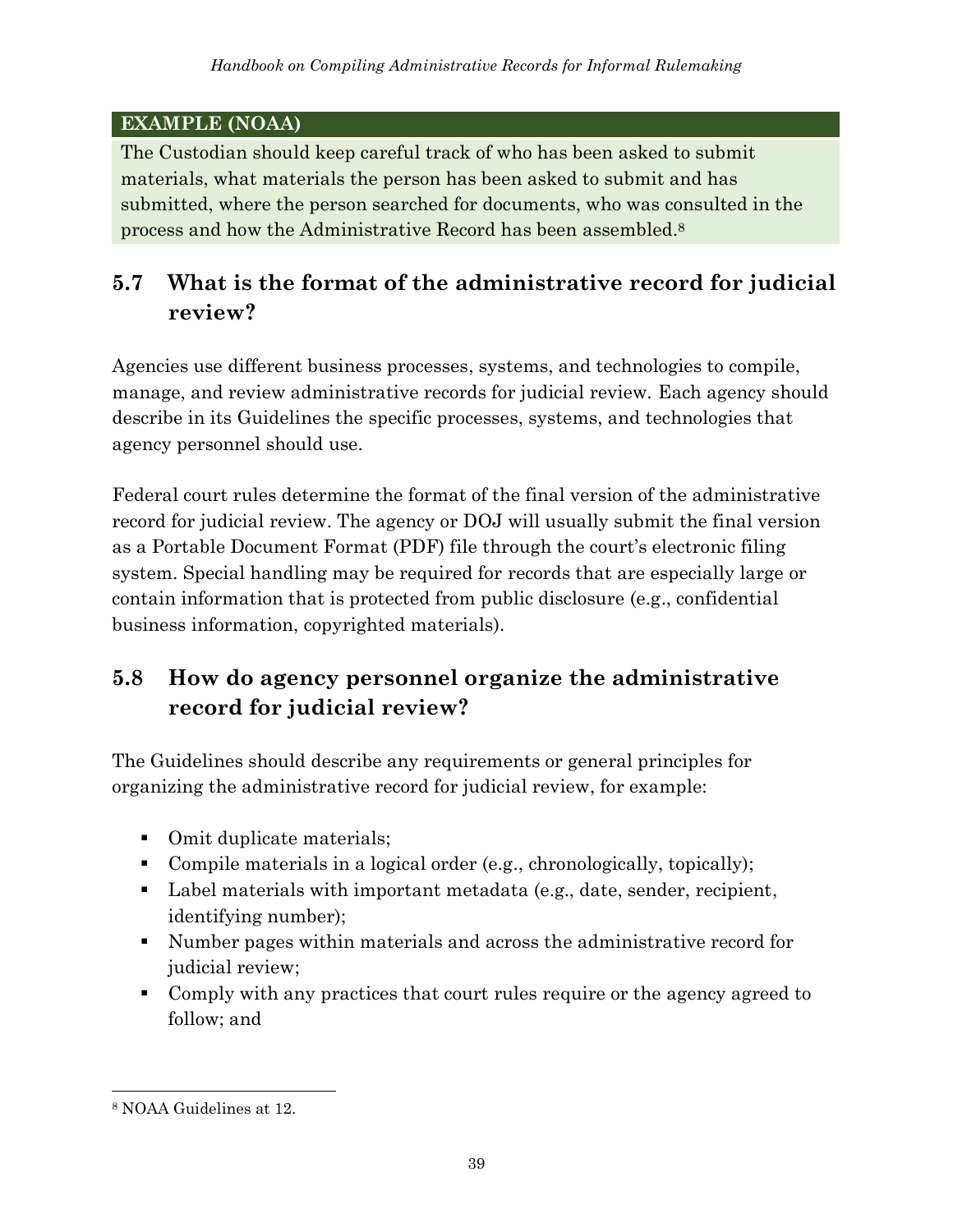▪ Segregate materials that may require special handling (e.g., confidential business information, copyrighted materials).

The Guidelines should also provide instructions for preparing an index of the contents of the administrative record for judicial review as well as a privilege log, if necessary or warranted, which describes materials related to the rulemaking that agency or DOJ attorneys decide do not belong in the record (see Section 5.5). The Guidelines can include a sample index and privilege log as appendices.<sup>9</sup>

## **5.9 How does the agency certify the administrative record for judicial review?**

The administrative record for judicial review will include an affidavit, made by an agency official, attesting to the contents and accuracy of the record. The Guidelines should explain who is responsible for certifying the record.

#### **EXAMPLE (EPA)**

Unless otherwise provided for in a particular Agency program, the person who certifies the record for litigation should generally be the highest level career manager with oversight responsibility for the action for which the record is developed; at Headquarters, that would generally be the relevant office director. For Regional offices, this would generally be the relevant division director.<sup>10</sup>

The Guidelines should also explain the process for certifying the record. If there is a standard form that agency personnel should use to certify administrative records for judicial review, it can be included as an appendix to the Guidelines. 11

# **5.10 How does the agency file the administrative record for judicial review?**

The Guidelines should note that the exact process for filing an administrative record for judicial review depends on the rules of the court in which the litigation takes place, and that an attorney will provide specific instructions in each case.

<sup>9</sup> *See* DOI Guidelines at Appendix 1 and Appendix 2.

<sup>10</sup> EPA Guidelines at 12.

<sup>11</sup> *See* DOI Guidelines at Appendix 3.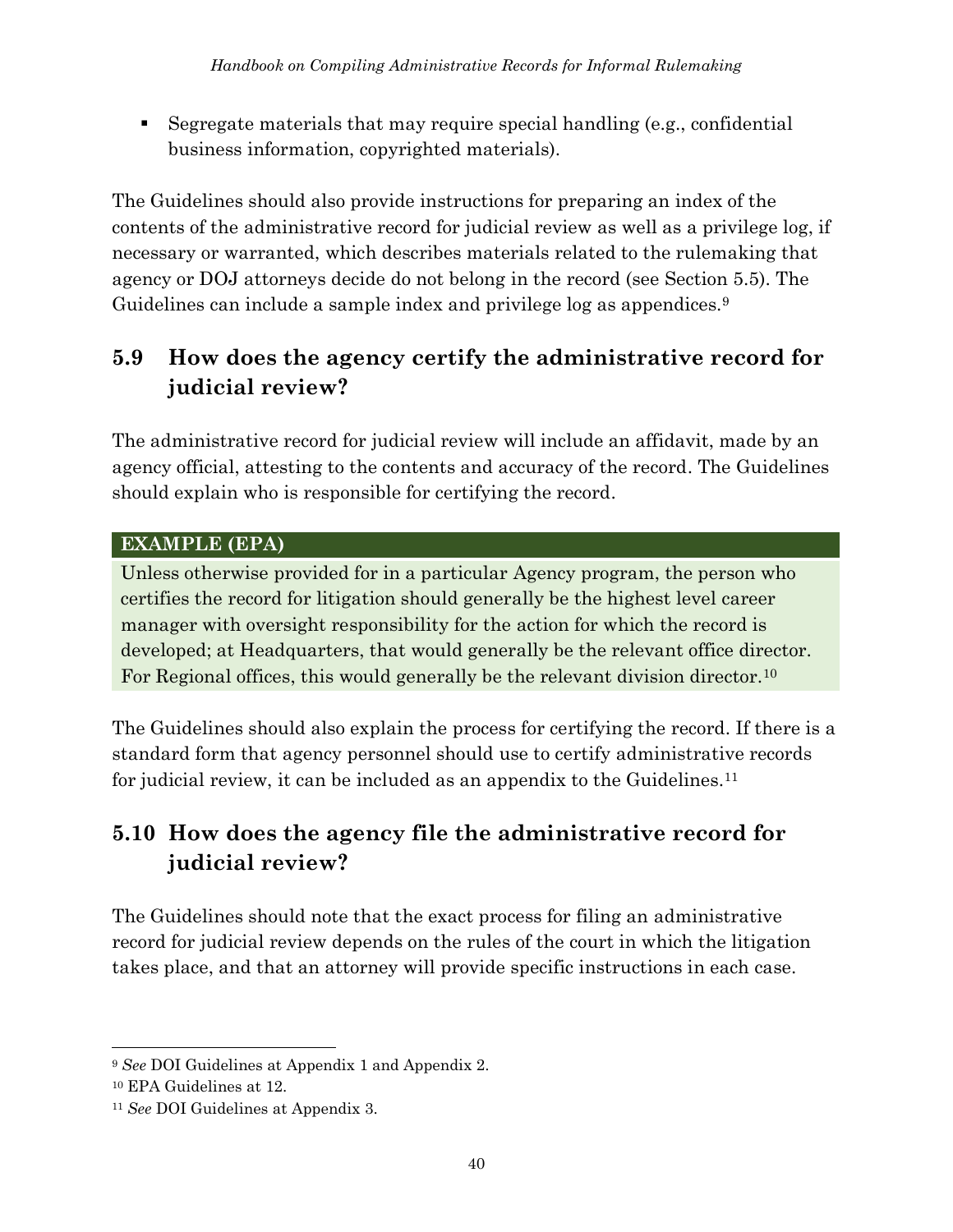#### **EXAMPLE (DOI)**

Different courts have different rules for filing an AR. The Office of the Solicitor will work with the Department of Justice, the court, and the opposing party and will provide specific instructions to the AR Coordinator.<sup>12</sup>

## **5.11 How does the agency preserve the administrative record for judicial review?**

Like other agency records, administrative records for judicial review are subject to federal laws and policies on records management. The Guidelines should include instructions for preserving the administrative record for judicial review.

<sup>12</sup> DOI Guidelines at 1313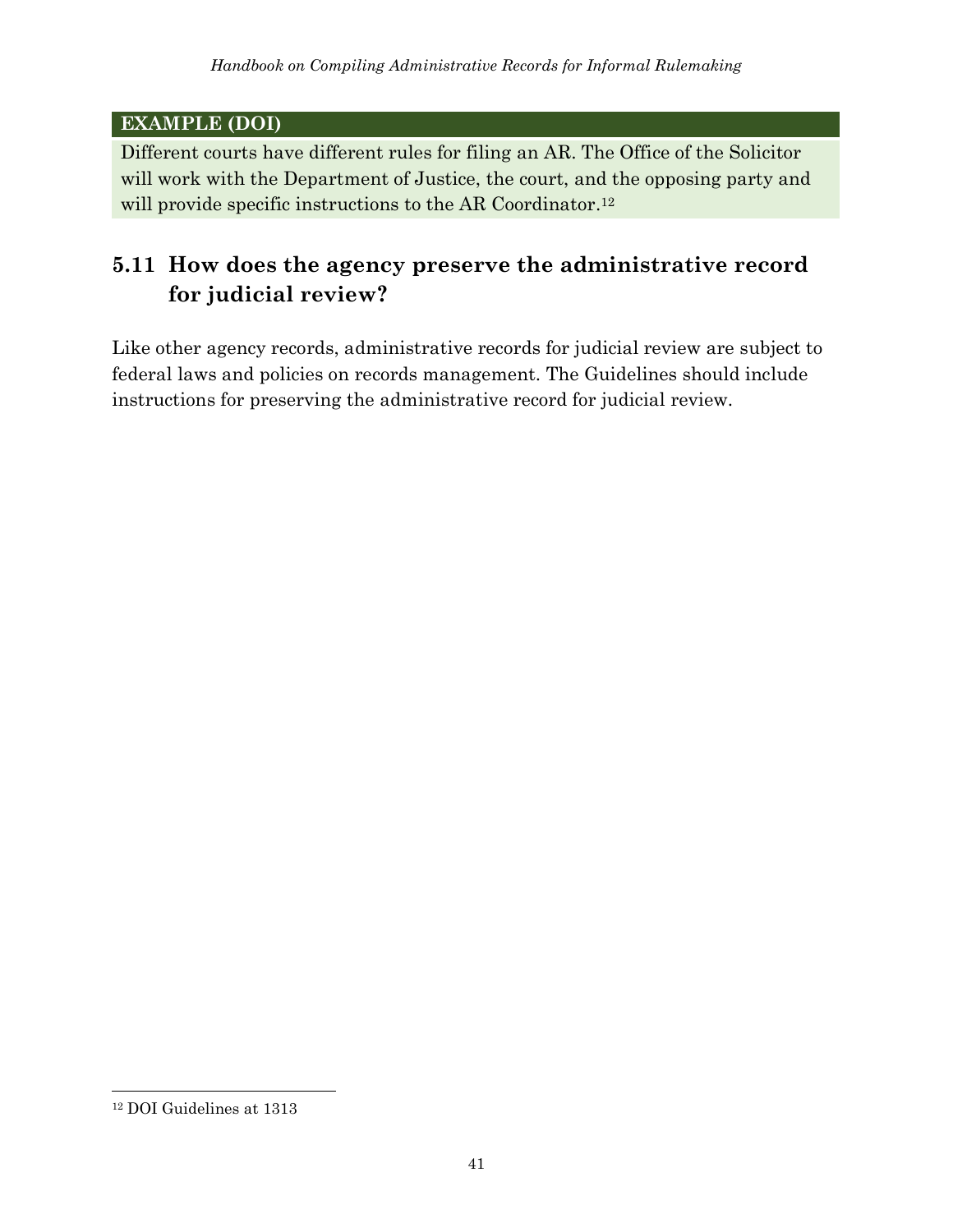#### **APPENDIX A**

# <span id="page-49-0"></span>**RECOMMENDATION 2013-4: THE ADMINISTRATIVE RECORD IN INFORMAL RULEMAKING**

#### *78 Fed. Reg. 41358 (July 10, 2013)*

The administrative record in informal rulemaking plays an essential role in informing the public of potential agency action and in improving the public's ability to understand and participate in agency decisionmaking. As well, the administrative record can be essential to judicial review of agency decisionmaking under the Administrative Procedure Act (APA), which directs courts to "review the whole record or those parts of it cited by a party" to determine whether challenged agency action is lawful.<sup>1</sup> This statutory language was originally understood as referring to formal proceedings. However, the Supreme Court has long interpreted this APA provision as also encompassing the "administrative record" in informal agency proceedings, whether reviewable by statute or as final agency actions under 5 U.S.C. § 704.<sup>2</sup> This application to informal proceedings has given rise to uncertainty and experimentation as agencies and courts have worked to implement the administrative record concept—at times inconsistently. As a result, confusion has arisen about the compilation and uses of agency rulemaking records maintained internally, public rulemaking dockets, and administrative records for judicial review. The differences among these three types of records can be seen from their descriptions below.

The Administrative Conference therefore commissioned a study of federal agencies' current practices in the development of rulemaking records, public rulemaking dockets, and administrative records for judicial review.<sup>3</sup> This recommendation and the supporting report address these concepts in the context of informal agency rulemaking adopted pursuant to the notice-and-comment

<sup>1</sup> 5 U.S.C. § 706.

<sup>2</sup> Camp v. Pitts, 411 U.S. 138, 142 (1973); Citizens to Preserve Overton Park v. Volpe, 401 U.S. 402, 419 (1971).

<sup>3</sup> Leland E. Beck, Agency Practices and Judicial Review of Administrative Records in Informal Rulemaking (May 14, 2013) (report to the Administrative Conference of the United States) [hereinafter Beck Report].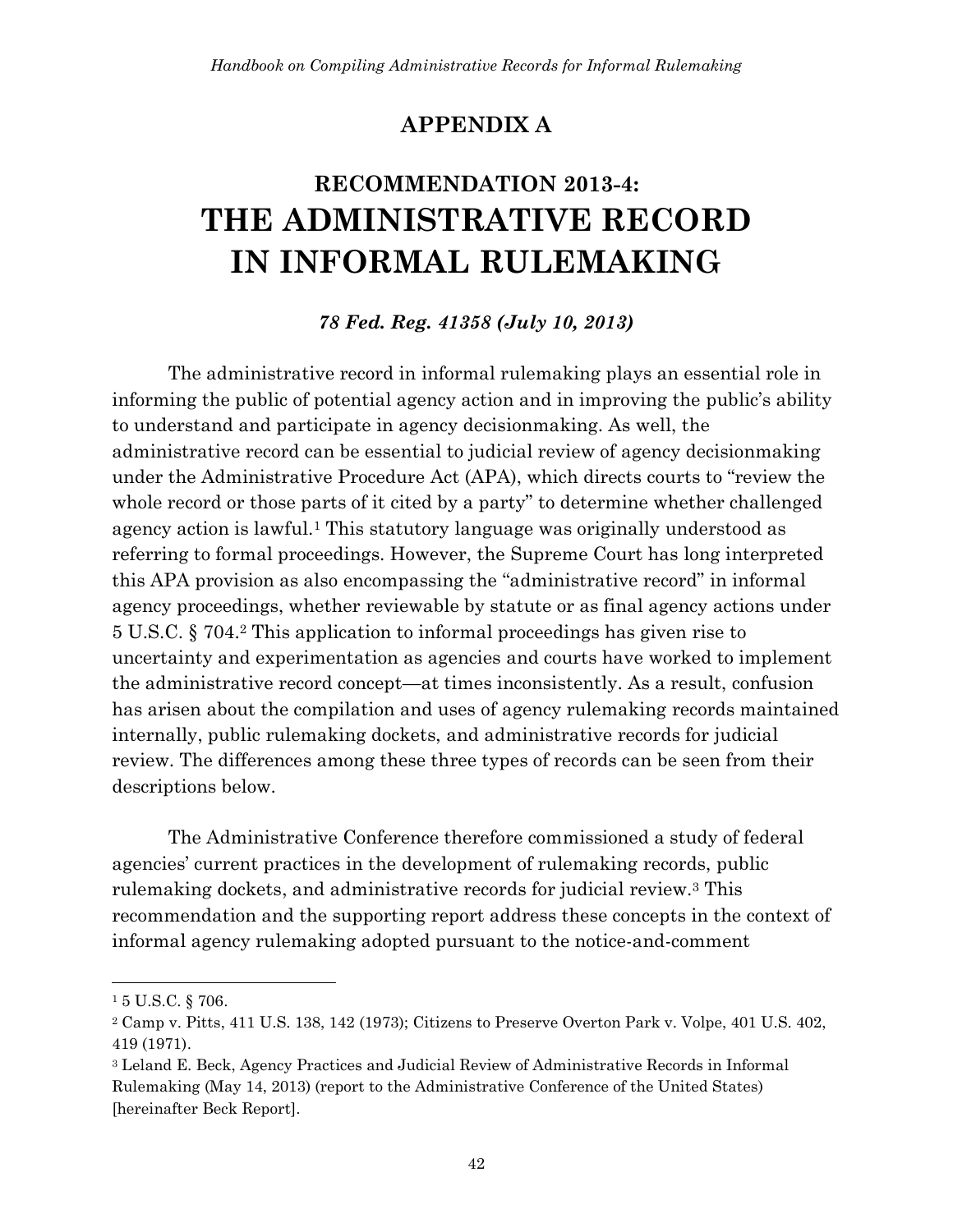procedures prescribed in 5 U.S.C. § 553.<sup>4</sup> The recommendation does not address the record for agency decisions made in other contexts, such as in adjudication, formal rulemaking, or guidance documents.

This recommendation builds upon earlier Administrative Conference work in the areas of rulemaking, recordkeeping, and technological developments in managing records. Administrative Conference Recommendation 74-4, *Preenforcement Judicial Review of Rules of General Applicability*, identified the administrative materials that should be available to a court that was evaluating, on preenforcement review, the factual basis for agency rules of general applicability.<sup>5</sup> That recommendation was receptive to judicial development of the concept of a "record" on review of informal agency rulemakings. In Recommendation 93-4, *Improving the Environment for Agency Rulemaking*, the Administrative Conference advised agencies to establish and manage rulemaking files "so that maximum disclosure to the public is achieved during the comment period and so that a usable and reliable file is available for purposes of judicial review."<sup>6</sup> A number of Administrative Conference recommendations also have examined the use of technology in acquiring, releasing, and managing agency records.<sup>7</sup> Most recently, the Conference examined legal considerations associated with the use of digital technologies in the development and implementation of informal rulemakings.<sup>8</sup>

This Recommendation synthesizes and updates the Conference's prior recommendations in these areas. It is grounded in empirical research, supported by

<sup>4</sup> 5 U.S.C. § 553(b)-(d). It may also have application to "hybrid" rulemaking statutes that require additional procedures beyond those in § 553 but less than those in formal rulemaking under 5 U.S.C. §§ 556-57.

<sup>5</sup> Administrative Conference of the United States, Recommendation 74-4, *Preenforcement Judicial Review of Rules of General Applicability*, 39 Fed. Reg. 23,044 (June 26, 1974), based on consultant's report published as Paul R. Verkuil, *Judicial Review of Informal Rulemaking*, 60 VA. L. REV. 185 (1974).

<sup>6</sup> Administrative Conference of the United States, Recommendation 93-4, *Improving the Environment for Agency Rulemaking*, 59 Fed. Reg. 4670 (Feb. 1, 1994), *correction published*, 59 Fed. Reg. 8507 (Feb. 22, 1994).

<sup>7</sup> Administrative Conference of the United States, Recommendation 2011-2, *Rulemaking Comments*, 76 Fed. Reg. 48,791 (Aug. 9, 2011); Administrative Conference of the United States,

Recommendation 2011-1, *Legal Considerations in e-Rulemaking*, 76 Fed. Reg. 48,789 (Aug. 9, 2011); Administrative Conference of the United States, Recommendation 90-5, *Federal Agency Electronic Records Management and Archives*, 55 Fed. Reg. 53,270 (Dec. 28, 1990); Administrative Conference of the United States, Recommendation 88-10, *Federal Agency Use of Computers in Acquiring and Releasing Information*, 54 Fed. Reg. 5209 (Feb. 2, 1989).

<sup>8</sup> Recommendation 2011-1, *supra* note 7.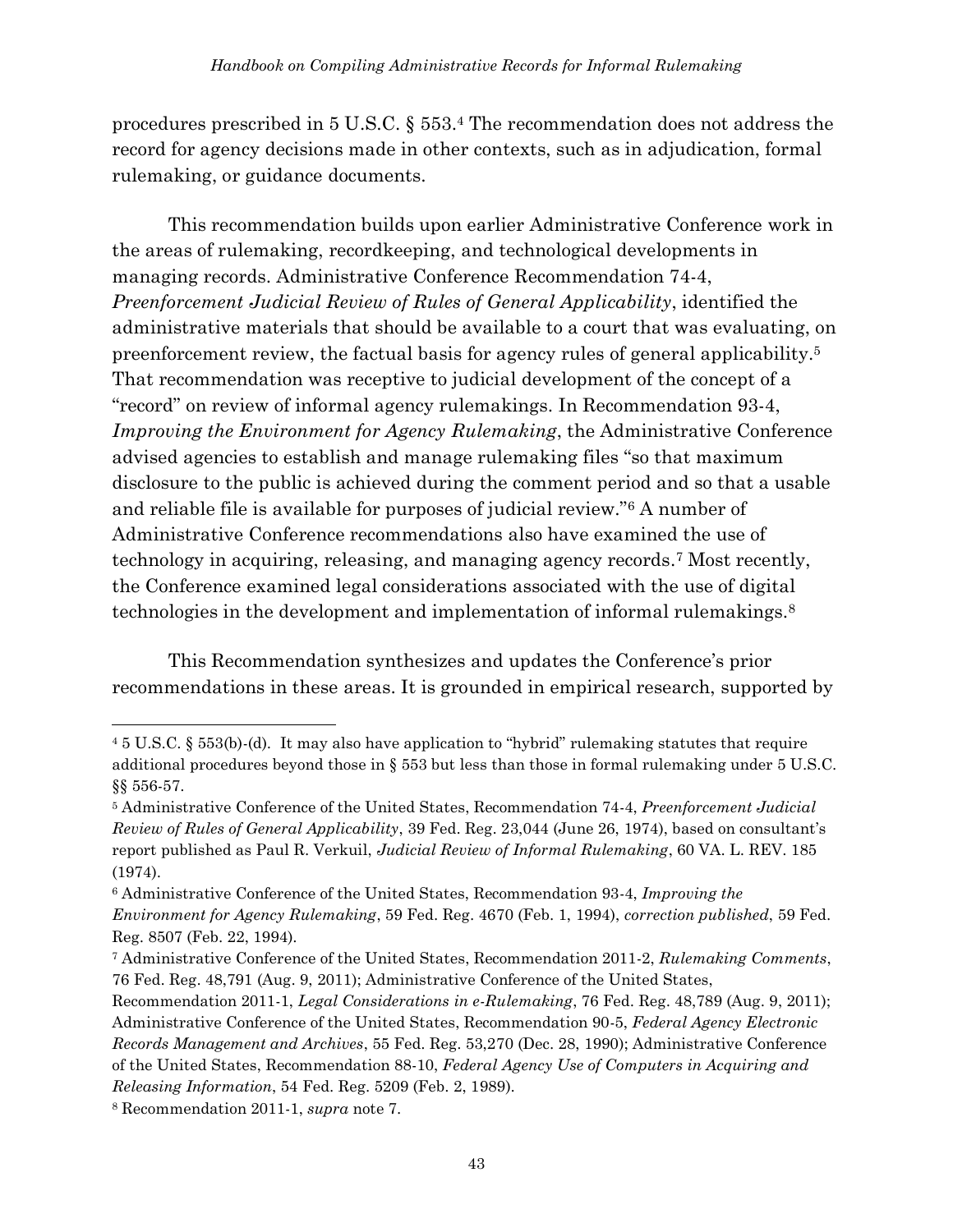a survey questionnaire on present agency recordkeeping practices, as well as by a review of existing agency guidance.<sup>9</sup> The Conference has identified and recommends best practices for all rulemaking agencies in the areas of record compilation, preservation, and certification. The recommendation also advises agencies to develop guidance to aid agency personnel as they compile rulemaking and administrative records and public rulemaking dockets and to increase public understanding of agency recordkeeping.

Agencies engage in informal rulemaking with differing frequencies, resources, and technological capabilities. Many agencies are in a period of transition, as they move from paper to electronic recordkeeping.<sup>10</sup> Attention to the design of information technology resources that is mindful of the principles and best practices set forth below can aid agencies in recordkeeping, as well as facilitate greater public understanding of agency decisionmaking and more effective judicial review. For the purposes of this recommendation, the rulemaking record, public rulemaking docket, and the administrative record for judicial review are defined as follows:

"*Rulemaking record*" means the full record of materials before the agency in an informal rulemaking. The Conference contemplates that, in addition to materials required by law to be included in the rulemaking record, as well as all comments and materials submitted to the agency during comment periods, any material that the agency considered should be included as part of that record.

"*Considered*" entails review by an individual with substantive responsibilities in connection with the rulemaking.<sup>11</sup> To say that material was considered also

<sup>9</sup> *Beck Report, supra* note 3, at Section III.

<sup>&</sup>lt;sup>10</sup> The Office of Management and Budget and the National Archives have directed federal agencies to manage all permanent electronic records in an electronic format to the fullest extent possible by December 31, 2019, and to develop plans to do so by December 31, 2013. Memorandum from Jeffrey D. Zients, Acting Director, Office of Management and Budget, and David S. Ferriero, Archivist of the United States, National Archives and Records Administration, to the Heads of Executive Departments and Agencies and Independent Agencies concerning "Managing Government Records Directive" M-12-18 (Aug. 24, 2012).

<sup>&</sup>lt;sup>11</sup> The Conference first recommended inclusion of materials "considered" by the agency in the administrative record for judicial review in Recommendation 74-4, *supra* note 5. Courts have also relied on the concept of consideration in defining the administrative record. Pac. Shores Subdiv., Cal. Water Dist. v. U.S. Army Corps of Engineers, 448 F. Supp. 2d 1, 4 (D.D.C. 2006) (citations omitted); s*ee also* Nat'l Ass'n of Chain Drug Stores v. U.S. Dep't of Health & Human Servs., 631 F. Supp. 2d 23, 26 (D.D.C. 2009) (citing Recommendation 74-4 in defining the administrative record); *cf.* Sierra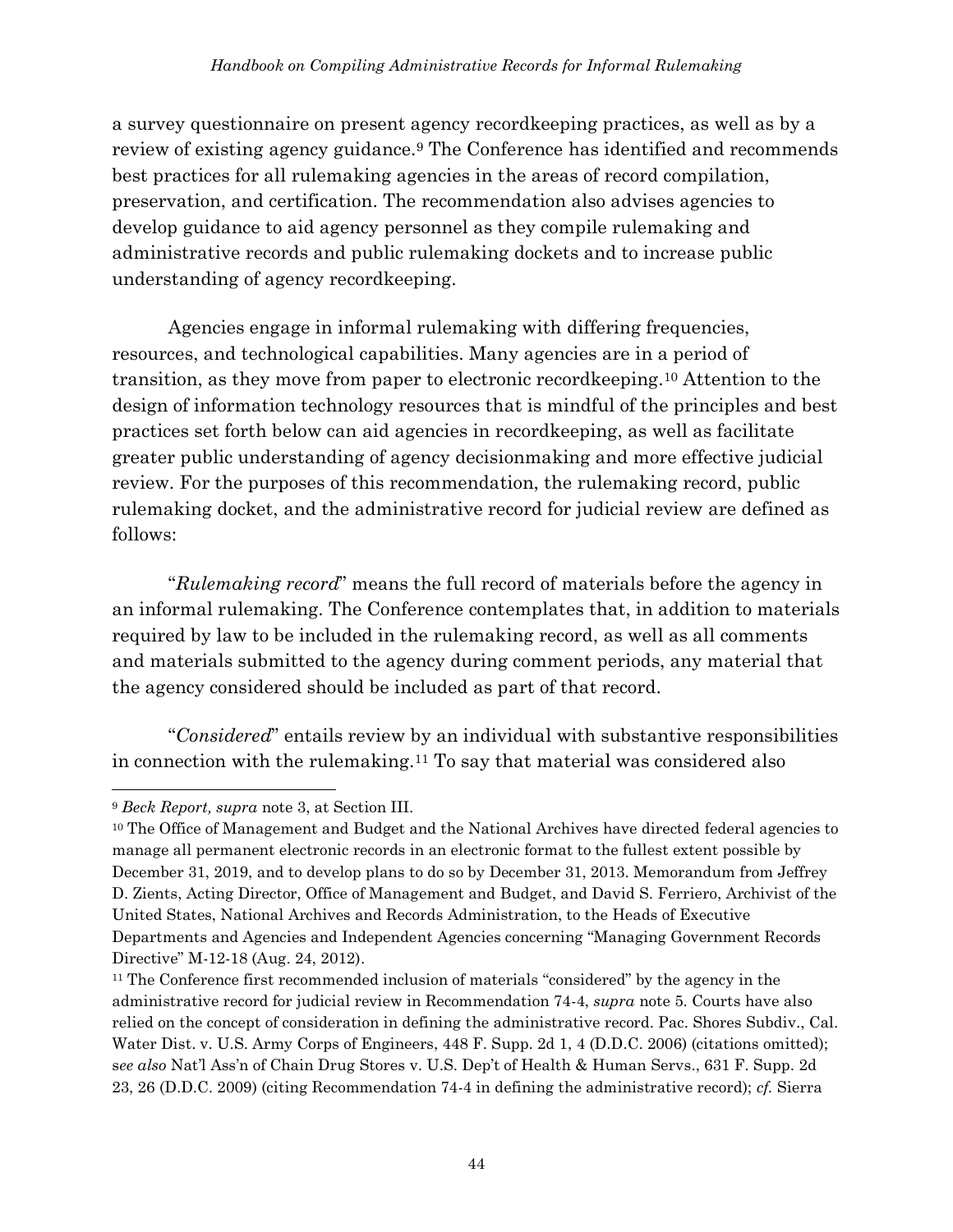entails some minimum degree of attention to the contents of a document. Thus, the rulemaking record need not encompass every document that rulemaking personnel encountered while rummaging through a file drawer, but it generally should include a document that an individual with substantive responsibilities reviewed in order to evaluate its possible significance for the rulemaking, unless the review disclosed that the document was not germane to the subject matter of the rulemaking. A document should not be excluded from the rulemaking record on the basis that the reviewer disagreed with the factual or other analysis in the document, or because the agency did not or will not rely on it. Although the concept resists precise definition, the term considered as used in this recommendation should be interpreted so as to fulfill its purpose of generating a body of materials by which the rule can be evaluated and to which the agency and others may refer in the future.

"*Public rulemaking docket*" means the public version of the rulemaking record managed by the agency, regardless of location, such as online at Regulations.gov or an agency website or available for physical review in a docket room. The public rulemaking docket includes all information that the agency has made available for public viewing. The Conference also urges agencies to manage their public rulemaking dockets to achieve maximum disclosure to the public. However, the Conference recognizes that prudential concerns may limit agencies from displaying some information, such as certain copyrighted or indecent materials, online. It is a best practice for agencies to describe and note online those materials that are not displayed but are available for physical inspection. Another agency best practice is to include in the public rulemaking docket materials generated and considered by the agency after the close of the comment period but prior to issuance of the final rule.<sup>12</sup>

"*Administrative record for judicial review*" means the materials tendered by the agency and certified to a court as the record on review of the agency's regulatory action. The administrative record provided to the court will include an affidavit, made by a certifying official, attesting to the contents and accuracy of the record

Club v. Costle, 657 F.2d 298, 394 n. 469 (D.C. Cir. 1981) (discussing Recommendation 74-4 as an approach to defining the administrative record).

<sup>&</sup>lt;sup>12</sup> The present recommendation is not limited to disclosures that the APA, as construed in widely followed case law, may require. *See* Ass'n of Data Processing Serv. Orgs. v. Bd. of Governors, 745 F.2d 677, 684 (D.C. Cir. 1984) ("[A]t least the most critical factual material that is used to support the agency's position on review must have been made public in the proceeding . . . ."). However, this case law gives agencies an additional reason to provide public disclosure of factual material in some circumstances.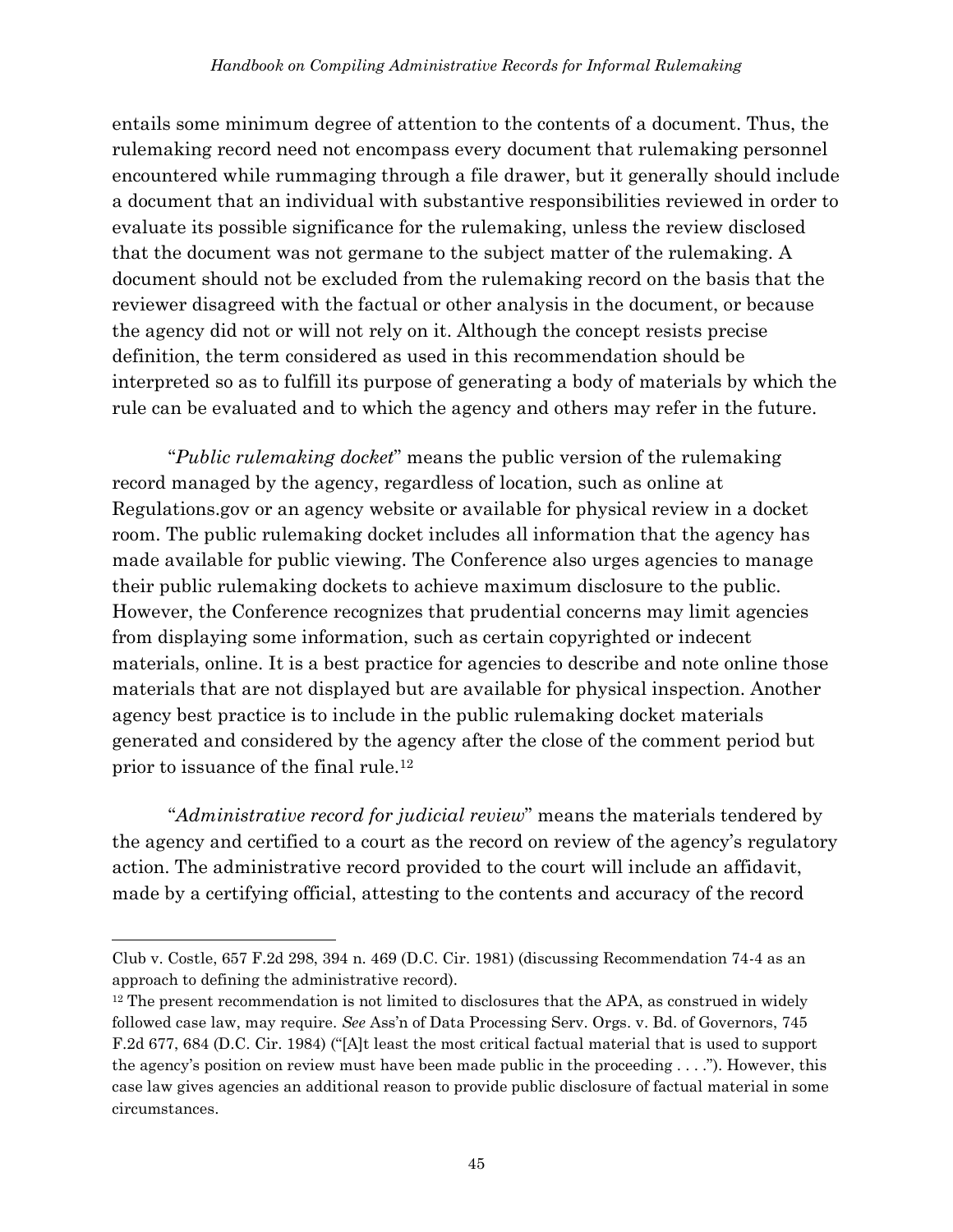being certified.<sup>13</sup> It should also include an index itemizing the contents.<sup>14</sup> Parties often rely on this index in designating portions of the administrative record for judicial review, such as for inclusion in a joint appendix that will be presented to the court. The designated portions of the administrative record then typically serve as the basis for the court's review, as provided in the Administrative Procedure Act and as appropriate under the rules of the reviewing court.<sup>15</sup>

Some materials in an agency's rulemaking record may be protected from public disclosure by law or withheld from the public on the basis of agency privilege. For example, protected materials might include classified information, confidential supervisory or business information, or trade secrets. Other materials might be withheld on the basis of privilege, including attorney-client privilege, the attorney work product privilege, and the pre-decisional deliberative process privilege. Agency practices regarding the identification or inclusion of protected or privileged materials in administrative records and their accompanying indices vary.<sup>16</sup> Some agencies do not include or identify deliberative or privileged materials in administrative records for judicial review.<sup>17</sup> Other agencies identify non-disclosed materials specifically in a privilege log provided with the index of the administrative record for judicial review. Agencies have also noted redactions of protected materials in the administrative record for judicial review and moved the court to permit filing of protected materials, or a summary thereof, under seal. Many agencies do not have a policy on inclusion of protected or privileged materials in an administrative record for judicial review and manage such materials on a case-by-case basis. Case-by-case consideration may occasionally be necessary, such as when privileged materials are referenced as the basis of the agency's decision. Nonetheless, the Conference recommends that agencies develop a written policy for treatment of protected or privileged materials, including indexing, in public

<sup>13</sup> *Beck Report, supra* note 3, at Section IV.A.

<sup>14</sup> *Id*.

<sup>15</sup> 5 U.S.C. § 706 (". . . the court shall review the whole record or those parts of it cited by a party.  $\ldots$ ").

<sup>16</sup> The variety of agency practices is described at length in the *Beck Report, supra* note 3, at Section IV.A.

<sup>&</sup>lt;sup>17</sup> Absent a showing of bad faith or improper behavior, the agency practice of excluding pre-decisional materials from the administrative record on judicial review enjoys substantial judicial support. *See In re Subpoena Duces Tecum* Served on Office of Comptroller of Currency, 156 F.3d 1279 (D.C. Cir. 1998); San Luis Obispo Mothers for Peace v. Nuclear Regulatory Comm'n, 789 F.2d 26, 44-45 (D. C. Cir. 1986) (en banc).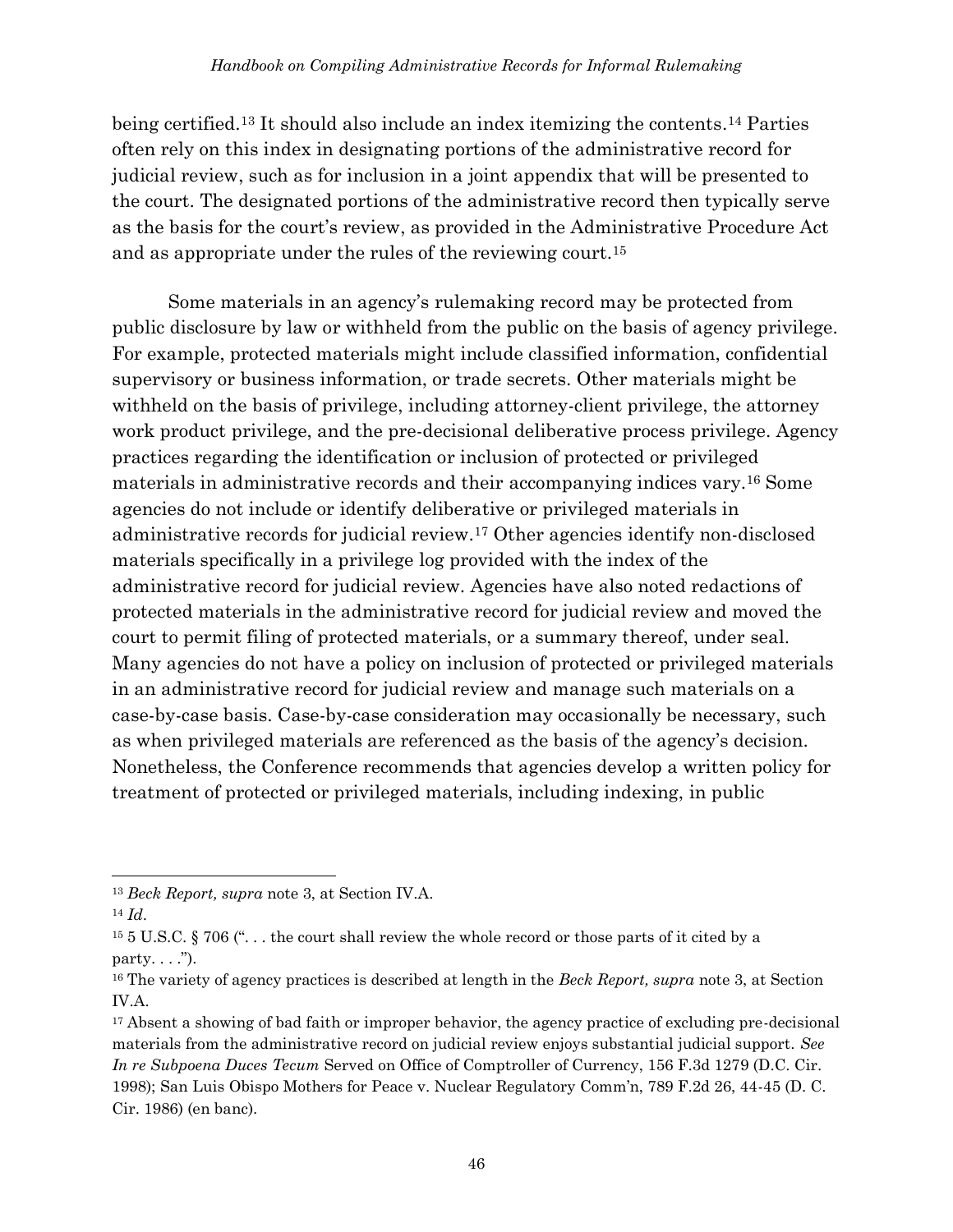rulemaking dockets and in certification of the administrative record for judicial review, and that agencies make this policy publicly available.

Compilation and preparation of the administrative record for judicial review is properly within the province of the agency and this process should be accorded a presumption of regularity by the reviewing court.<sup>18</sup> Completion or supplementation of the administrative record for judicial review may be appropriate where a strong showing has been made to overcome the presumption of regularity in compilation. For example, courts have permitted limited discovery on the basis of a "strong showing of bad faith or improper behavior" on the part of the agency decisionmaker.<sup>19</sup> Courts may also inquire into allegations that the agency omitted information from the administrative record for judicial review that should have been included.<sup>20</sup>

Completion or supplementation of the administrative record for judicial review may also be appropriate in other circumstances not addressed in this recommendation. In a previous recommendation, the Conference has recognized that the reviewing court should not invariably be confined to the record on review in evaluating the factual basis of a generally applicable rule on preenforcement review.<sup>21</sup> The Conference has also acknowledged that, on direct review by courts of appeals, the record on review "can usually be supplemented, if necessary, by means other than an evidentiary trial in a district court."<sup>22</sup>

<sup>18</sup> *See* Citizens for Alternatives to Radioactive Dumping v. U.S. Dep't of Energy, 485 F.3d 1091, 1097  $(10<sup>th</sup> Cir. 1985)$  ("... designation of the Administrative Record, like any established administrative procedure, is entitled to a presumption of administrative regularity.") (citation omitted); Amfac Resorts, LLC v. U.S. Dep't of Interior, 143 F. Supp. 2d 7, 12 (D.D.C. 2001); *see also* United States v. Chem. Found., Inc., 272 U.S. 1, 14-15 (1926) ("The presumption of regularity supports the official acts of public officers and, in the absence of clear evidence to the contrary, courts presume that they have properly discharged their official duties.").

<sup>19</sup> Citizens to Preserve Overton Park v. Volpe, 401 U.S. 402, 420 (1971).

<sup>20</sup> *See, e.g.,* Cape Cod Hospital v. Sebelius, 630 F.3d 203, 211-12 (D.C. Cir. 2011); Ad Hoc Metals

Coalition v. Whitman, 227 F. Supp. 2d 134, 139-40 (D.D.C. 2002).

<sup>21</sup> Recommendation 74-4, *supra* note 5.

<sup>22</sup> Administrative Conference of the United States, Recommendation 75-3, *The Choice of Forum for Judicial Review of Administrative Action* ¶ 5(a), 40 Fed. Reg. 27,926 (July 2, 1975).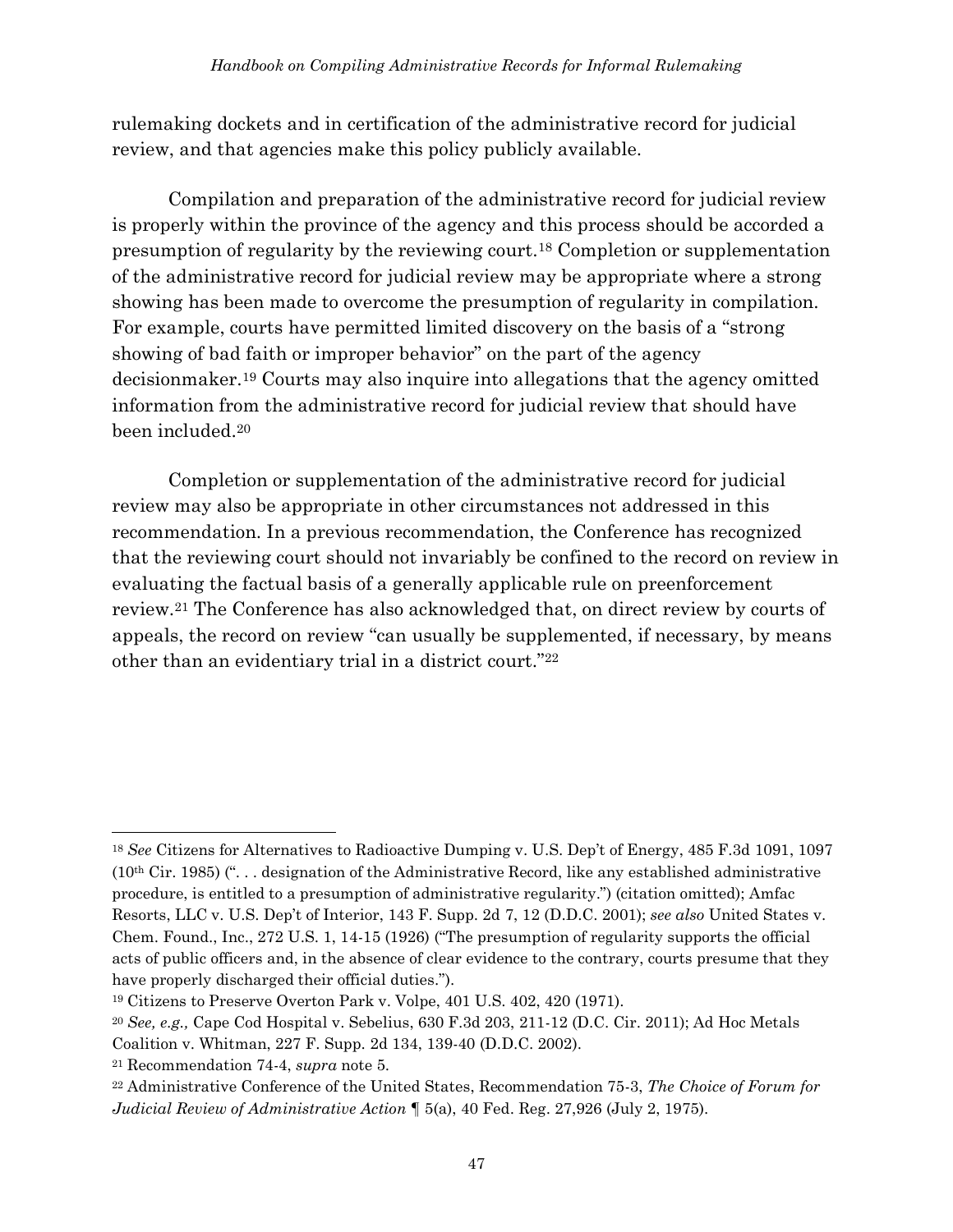#### **RECOMMENDATION**

#### **Record Contents**

- 1. *The Rulemaking Record.* In the absence of a specific statutory requirement to the contrary, the agency rulemaking record in an informal rulemaking proceeding should include:
	- (a) notices pertaining to the rulemaking;
	- (b) comments and other materials submitted to the agency related to the rulemaking;
	- (c) transcripts or recordings, if any, of oral presentations made in the course of a rulemaking;
	- (d) reports or recommendations of any relevant advisory committees;
	- (e) other materials required by statute, executive order, or agency rule to be considered or to be made public in connection with the rulemaking; and
	- (f) any other materials considered by the agency during the course of the rulemaking.
- 2. *The Public Rulemaking Docket*. Agencies should manage their public rulemaking dockets to achieve maximum public disclosure. Insofar as feasible, the public rulemaking docket should include all materials in the rulemaking record, subject to legal limitations on disclosure, any claims of privilege, or any exclusions allowed by law that the agency chooses to invoke. In addition, it may be prudent not to include some sensitive information online and to note instead that this material is available for physical review in a reading room.
- 3. *The Administrative Record for Judicial Review.* The administrative record provided to the court on judicial review of informal rulemaking should contain all of the materials in the rulemaking record as set forth in paragraph 1, except that agencies need not include materials protected from disclosure by law nor materials that the agency has determined are subject to withholding based on appropriate legal standards, including privilege.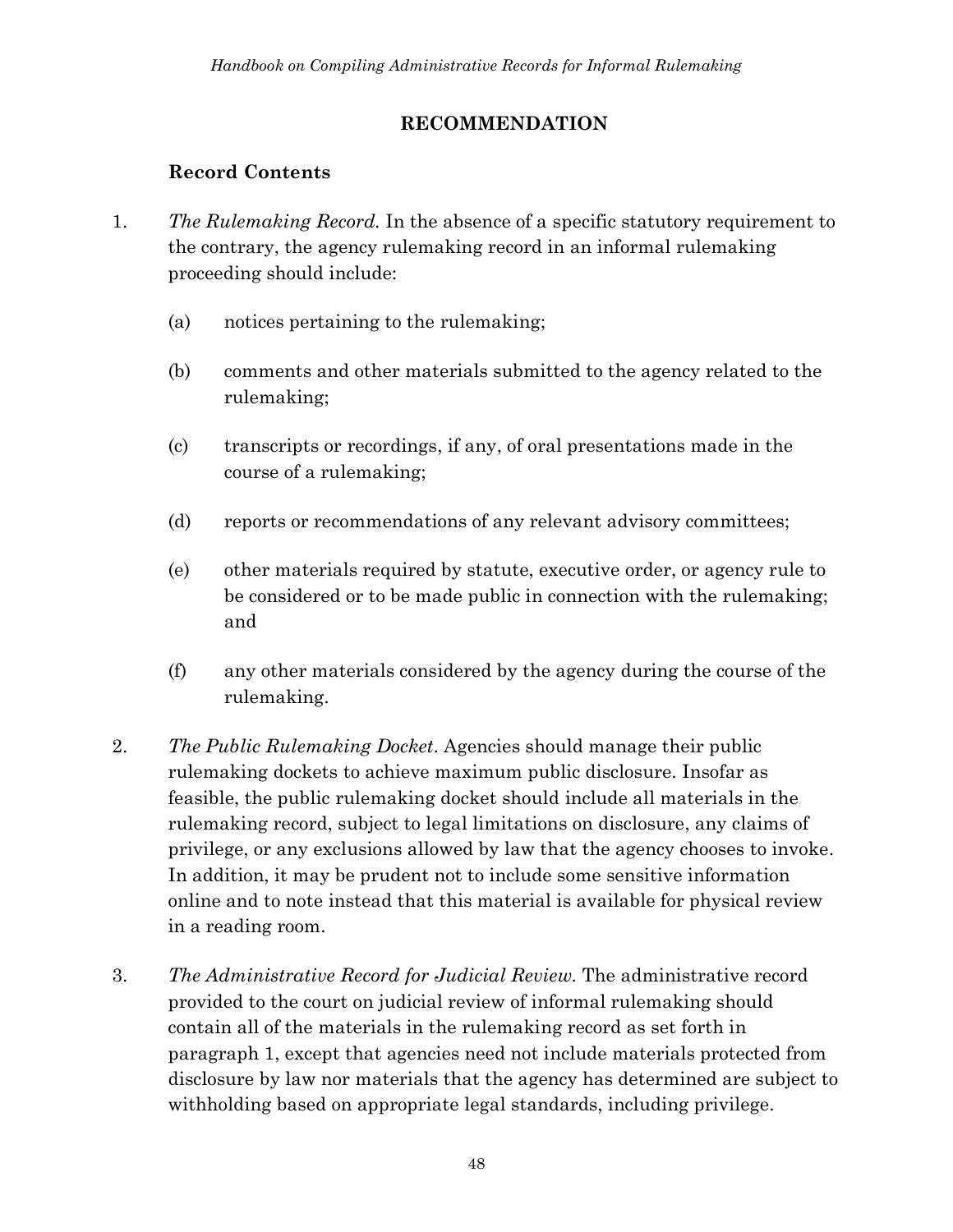#### **Rulemaking Recordkeeping**

- 4. Agencies should begin compiling rulemaking records no later than the date on which an agency publishes the notice of proposed rulemaking. Agencies should include materials considered in preparation of the notice of proposed rulemaking. For example, agencies should include materials received in response to an advance notice of proposed rulemaking or a notice of inquiry, if there is one, and considered in development of the proposed rule. The agency should continue compiling the rulemaking record as long as the rule is pending before the agency.
- 5. Agencies should designate one or more custodians for rulemaking recordkeeping, either on a rulemaking-by-rulemaking basis or generally. Agencies should inform agency personnel of the custodian(s) and direct them to deposit rulemaking record materials with the custodian(s), excepting if necessary confidential information to which access is restricted. The custodian(s) should document the record compilation process.

#### **Public Rulemaking Dockets**

6. To the extent practicable, agencies should index public rulemaking dockets for informal rulemaking, at an appropriate level of detail.

#### **Record Preservation**

- 7. The National Archives and Records Administration (NARA) should amend its agency guidance to address the official status and legal value of records relating to informal rulemaking, particularly administrative records for judicial review.
- 8. Agencies using electronic records management systems to manage rulemaking records, such as the Federal Document Management System or agency specific systems, should work with NARA to ensure the adequacy of such systems for recordkeeping purposes and the transfer to the National Archives of permanent records. Agencies should review their records schedules in light of developments in electronic records management.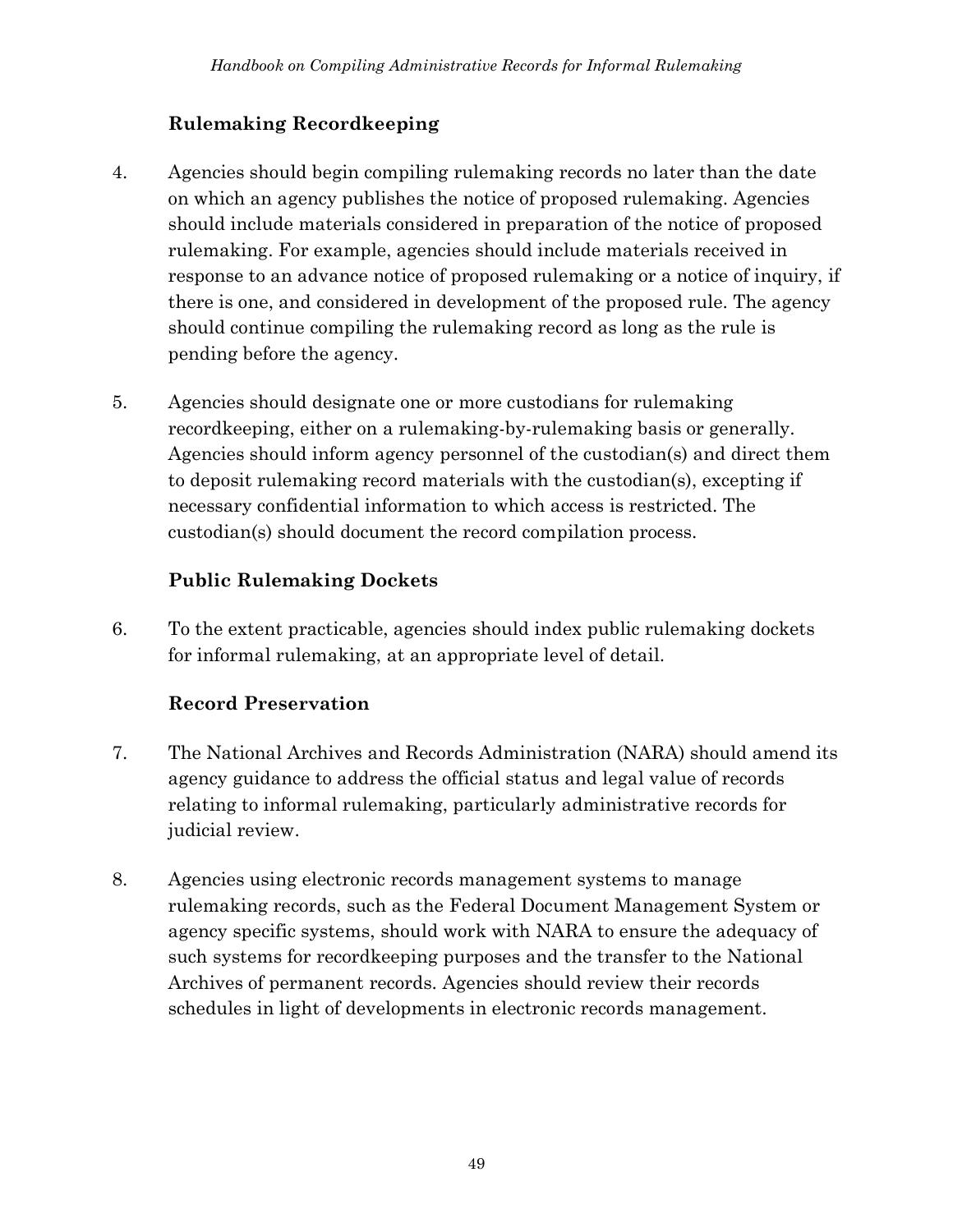#### **Certification of Administrative Records for Judicial Review**

9. Agencies should develop procedures for designating appropriate individuals, who may or may not be record custodians, to certify administrative records to the court in case of judicial review of agency action. Agency certifications should include an index of contents of the administrative record for judicial review.

#### **Agency Record Policies and Guidance**

- 10. Agencies should develop a general policy regarding treatment of protected or privileged materials, including indexing, in public rulemaking dockets and in certification of the administrative record for judicial review. Agencies should make this policy available to the public and should provide it to the Department of Justice, if the Department represents the agency in litigation.
- 11. Agencies that engage in informal rulemaking should issue guidance to aid personnel in implementing the above best practices. Agencies should make their guidance on informal rulemaking and administrative recordkeeping available to the public and should provide it to the Department of Justice, if the Department represents the agency in litigation. The level of detail and contents of such guidance will vary based on factors such as: the size of typical agency rulemaking records; institutional experience, or the lack thereof, with record compilation and informal rulemaking litigation; the need for consistency across agency components in the development and maintenance of rulemaking records; and agency resources. However, agencies should ensure that guidance addresses at least the following:
	- (a) essential components of the rulemaking record, public rulemaking docket, and the administrative record for judicial review;
	- (b) appropriate exclusions from the rulemaking record, including guidance on whether and when to exclude materials such as personal notes or draft documents;
	- (c) timing of compilation and indexing practices;
	- (d) management and segregation of privileged materials, e.g., attorney work product or pre-decisional deliberative materials;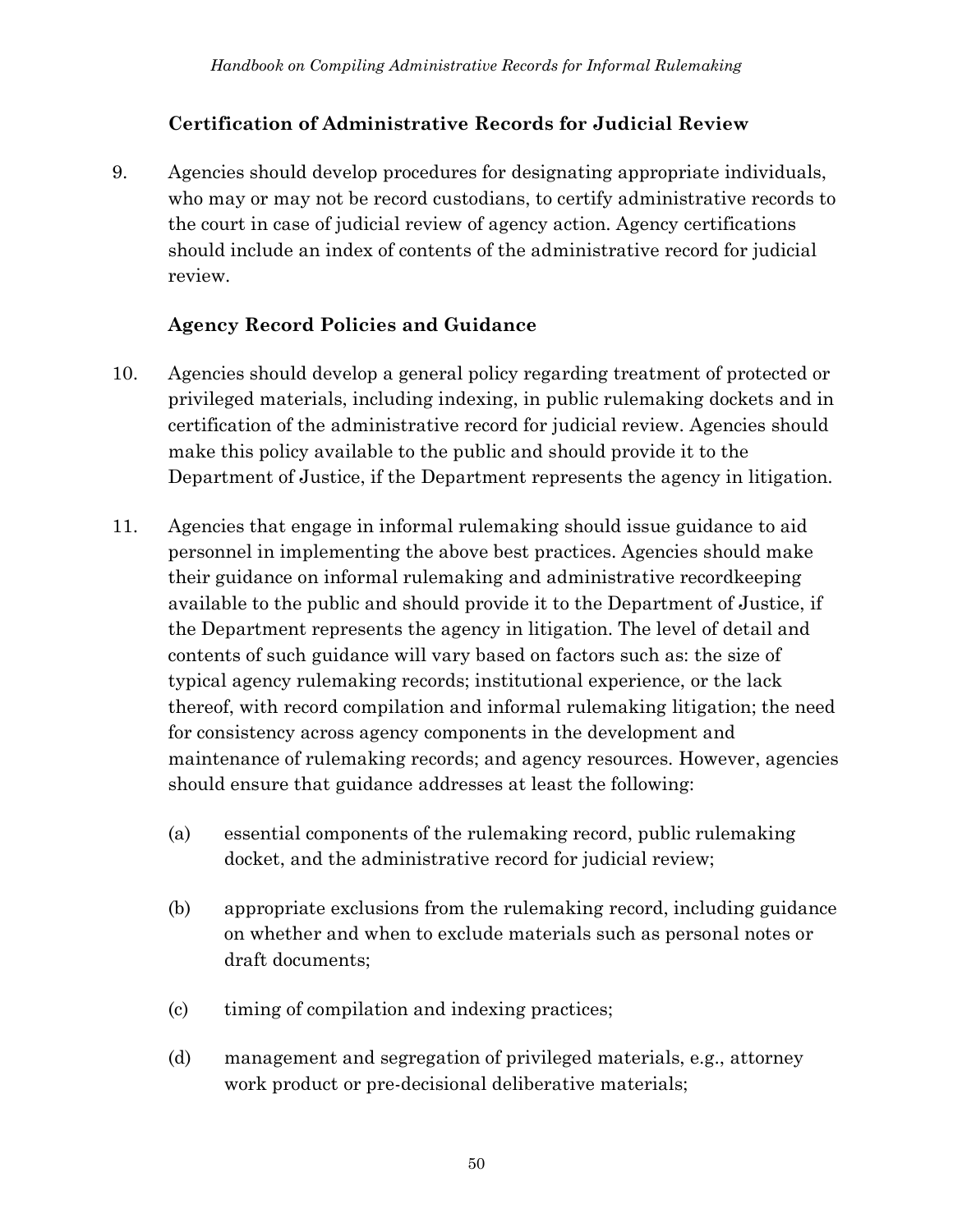- (e) management and segregation of sensitive or protected materials, e.g., copyrighted, classified, protected personal, or confidential supervisory or business information;
- (f) policies and procedures, if any, for the protection of sensitive information submitted by the public during the process of rulemaking or otherwise contained in the rulemaking record;
- (g) preservation of rulemaking and administrative records and public rulemaking dockets;
- (h) certification of the administrative record for judicial review, including the process for identifying the appropriate certifying official; and
- (i) relevant capabilities and limitations of recordkeeping tools and technologies.

#### **Judicial Review**

- 12. A reviewing court should afford the administrative record for judicial review a presumption of regularity.
- 13. In appropriate circumstances, a reviewing court should permit or require supplementation or completion of the record on review. Supplementation or completion may be appropriate when the presumption of regularity has been rebutted, such as in cases where there is a strong showing that an agency has acted improperly or in bad faith or there are credible allegations that the administrative record for judicial review is incomplete.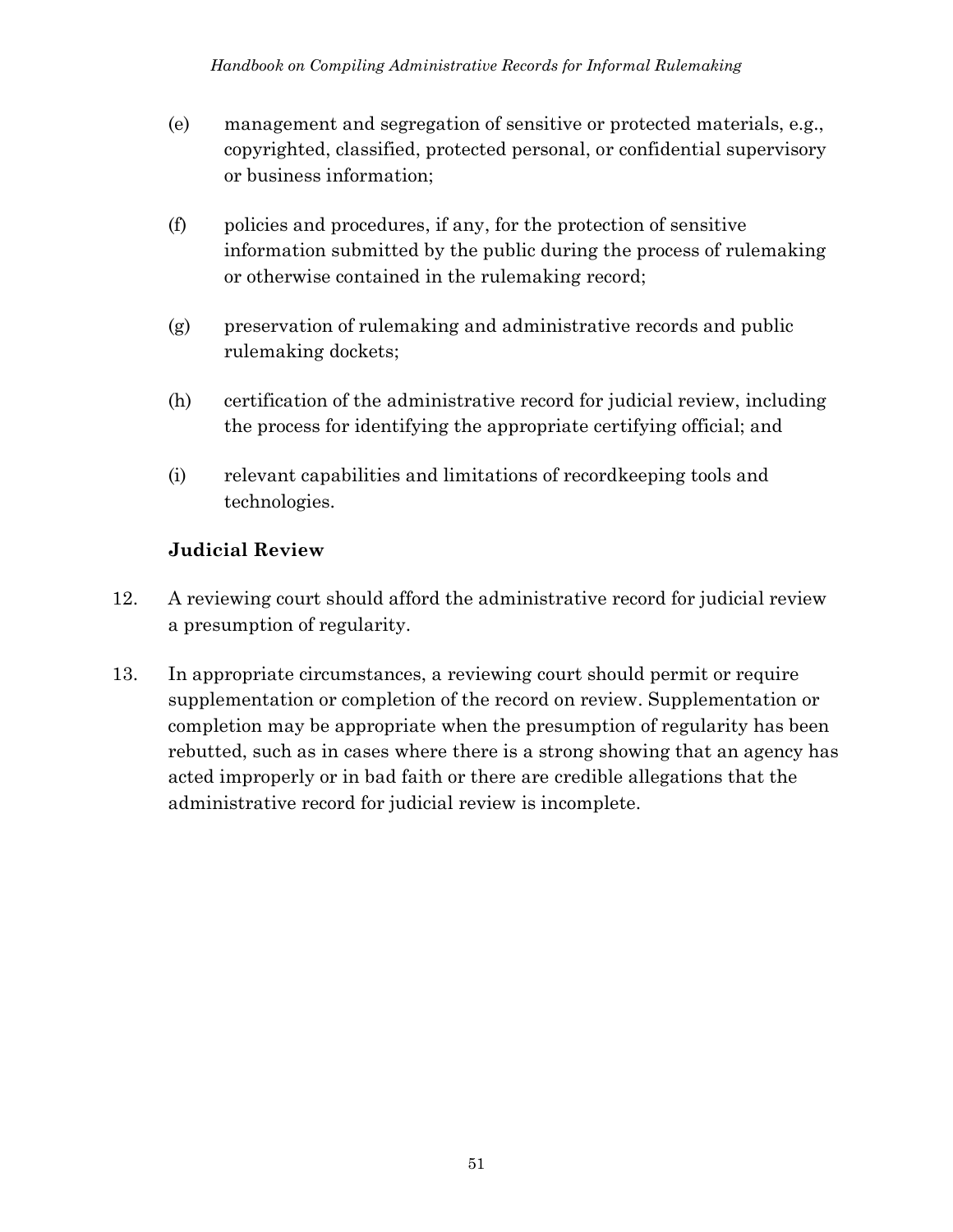#### **APPENDIX B**

# <span id="page-59-0"></span>**SELECTED ACUS RECOMMENDATIONS**

*Readers will find all ACUS recommendations cited in this* Handbook *in the* Federal Register *at the citations listed below. All ACUS recommendations, along with the research reports that informed them, are also available on ACUS's website at www.acus.gov/recommendations.*

- Recommendation 2021-3, *Early Input on Regulatory Alternatives*, 86 Fed. Reg. 36082 (July 8, 2021).
- Recommendation 2021-1, *Managing Mass, Computer-Generated, and Falsely Attributed Comments*, 86 Fed. Reg. 36075 (July 8, 2021).
- Recommendation 2020-2, *Protected Materials in Public Rulemaking Dockets*, 86 Fed. Reg. 6614 (Jan. 22, 2021).
- Recommendation 2018-7, *Public Engagement in Rulemaking*, 84 Fed. Reg. 2146 (Feb. 6, 2019).
- Recommendation 2018-6, *Improving Access to Regulations.gov's Rulemaking Dockets*, 84 Fed. Reg. 2143 (Feb. 6, 2019).
- Recommendation 2014-6, *Petitions for Rulemaking*, 79 Fed. Reg. 75117 (Dec. 17, 2014).
- Recommendation 2014-4, *"Ex Parte" Communications in Informal Rulemaking*, 79 Fed. Reg. 35993 (July 10, 2013).
- Recommendation 2013-5, *Social Media in Rulemaking*, 78 Fed. Reg. 76269 (Dec. 17, 2013).
- Recommendation 2013-4, *The Administrative Record in Informal Rulemaking*, 78 Fed. Reg. 41358 (July 10, 2013).
- Recommendation 2013-3, *Science in the Administrative Process*, 78 Fed. Reg. 41357 (July 10, 2013).